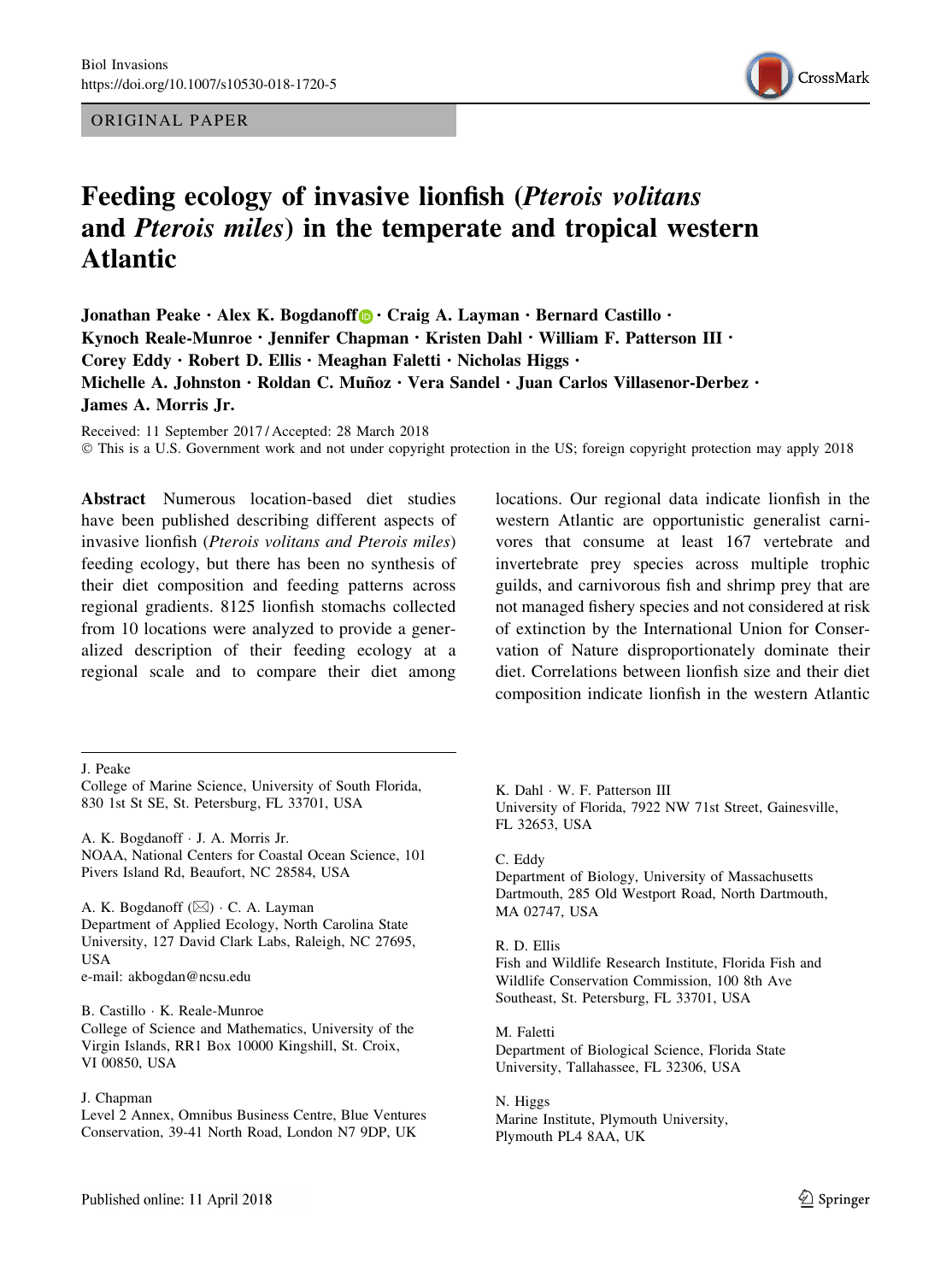transition from a shrimp-dominated diet to a fishdominated diet through ontogeny. Lionfish total length (TL) (mm) was found to predict mean prey mass per stomach (g) by the following equation *mean prey* mass = $0.0002 \times TL^{1.6391}$ , which can be used to estimate prey biomass consumption from lionfish lengthfrequency data. Our locational comparisons indicate lionfish diet varies considerably among locations, even at the group (e.g., crab) and trophic guild levels. The Modified Index of Relative Importance developed specifically for this study, calculated as the frequency of prey  $a \times$  the number of prey a, can be used in other diet studies to assess prey importance when prey mass data are not available. Researchers and managers can use the diet data presented in this study to make inference about lionfish feeding ecology in areas where their diet has yet to be described. These data can be used to guide research and monitoring efforts, and can be used in modeling exercises to simulate the potential effects of lionfish on marine food webs. Given the large variability in lionfish diet composition among locations, this study highlights the importance of continued location-based diet assessments to better inform local management activities.

Keywords Cumulative prey curves · Feeding ecology · Food webs · Indices of prey importance · Invasive species - Pterois volitans - Pterois miles - Regional diet trends

#### V. Sandel

#### J. C. Villasenor-Derbez

Bren School of Environmental Science and Management, University of California, Santa Barbara, Santa Barbara, CA 93106, USA

## Introduction

Indo-Pacific lionfish (Pterois volitans and Pterois miles, Linnaeus, 1758) have become an abundant and ubiquitous mesopredator throughout the temperate and tropical western Atlantic (hereafter western Atlantic) (Morris Jr. [2012](#page-29-0)). Their range expansion and proliferation is attributed to a variety of biological characteristics including their environmental tolerances, reproductive output, defense from predation, diet composition, and feeding behavior (Côté et al. [2013\)](#page-28-0). Several small-scale studies suggest invasive lionfish have the potential to negatively affect local reef communities through predation on native species (e.g., Albins and Hixon [2008](#page-27-0); Green et al. [2012](#page-28-0); Albins [2015\)](#page-27-0), and may possibly affect native fish populations at regional scales (Ballew et al. [2016](#page-27-0)). Understanding lionfish feeding ecology is therefore important for understanding their ecological role and potential effects on marine food webs in the invaded range (Meister et al. [2005](#page-29-0); Ruiz-Carus et al. [2006\)](#page-30-0).

Morris and Akins ([2009\)](#page-29-0) first described lionfish diet in The Bahamas in 2009. Since then, over 15 additional location-based studies have been published describing different aspects of their feeding ecology (e.g., Dahl and Patterson [2014;](#page-28-0) Eddy et al. [2016\)](#page-28-0) and foraging behavior (e.g., Green et al. [2011;](#page-28-0) Green and Côté  $2014$ ). Lionfish diet composition and feeding patterns are, however, likely to differ among locations due to differences in local environmental factors including habitats and prey assemblages (Muñoz et al. [2011\)](#page-29-0). Using the stomach contents of over 8000 lionfish collected from 10 locations throughout the western Atlantic, the goals of this study were to provide a generalized description of lionfish feeding ecology at a regional scale and to compare lionfish diet composition among locations. Our specific objectives were to produce a centralized list of the prey consumed and the relative contributions and importance of each to lionfish diet, assess the diversity of their diet composition, describe general diet trends, identify potential ontogenetic diet shifts, and describe key dietary differences among locations. The diet compositions and patterns described in this study can be used to make inference about lionfish feeding ecology in areas where their diet has yet to be described, inform research and monitoring efforts, and to model and predict the effects of lionfish on invaded reefs (e.g., Chagaris et al. [2017\)](#page-28-0).

M. A. Johnston

NOAA, Flower Garden Banks National Marine Sanctuary, 4700 Avenue U, Bldg. 216, Galveston, TX 77551, USA

R. C. Muñoz

Southeast Fishery Science Center, NOAA, National Marine Fishery Service, 101 Pivers Island Rd, Beaufort, NC 28584, USA

Programa de Maestríaen Ciencias Marinas y Costerasde la, Universidad Nacional de Costa Rica, Avenida 2, Puntarenas, Costa Rica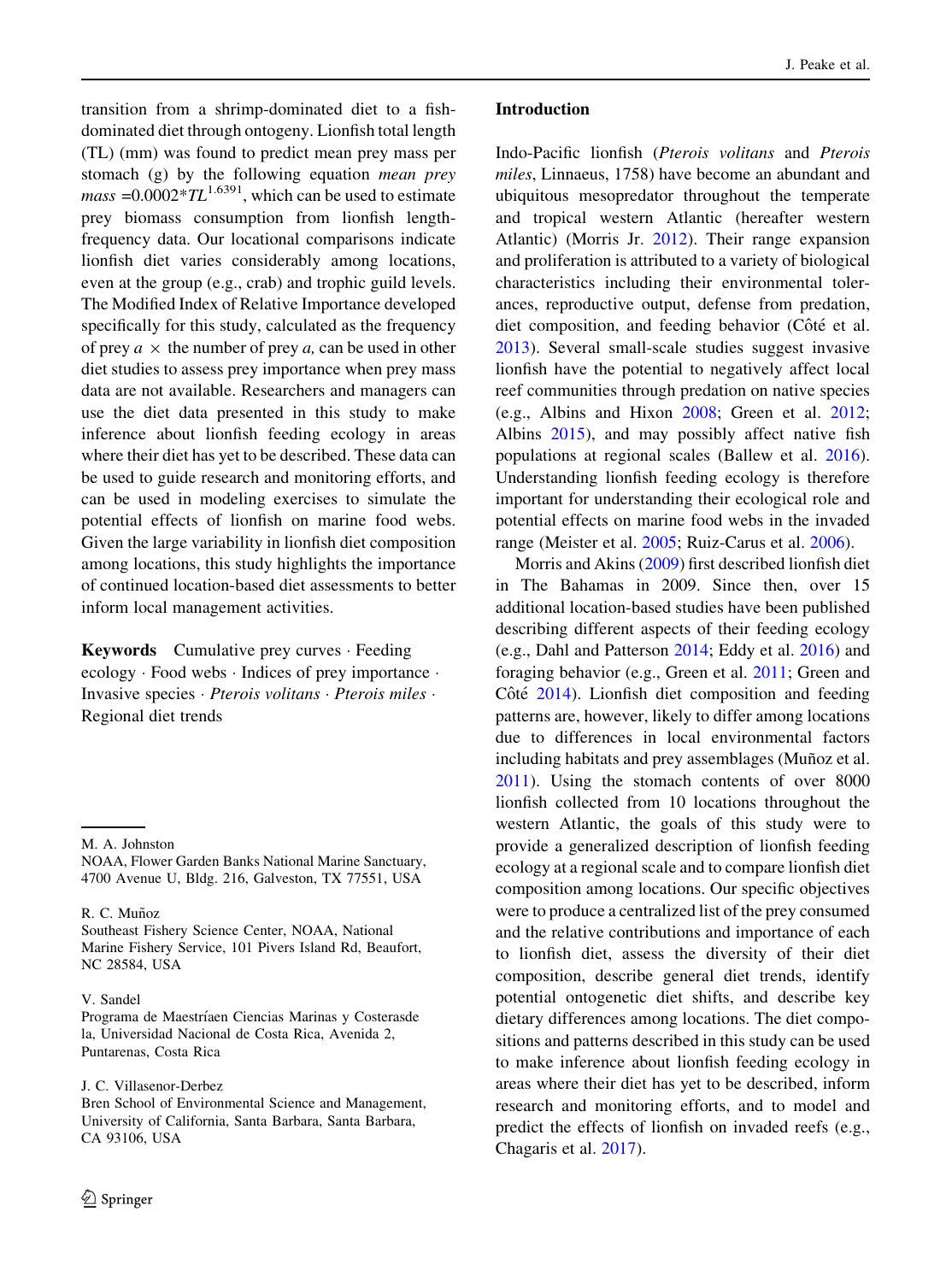## Methods

#### Data description

Lionfish diet data were collated from eight published and seven unpublished datasets (Appendix [1](#page-12-0)). In total, data were obtained on 8125 lionfish collected from Bermuda, North Carolina, The Bahamas, southeastern Florida (Florida), the northeastern Gulf of Mexico (neGoM), the northwestern Gulf of Mexico (nwGoM), the Yucatan Peninsula (Mexico), Belize, Costa Rica, and the United States Virgin Islands (USVI) (Appendix [1](#page-12-0)). Samples collected within each location were pooled across environmental gradients (e.g., depths and habitats) to represent the general area. Data collected for each sample included lionfish length (mm) and mass (g) and the mass/volume and length (mm) of each prey. Lionfish standard length was converted to total length (TL) as needed using the conversion equation in Fogg et al. ([2013\)](#page-28-0). Prey volume was converted to mass (g) as needed using the 1:1 conversion ratio in Swedberg and Walburg [\(1970](#page-30-0)).

The number of samples per location ranged from 299 to 1481 with an average of 812  $\pm$  405 (mean  $\pm$ SD). The lionfish used in this study ranged in total length from 15 to 461 mm with an average of  $252.7 \pm 73.4$ . The Shapiro–Wilk test indicated lionfish size  $(n = 8125)$  was not normally distributed (W = 0.99797,  $p < 0.000$ ), but examination of a size frequency histogram and a normal quantile–quantile plot indicated relative normality (Fig. [1](#page-3-0)). At the locational level, one-way ANOVA and Tukey HSD indicated lionfish size (mean  $\pm$  SD) was significantly different among locations (ANOVA,  $F_{9,5409} = 283.38$ ,  $p < 0.000$ ) (Fig. [1](#page-3-0)). Of the 8125 stomachs collected, 2251 (27.7%) were empty resulting in a total of 17,365 prey items for analysis. Of the stomachs containing identifiable prey, 2658 (45.3%) contained 8607 prey items (49.6% of all available prey items) for which mass data were available.

#### Prey categorization

Prior to analysis, prey were categorized into family and species, nine prey groups, four trophic guilds, seven conservation statuses, three fishery importance levels, and four fishery statuses (see Appendix 2). Conservation statuses were derived from the IUCN Red List of Threatened Species in December 2016 [\(http://www.iucnredlist.org/](http://www.iucnredlist.org/)). Trophic guild categories were based on the best available information in the literature detailed in Appendix 2. Only species managed by the National Marine Fisheries Service (NMFS) and the South Atlantic, Gulf, and Caribbean Fishery Management Councils (FMCs) were considered as fishery species in this study. Although the species managed by NMFS and the FMCs do not encompass all managed species within the invaded range, this approach provided a standardized way to categorize prey using the fishery importance [e.g., species incorporated into NMFS Fishery Stock Sustainability Index (FSSI)] and fishery status (e.g., stocks/complexes considered ''overfished'') designations used by NMFS. The importance levels and statuses were derived from the December 2016 NMFS Stock Status Update (NMFS [2016](#page-29-0)). Additional detail on prey categorization is available in Appendix 2.

Prey metrics and indices of importance

The relative contribution of each prey category to lionfish diet was calculated using three relative metrics of prey quantity including percent frequency of occurrence (%F), percent composition by number (%N), and percent composition by mass (%W) (Hyslop [1980;](#page-29-0) Bowen [1996\)](#page-27-0). The relative importance of each prey category was calculated using three commonly used indices of importance and one novel index of importance (i.e., Modified Index of Relative Importance):

1. Index of Relative Importance (IRI) (Pinkas et al. [1971\)](#page-30-0)

$$
IRI_a = F_a * (N_a + M_a)
$$

2. Index of Importance (IOI) (Gray et al. [1997](#page-28-0); Hunt et al. [1999\)](#page-29-0)

$$
IOI_a = \frac{100 * (F_{a+}M_a)}{\sum_{a=1}^{s} (F_a + M_a)}
$$

3. Index of Preponderance (IOP) (Natarajan and Jhingran [1961](#page-29-0))

$$
IOP_a = \frac{F_a * M_a}{\sum_{a=1}^s (F_a + M_a)}
$$

4. Modified Index of Relative Importance (MIRI)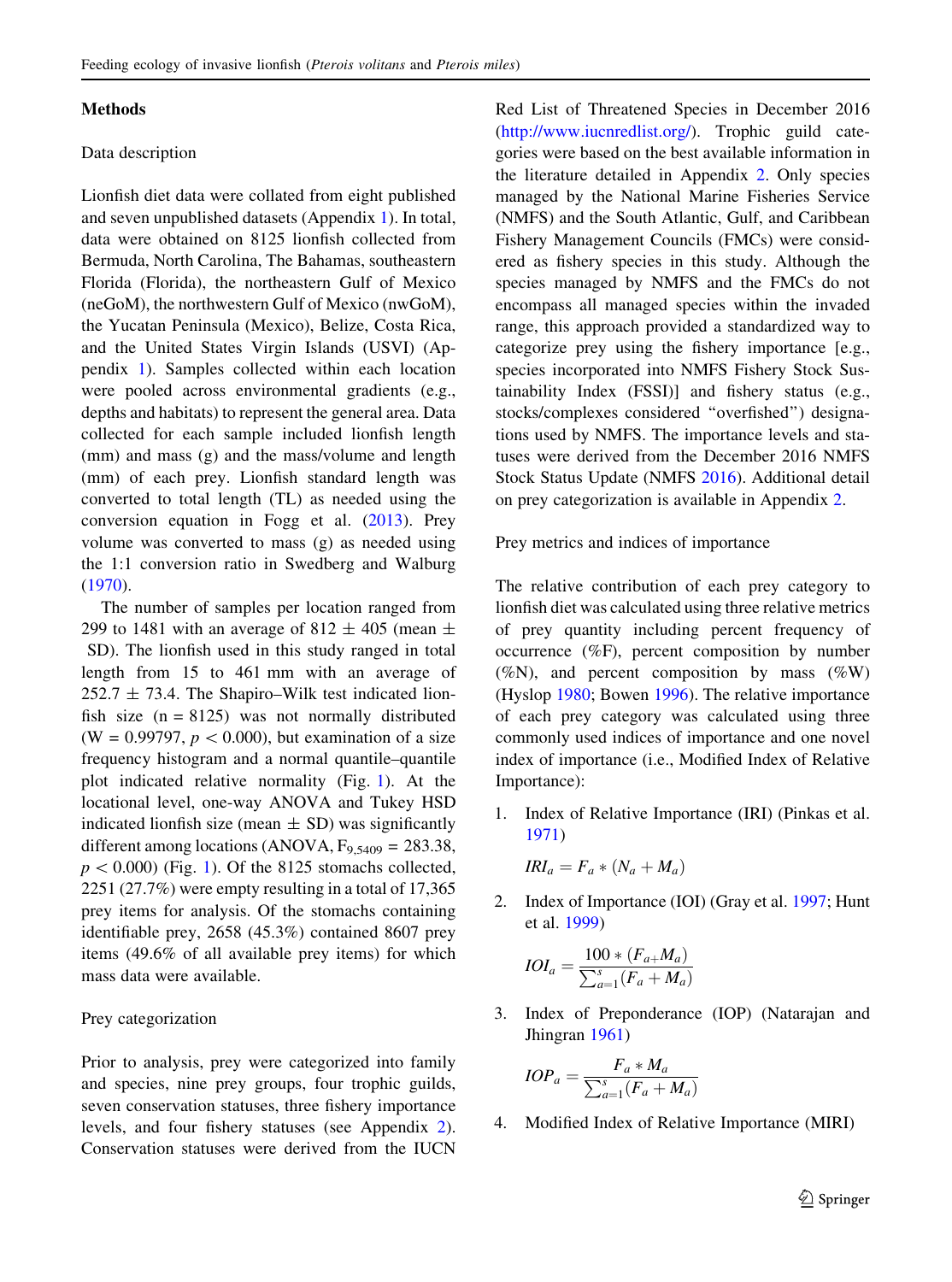<span id="page-3-0"></span>

Fig. 1 Size frequency histogram (a) and normal quantile–quantile plot (b) of the combined datasets containing 8125 samples. Boxplots of lionfish size in each location (c)

 $MIRI_a = F_a * N_a$ 

where  $a$  is the group, family, species, trophic guild, conservation status, fishery importance level or fishery status of interest,  $F_a$  is the frequency of occurrence of a,  $M_a$  is contribution of a to the total prey mass,  $N_a$  is the contribution of  $a$  to the total number of prey items, and s is the total number of each prey category for which the index was calculated.

MIRI was developed specifically for this study so samples without prey mass data could be included. Different forms of MIRI and the standard IRI (Pinkas et al. [1971\)](#page-30-0) were calculated at the group, family, and species levels, and the resulting ranks were correlated. The MIRI used was chosen because its prey importance rankings were highly correlated with the importance rankings of the standard IRI when both indices were calculated on each taxonomic level  $(r = 0.99, p < 0.001)$ . Prey categories were ultimately ranked based on the average rankings of all four indices of importance, which provided for a more robust assessment (Morris and Akins [2009\)](#page-29-0).

Similar to other studies (e.g., Efron [1979;](#page-28-0) Jiang and Jorgensen [1996;](#page-29-0) Tirasin and Jorgensen [1999](#page-30-0)), the prey metrics and indices of importance were calculated using a sub-sampling and bootstrapping approach.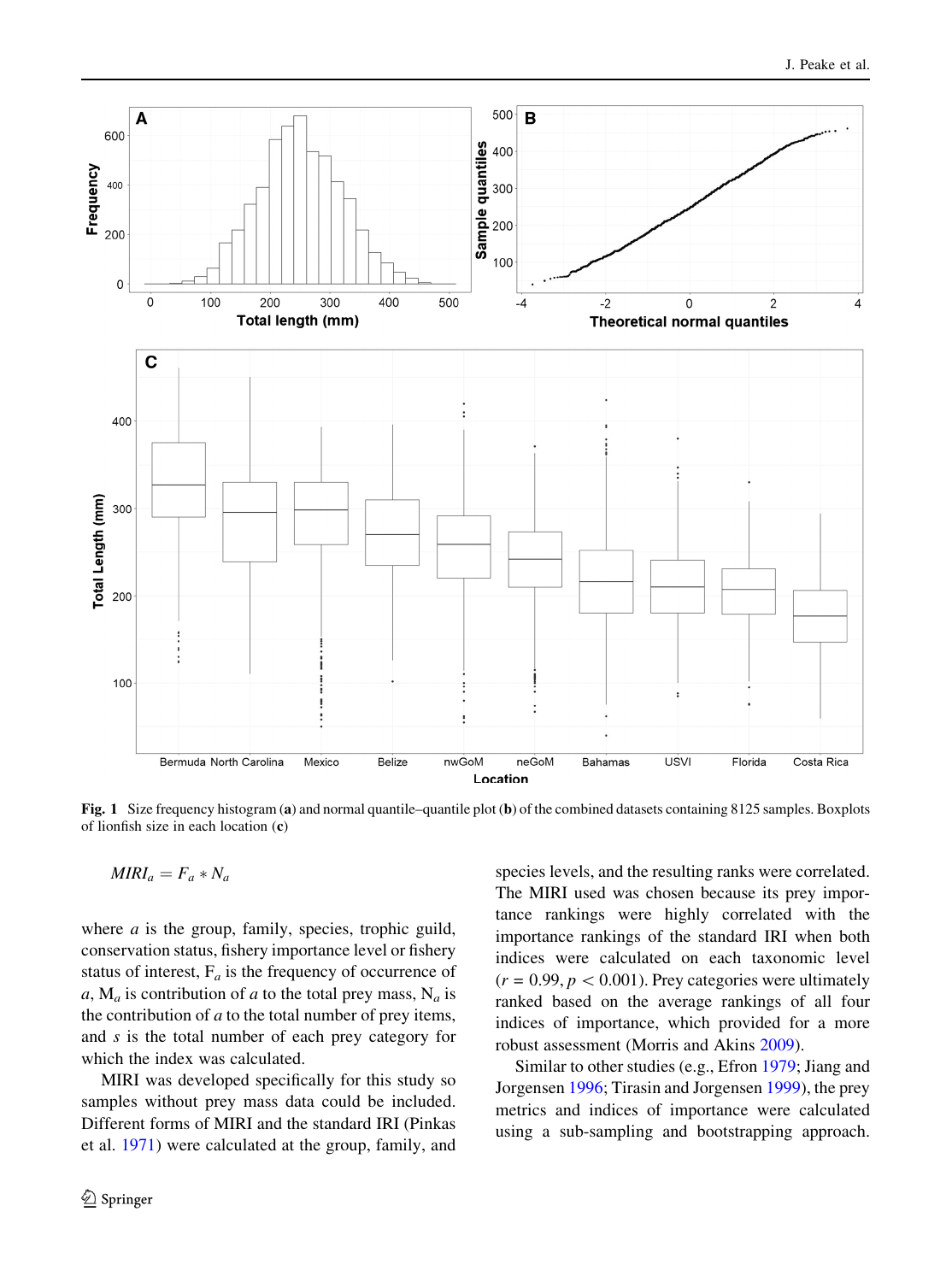<span id="page-4-0"></span>

| Feeding ecology of invasive lionfish (Pterois volitans and Pterois miles) |  |
|---------------------------------------------------------------------------|--|
|---------------------------------------------------------------------------|--|

| Prey categories            | Prey metrics |         |                   |                          | Indices of importance    |                          |                  |
|----------------------------|--------------|---------|-------------------|--------------------------|--------------------------|--------------------------|------------------|
|                            | $\%F$        | $\%N$   | $\%W$             | <b>IRI</b>               | ЮI                       | IOP                      | <b>MIRI</b>      |
| Group                      |              |         |                   |                          |                          |                          |                  |
| Fish                       | 70.5         | 58.8    | 89.6              | $\mathbf{1}$             | $\mathbf{1}$             | $\mathbf{1}$             | 1                |
| Shrimp                     | 29.5         | 29.5    | 6.0               | $\overline{c}$           | $\overline{2}$           | $\overline{c}$           | $\sqrt{2}$       |
| Crab                       | 5.4          | 3.0     | 2.5               | 3                        | 3                        | 3                        | $\mathfrak{Z}$   |
| Other invertebrate         | 1.9          | 1.0     | 0.4               | $\overline{4}$           | $\overline{4}$           | $\overline{4}$           | $\overline{4}$   |
| Lobster                    | 1.0          | 1.1     | 0.1               | 5                        | 5                        | 5                        | 5                |
| Squid                      | 0.2          | 0.1     | 0.2               | 6                        | 6                        | 6                        | 6                |
| Snail                      | 0.1          | 0.0     | $0.0\,$           | $\overline{7}$           | 7                        | 7                        | $\tau$           |
| Octopus                    | 0.1          | 0.0     | $0.0\,$           | 8                        | 8                        | 8                        | 8                |
| Trophic guild              |              |         |                   |                          |                          |                          |                  |
| Carnivore                  | 23.8         | 16.2    | 36.8              | $\mathbf{1}$             | $\mathbf{1}$             | $\mathbf{1}$             | 1                |
| Omnivore                   | 9.7          | 7.2     | 9.7               | $\overline{c}$           | $\overline{c}$           | $\overline{c}$           | $\sqrt{2}$       |
| Herbivore                  | 6.7          | 4.0     | 5.8               | 3                        | 3                        | 3                        | $\overline{4}$   |
| Detritivore                | 6.8          | 5.4     | 0.1               | 4                        | $\overline{4}$           | $\overline{4}$           | 3                |
| <b>Conservation status</b> |              |         |                   |                          |                          |                          |                  |
| Least concern              | 12.2         | 7.6     | 17.6              | $\mathbf{1}$             | $\mathbf{1}$             | $\mathbf{1}$             | $\mathbf{1}$     |
| Not assessed               | 8.4          | 6.9     | 0.8               | $\overline{c}$           | 3                        | 3                        | $\mathfrak{2}$   |
| Vulnerable                 | 1.9          | 1.3     | 8.1               | 3                        | $\overline{c}$           | $\mathfrak{2}$           | 3                |
| Data deficient             | 0.1          | 0.0     | 0.1               | 4                        | $\overline{4}$           | $\overline{4}$           | $\overline{4}$   |
| Near threatened            | 0.0          | 0.0     | 0.1               | 5                        | 5                        | 5                        | 5                |
| Endangered                 | 0.0          | 0.0     | $\qquad \qquad -$ | $\overline{\phantom{0}}$ | $\overline{\phantom{0}}$ | $\overline{\phantom{0}}$ | 6                |
| <b>Fishery importance</b>  |              |         |                   |                          |                          |                          |                  |
| Non-managed                | 17.9         | 13.7    | 12.1              | $\mathbf{1}$             | $\mathbf{1}$             | $\mathbf{1}$             | $\mathbf{1}$     |
| <b>FFSI</b>                | 1.9          | 1.0     | 8.2               | $\overline{c}$           | $\sqrt{2}$               | $\overline{c}$           | 3                |
| Non-FFSI                   | 1.9          | 1.2     | 6.4               | 3                        | 3                        | 3                        | $\mathfrak{2}$   |
| <b>Fishery status</b>      |              |         |                   |                          |                          |                          |                  |
| Non-managed                | 17.9         | 13.7    | 12.1              | $\mathbf{1}$             | $\mathbf{1}$             | $\mathbf{1}$             | 1                |
| Not subject to overfishing | 3.2          | 2.0     | 14.6              | $\overline{c}$           | $\overline{c}$           | $\overline{c}$           | $\sqrt{2}$       |
| Approaching/overfished     | 0.4          | 0.2     | $0.0\,$           | 3                        | 3                        | 3                        | $\mathfrak{Z}$   |
| Subject to overfishing     | 0.1          | $0.0\,$ | 0.1               | $\overline{4}$           | $\overline{4}$           | $\overline{4}$           | $\overline{4}$   |
| Family                     |              |         |                   |                          |                          |                          |                  |
| Labridae                   | 6.1          | 3.9     | 5.3               | $\mathbf{1}$             | $\mathbf{1}$             | $\mathbf{1}$             | $\overline{c}$   |
| Pomacentridae              | 4.9          | $2.2\,$ | 5.7               | $\sqrt{2}$               | $\sqrt{2}$               | $\sqrt{2}$               | 3                |
| Serranidae                 | 3.2          | $1.8\,$ | 5.0               | $\overline{4}$           | 5                        | 3                        | $\overline{4}$   |
| Lutjanidae                 | 1.6          | $0.8\,$ | $8.8\,$           | 5                        | $\mathfrak{Z}$           | $\sqrt{4}$               | 10               |
| Haemulidae                 | $1.7\,$      | $2.0\,$ | 7.1               | $\epsilon$               | $\overline{4}$           | 5                        | 8                |
| Rhynchocinetidae           | 5.6          | 4.5     | 0.1               | 3                        | 6                        | 15                       | $\mathbf{1}$     |
| Scaridae                   | $2.4\,$      | 1.6     | 2.7               | $\tau$                   | $\tau$                   | 6                        | 6                |
| Gobiidae                   | 2.5          | 1.8     | $1.0\,$           | $\,8\,$                  | 9                        | 9                        | $\mathfrak s$    |
| Blenniidae                 | $2.2\,$      | 1.6     | 1.2               | 9                        | 10                       | $8\,$                    | $\boldsymbol{7}$ |
| Carangidae                 | $1.0\,$      | $0.8\,$ | 3.8               | 10                       | 8                        | $7\phantom{.}$           | 14               |
| Apogonidae                 | $1.3\,$      | $0.7\,$ | 1.5               | $11\,$                   | $11\,$                   | 10                       | 11               |

Table 1 The relative contributions and importance of prey to lionfish diet in the temperate and tropical western Atlantic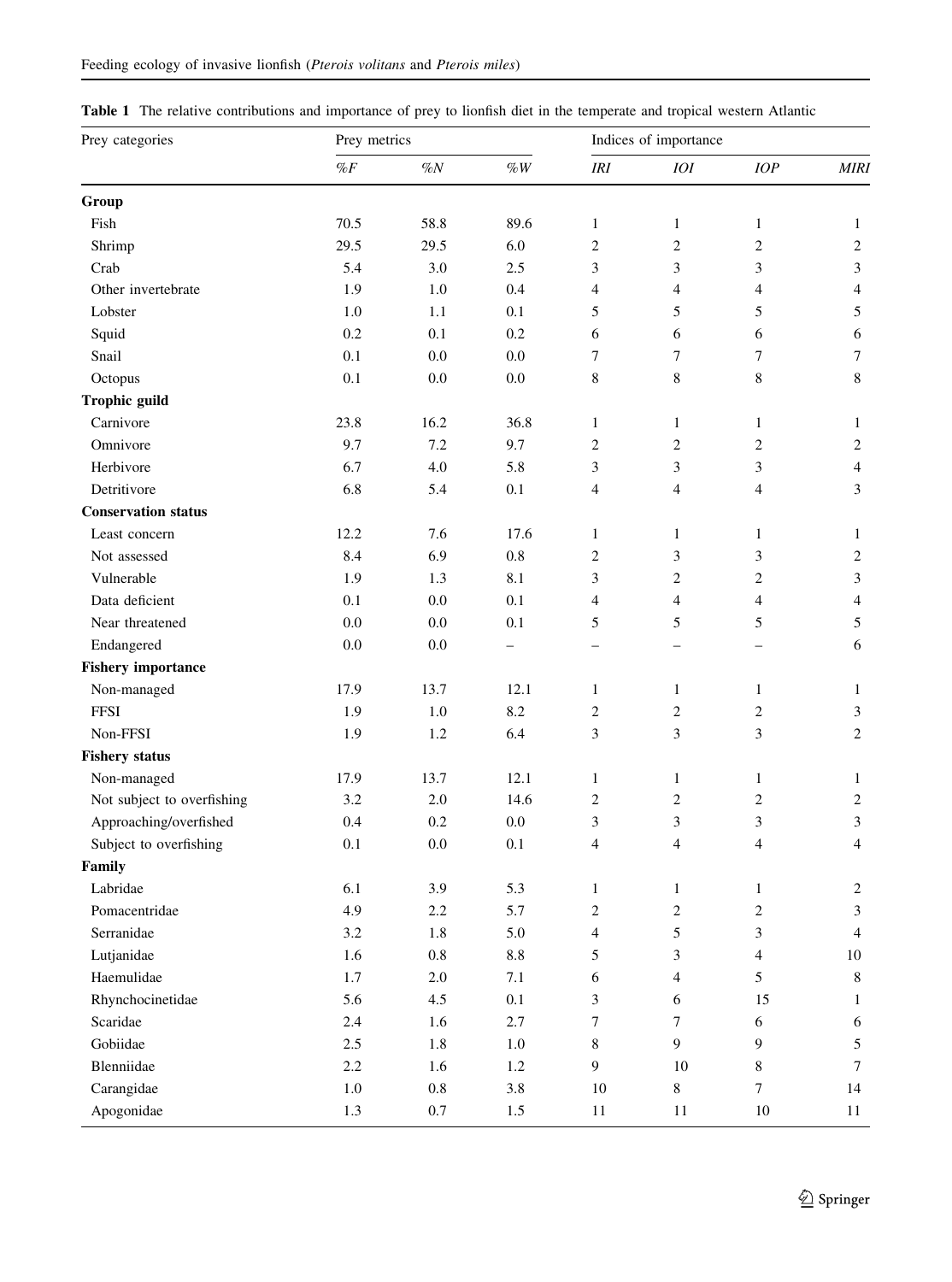Table 1 continued

| Prey categories | Prey metrics |         |                          |                          | Indices of importance    |                          |                |
|-----------------|--------------|---------|--------------------------|--------------------------|--------------------------|--------------------------|----------------|
|                 | $\%F$        | $\%N$   | $\%W$                    | IRI                      | <b>IOI</b>               | $\cal IOP$               | <b>MIRI</b>    |
| Penaeidae       | 1.6          | 1.1     | 0.6                      | $12\,$                   | 12                       | 12                       | $\overline{9}$ |
| Acanthuridae    | $1.0\,$      | 0.7     | 1.2                      | 13                       | 13                       | 11                       | 15             |
| Monacanthidae   | 1.2          | 0.7     | $0.8\,$                  | 14                       | 14                       | 13                       | 12             |
| Portunidae      | 1.1          | 0.7     | 0.5                      | 15                       | 16                       | 16                       | 13             |
| Galatheidae     | 0.6          | 0.8     | $\overline{\phantom{0}}$ | $\overline{\phantom{0}}$ | $\overline{\phantom{0}}$ | $\overline{\phantom{0}}$ | 16             |
| Synodontidae    | 0.7          | 0.3     | 1.0                      | 16                       | 15                       | 14                       | 19             |
| Holocentridae   | 0.6          | 0.4     | 0.5                      | 17                       | 17                       | 17                       | 18             |
| Hippolytidae    | 0.7          | 0.5     | 0.1                      | 18                       | 20                       | 20                       | 17             |
| Grammatidae     | 0.5          | 0.3     | 0.4                      | 19                       | 19                       | 18                       | 21             |
| Palaemonidae    | 0.6          | 0.3     | -                        | $\overline{\phantom{0}}$ | $\overline{\phantom{0}}$ | $\overline{\phantom{0}}$ | 20             |
| Atherinidae     | 0.4          | 0.3     | 0.1                      | 20                       | 22                       | 25                       | $22\,$         |
| Calappidae      | 0.4          | 0.2     | 0.2                      | 21                       | 21                       | 24                       | 23             |
| Scorpaenidae    | 0.3          | 0.2     | 0.4                      | 23                       | 23                       | 21                       | 27             |
| Mullidae        | 0.2          | 0.1     | 0.8                      | 22                       | 18                       | 19                       | 38             |
| Paralichthyidae | 0.3          | 0.2     | 0.2                      | 24                       | 26                       | 26                       | 24             |
| Bothidae        | 0.2          | 0.2     | 0.4                      | 25                       | 25                       | 23                       | 28             |
| Triglidae       | 0.3          | 0.1     | 0.3                      | 26                       | 24                       | $22\,$                   | 30             |
| Percnidae       | 0.2          | 0.2     | $\overline{\phantom{0}}$ | $\overline{\phantom{0}}$ | $\overline{\phantom{0}}$ | $\qquad \qquad -$        | 29             |
| Gonodactylidae  | 0.3          | 0.1     | 0.2                      | 27                       | $28\,$                   | 27                       | 35             |
| Labrisomidae    | 0.2          | 0.1     | 0.2                      | 29                       | 30                       | 29                       | 33             |
| Chaetodontidae  | 0.3          | 0.2     | 0.1                      | 30                       | 32                       | 36                       | 26             |
| Mysidae         | $0.2\,$      | 0.3     | $0.0\,$                  | 28                       | 37                       | 39                       | 25             |
| Sparidae        | 0.1          | 0.1     | 0.3                      | 31                       | 27                       | 28                       | 44             |
| Sciaenidae      | 0.1          | 0.1     | 0.3                      | 32                       | 29                       | 30                       | 42             |
| Xanthidae       | 0.2          | 0.1     | 0.1                      | 33                       | 35                       | 34                       | 32             |
| Opistognathidae | 0.2          | 0.1     | 0.2                      | 34                       | 31                       | 31                       | 39             |
| Solenoceridae   | $0.2\,$      | 0.1     | 0.1                      | 35                       | 34                       | 33                       | 37             |
| Loliginidae     | 0.1          | 0.0     | 0.2                      | 36                       | 33                       | 32                       | 45             |
| Scyllaridae     | $0.2\,$      | 0.1     | 0.1                      | 38                       | 39                       | 38                       | 34             |
| Alpheidae       | 0.2          | 0.2     | $0.0\,$                  | 37                       | 42                       | 48                       | 31             |
| Chriostylidae   | $0.2\,$      | 0.1     | $0.0\,$                  | 39                       | 40                       | 43                       | 36             |
| Priacanthidae   | 0.1          | 0.0     | 0.2                      | 40                       | 36                       | 35                       | 51             |
| Squillidae      | $0.1\,$      | 0.1     | $0.1\,$                  | 41                       | $41\,$                   | $40\,$                   | 41             |
| Gerreidae       | 0.1          | $0.0\,$ | $0.1\,$                  | 43                       | $38\,$                   | 37                       | $\sqrt{48}$    |
| Sicyoniidae     | 0.1          | 0.1     | 0.1                      | $42\,$                   | 43                       | $42\,$                   | 40             |
| Balistidae      | 0.1          | 0.1     | $0.0\,$                  | 44                       | 44                       | 44                       | 43             |
| Clupeidae       | $0.0\,$      | $0.1\,$ | -                        | $\overline{\phantom{0}}$ | $\overline{\phantom{0}}$ | -                        | 46             |
| Stenopodidae    | 0.1          | $0.0\,$ | $0.0\,$                  | 45                       | 45                       | 49                       | 47             |
| Mithracidae     | $0.0\,$      | $0.0\,$ | 0.1                      | 46                       | 46                       | 41                       | 58             |
| Pempheridae     | $0.0\,$      | $0.0\,$ | $\overline{\phantom{0}}$ | -                        | $\overline{\phantom{0}}$ |                          | 49             |
| Aulostomidae    | $0.1\,$      | $0.0\,$ | $0.0\,$                  | 47                       | 51                       | 46                       | 53             |
| Majidae         | $0.1\,$      | $0.0\,$ | $0.0\,$                  | 49                       | 47                       | $51\,$                   | 50             |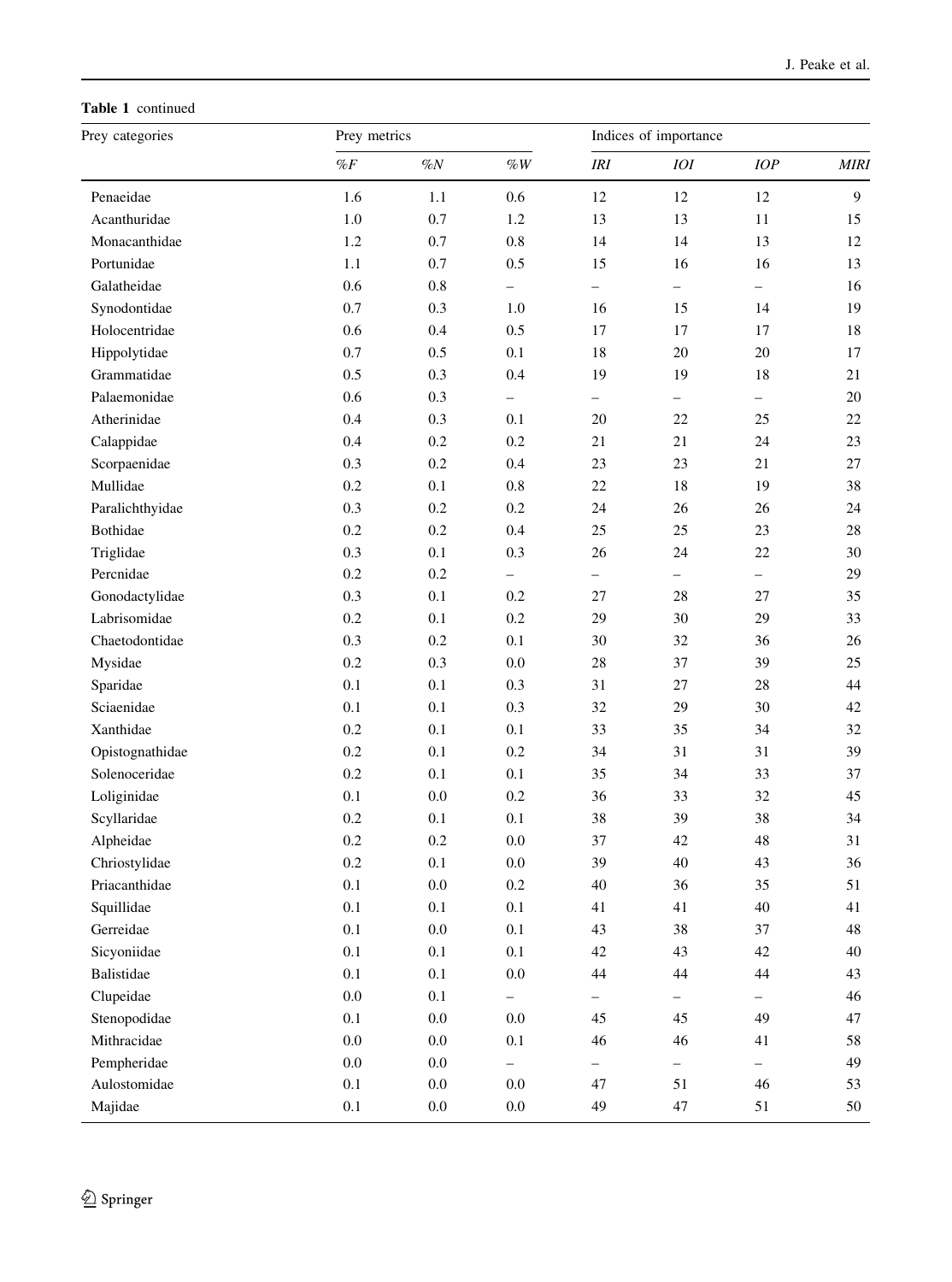| Prey categories                          | Prey metrics |         |                          |                          | Indices of importance    |                          |                |
|------------------------------------------|--------------|---------|--------------------------|--------------------------|--------------------------|--------------------------|----------------|
|                                          | $\%F$        | $\%N$   | $\%W$                    | <b>IRI</b>               | <b>IOI</b>               | IOP                      | <b>MIRI</b>    |
| Syngnathidae                             | 0.1          | $0.0\,$ | $0.0\,$                  | 48                       | 48                       | 50                       | 52             |
| Grapsidae                                | 0.0          | 0.0     | 0.1                      | 50                       | 50                       | 45                       | 60             |
| Palinuridae                              | 0.0          | 0.0     | 0.1                      | 51                       | 49                       | 47                       | 64             |
| Chaenopsidae                             | 0.1          | 0.0     | 0.0                      | 52                       | 55                       | 54                       | 55             |
| Axiidae                                  | 0.1          | 0.0     | $0.0\,$                  | 54                       | 52                       | 56                       | 56             |
| Menippidae                               | 0.1          | 0.0     | 0.0                      | 56                       | 53                       | 55                       | 57             |
| Octopodidae                              | 0.1          | $0.0\,$ | $0.0\,$                  | 53                       | 54                       | 61                       | 54             |
| Cirrhitidae                              | $0.0\,$      | $0.0\,$ | $0.0\,$                  | 55                       | 57                       | 52                       | 59             |
| Tetraodontidae                           | 0.0          | 0.0     | $0.0\,$                  | 57                       | 56                       | 53                       | 65             |
| Inachidae                                | 0.0          | 0.0     | $0.0\,$                  | 58                       | 60                       | 57                       | 63             |
| Pomacanthidae                            | 0.0          | 0.0     | $0.0\,$                  | 59                       | 58                       | 60                       | 62             |
| Lysiosquillidae                          | 0.0          | 0.0     | -                        | $\overline{\phantom{0}}$ | $\overline{\phantom{0}}$ | $\overline{\phantom{0}}$ | 61             |
| Amphiuridae                              | 0.0          | 0.0     | $0.0\,$                  | 61                       | 59                       | 62                       | 66             |
| Tripterygiidae                           | 0.0          | 0.0     | $0.0\,$                  | 60                       | 65                       | 59                       | 67             |
| Parthenopidae                            | $0.0\,$      | 0.0     | $0.0\,$                  | 64                       | 62                       | 62                       | 69             |
| Panopeidae                               | 0.0          | $0.0\,$ | $0.0\,$                  | 62                       | 61                       | 58                       | 78             |
| Pleuronectidae                           | 0.0          | 0.0     | $0.0\,$                  | 63                       | 63                       | 62                       | 74             |
| Inachoididae                             | 0.0          | 0.0     | $0.0\,$                  | 66                       | 64                       | 62                       | 72             |
| Gammaridae                               | 0.0          | 0.0     | 0.0                      | 65                       | 66                       | 62                       | 76             |
| Porcellanidae                            | 0.0          | $0.0\,$ | $0.0\,$                  | 67                       | 67                       | 62                       | 75             |
| Clinidae                                 | 0.0          | 0.0     | -                        | $\overline{\phantom{0}}$ | $\overline{\phantom{0}}$ | $\overline{\phantom{0}}$ | 68             |
| Diogenidae                               | $0.0\,$      | 0.0     | 0.0                      | 68                       | 68                       | 62                       | 77             |
| Lysianassidae                            | $0.0\,$      | 0.0     | -                        | $\overline{\phantom{0}}$ | -                        | -                        | 70             |
| Antennariidae                            | $0.0\,$      | $0.0\,$ | $\overline{\phantom{0}}$ | $\overline{\phantom{0}}$ | $\overline{\phantom{0}}$ | $\overline{\phantom{0}}$ | 71             |
| Marginellidae                            | 0.0          | 0.0     | $\overline{\phantom{0}}$ | -                        | $\overline{\phantom{0}}$ | $\overline{\phantom{0}}$ | 73             |
| <b>Species</b>                           |              |         |                          |                          |                          |                          |                |
| Cinetorhynchus manningi                  | 3.6          | 2.8     | -                        | $\overline{\phantom{0}}$ | -                        | -                        | 1              |
| Rhomboplites aurorubens <sup>a,b,c</sup> | 1.2          | 0.7     | 8.0                      | $\mathbf{1}$             | $\mathbf{1}$             | $\mathbf{1}$             | $\overline{4}$ |
| Thalassoma bifasciatum                   | 2.0          | 1.4     | 1.4                      | $\overline{c}$           | 3                        | 3                        | $\mathfrak{Z}$ |
| Haemulon aurolineatum <sup>a</sup>       | 0.9          | 0.7     | 4.8                      | 3                        | 2                        | $\overline{2}$           | 5              |
| Cinetorhynchus rigens                    | 2.0          | 1.7     | 0.1                      | 4                        | 4                        | 7                        | $\sqrt{2}$     |
| Munida simplex                           | 0.6          | 0.8     | $\overline{\phantom{0}}$ |                          | $\overline{\phantom{0}}$ |                          | 6              |
| Selar crumenophthalmus                   | 0.5          | 0.3     | 1.6                      | 5                        | 5                        | 4                        | 10             |
| Halichoeres bivittatus                   | 0.6          | 0.4     | $0.6\,$                  | 6                        | 6                        | 5                        | 9              |
| Centropristis ocyurus <sup>a</sup>       | 0.5          | 0.2     | 0.7                      | 7                        | $\boldsymbol{7}$         | 6                        | 12             |
| Halichoeres garnoti                      | 0.6          | 0.4     | $0.2\,$                  | $\,8\,$                  | 11                       | 13                       | $\,8\,$        |
| Stegastes variabilis                     | 0.3          | 0.2     | $0.8\,$                  | 10                       | 8                        | 8                        | 20             |
| Stegastes partitus                       | 0.4          | $0.2\,$ | $0.4\,$                  | 13                       | 10                       | $10\,$                   | 17             |
| Gramma loreto                            | 0.4          | $0.2\,$ | 0.4                      | 12                       | 12                       | 11                       | 15             |
| Portunus anceps                          | 0.3          | 0.3     | $-$                      |                          |                          |                          | 13             |
| Chromis multilineata                     | 0.3          | 0.1     | 0.7                      | 11                       | 9                        | 9                        | 24             |
| Coryphopterus personatus <sup>a,c</sup>  | 0.5          | 0.5     | 0.1                      | 9                        | 19                       | 20                       | 7              |
| Paranthius furcifer                      | 0.3          | 0.3     | $\overline{\phantom{0}}$ |                          | -                        | $\qquad \qquad -$        | 14             |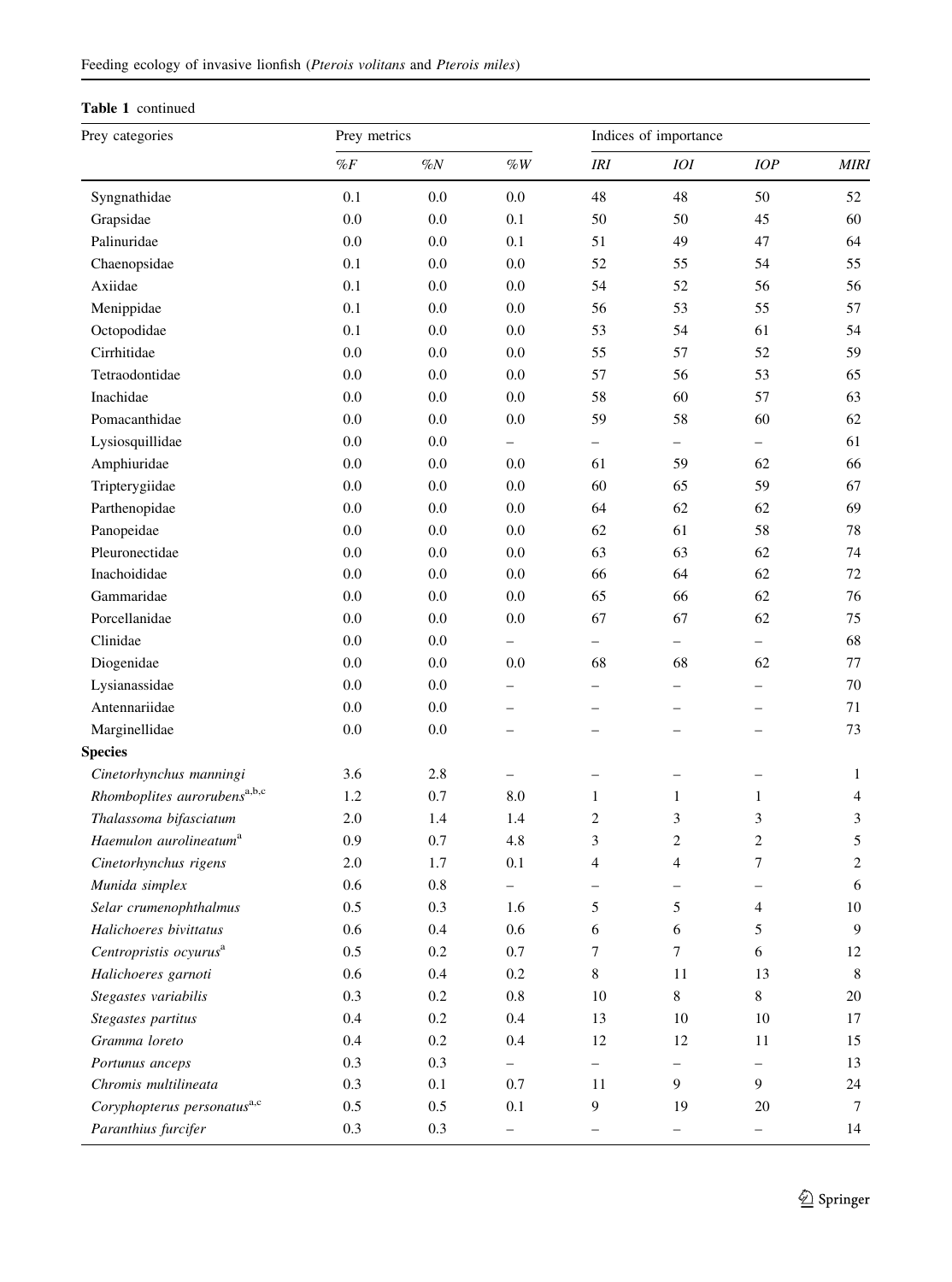| Prey categories                       | Prey metrics |         |                          |                          | Indices of importance    |                          |             |
|---------------------------------------|--------------|---------|--------------------------|--------------------------|--------------------------|--------------------------|-------------|
|                                       | $\%F$        | $\%N$   | $\%W$                    | <b>IRI</b>               | <b>IOI</b>               | IOP                      | <b>MIRI</b> |
| Parablennius marmoreus                | 0.5          | 0.2     | 0.2                      | 14                       | 16                       | 15                       | 11          |
| Apogon pseudomaculatus                | 0.3          | 0.2     | 0.4                      | 15                       | 14                       | 12                       | 19          |
| Atherinomorus stipes                  | 0.4          | 0.3     |                          |                          |                          |                          | 16          |
| Sparisoma aurofrenatum <sup>a,b</sup> | 0.3          | 0.2     | $\overline{\phantom{0}}$ |                          | $\qquad \qquad -$        | $\overline{\phantom{0}}$ | 18          |
| Clepticus parrae                      | 0.3          | 0.1     | 0.3                      | 16                       | 18                       | 17                       | 21          |
| Halichoeres bathyphilus               | 0.1          | 0.1     | 0.6                      | 17                       | 13                       | 14                       | 33          |
| Entomacrodus nigricans                | 0.1          | 0.1     | 0.3                      | 19                       | 21                       | 19                       | 26          |
| Coryphopterus glaucofraenum           | 0.2          | 0.2     | -                        | $\overline{\phantom{0}}$ | $\overline{\phantom{0}}$ | $\overline{\phantom{0}}$ | 22          |
| Chromis scotti                        | 0.1          | 0.0     | 0.6                      | 18                       | 15                       | 16                       | 39          |
| Percnon gibbesi                       | 0.2          | 0.2     | $\overline{\phantom{0}}$ | $\overline{\phantom{0}}$ | -                        |                          | 23          |
| Sargocentron coruscum                 | 0.1          | 0.2     | 0.2                      | 22                       | 27                       | 23                       | 28          |
| Pleoticus robustus <sup>a,b</sup>     | 0.2          | 0.1     | 0.1                      | 23                       | 26                       | 27                       | 29          |
| Cryptosoma bairdii                    | 0.2          | 0.1     | $\overline{\phantom{0}}$ | $\overline{\phantom{0}}$ | -                        | $\overline{\phantom{0}}$ | 27          |
| Pseudupeneus maculatus <sup>a</sup>   | 0.1          | 0.0     | 0.6                      | 20                       | 17                       | 18                       | 58          |
| <b>Stegastes fuscus</b>               | 0.1          | 0.0     | 0.4                      | 21                       | 22                       | 21                       | 50          |
| Stegastes leucostictus                | 0.1          | 0.0     | 0.2                      | 26                       | 25                       | 22                       | 42          |
| Sparisoma radians                     | 0.1          | 0.1     | 0.2                      | 25                       | 29                       | 29                       | 32          |
| Chromis cyanea                        | 0.2          | 0.1     | 0.1                      | 24                       | 33                       | 35                       | 25          |
| Sparisoma atomarium                   | 0.2          | 0.1     | -                        | $\overline{\phantom{0}}$ | $\overline{\phantom{0}}$ |                          | 31          |
| Apogon maculatus                      | 0.1          | 0.0     | 0.3                      | 28                       | 24                       | 24                       | 48          |
| Xyrichtys novacula                    | 0.1          | 0.0     | 0.2                      | 29                       | 28                       | 25                       | 46          |
| Opistognathus macrognathus            | 0.1          | 0.1     | 0.2                      | 31                       | 30                       | 30                       | 38          |
| Coryphopterus eidolon <sup>c</sup>    | 0.2          | 0.1     | 0.1                      | 27                       | 36                       | 37                       | 30          |
| Scarus iserti                         | 0.1          | 0.0     | 0.2                      | 30                       | 35                       | 32                       | 40          |
| Monacanthus tuckeri                   | 0.2          | 0.1     | 0.1                      | 34                       | 37                       | 41                       | 34          |
| Schultzea beta                        | 0.1          | 0.0     | 0.2                      | 35                       | 32                       | 33                       | 47          |
| Xyrichtys martinicensis               | 0.1          | 0.0     | 0.2                      | 33                       | 31                       | 31                       | 57          |
| Holocentrus rufus <sup>a</sup>        | 0.1          | 0.0     | 0.3                      | 32                       | 23                       | 26                       | 71          |
| Serranus baldwini                     | 0.1          | 0.0     | 0.1                      | 37                       | 39                       | 40                       | 43          |
| Diplectrum bivittatum                 | 0.1          | 0.0     | 0.2                      | 38                       | 38                       | 36                       | 51          |
| Malacoctenus triangulatus             | 0.1          | 0.1     | 0.1                      | 42                       | 46                       | 45                       | 41          |
| Chaetodon ocellatus                   | 0.1          | 0.0     | $\overline{\phantom{0}}$ | $\overline{\phantom{0}}$ | $\overline{\phantom{0}}$ | $\overline{\phantom{0}}$ | 45          |
| Litopenaeus setiferus                 | 0.1          | 0.1     | $0.0\,$                  | 43                       | 52                       | 55                       | 36          |
| Stegastes adustus                     | 0.0          | 0.0     | 0.5                      | 36                       | 20                       | 28                       | 103         |
| Halichoeres maculipinna               | 0.1          | 0.1     | $0.0\,$                  | 44                       | 49                       | 65                       | 35          |
| Serranus tigrinus                     | 0.1          | $0.0\,$ | 0.1                      | 40                       | 41                       | 39                       | 74          |
| Stegastes planifrons                  | 0.1          | 0.0     | $\overline{\phantom{0}}$ | $\overline{\phantom{0}}$ | $\overline{\phantom{0}}$ | $\overline{\phantom{0}}$ | 49          |
| Malacoctenus macropus                 | 0.1          | $0.0\,$ | 0.1                      | 47                       | 51                       | 47                       | 54          |
| Neogonodactylus curacaoensis          | $0.0\,$      | $0.0\,$ | $0.2\,$                  | 41                       | 40                       | 38                       | 82          |
| Trachurus lathami                     | 0.0          | 0.0     | $0.2\,$                  | 39                       | 34                       | 34                       | 94          |
| Acanthurus chirurgus <sup>a</sup>     | 0.1          | $0.0\,$ | $0.1\,$                  | 51                       | 50                       | 48                       | 52          |
| Decapterus punctatus                  | 0.1          | 0.0     | 0.1                      | 45                       | 44                       | 44                       | 68          |
| Stenopus hispidus                     | 0.1          | 0.0     | $0.0\,$                  | 50                       | 48                       | 63                       | 44          |
|                                       |              |         |                          |                          |                          |                          |             |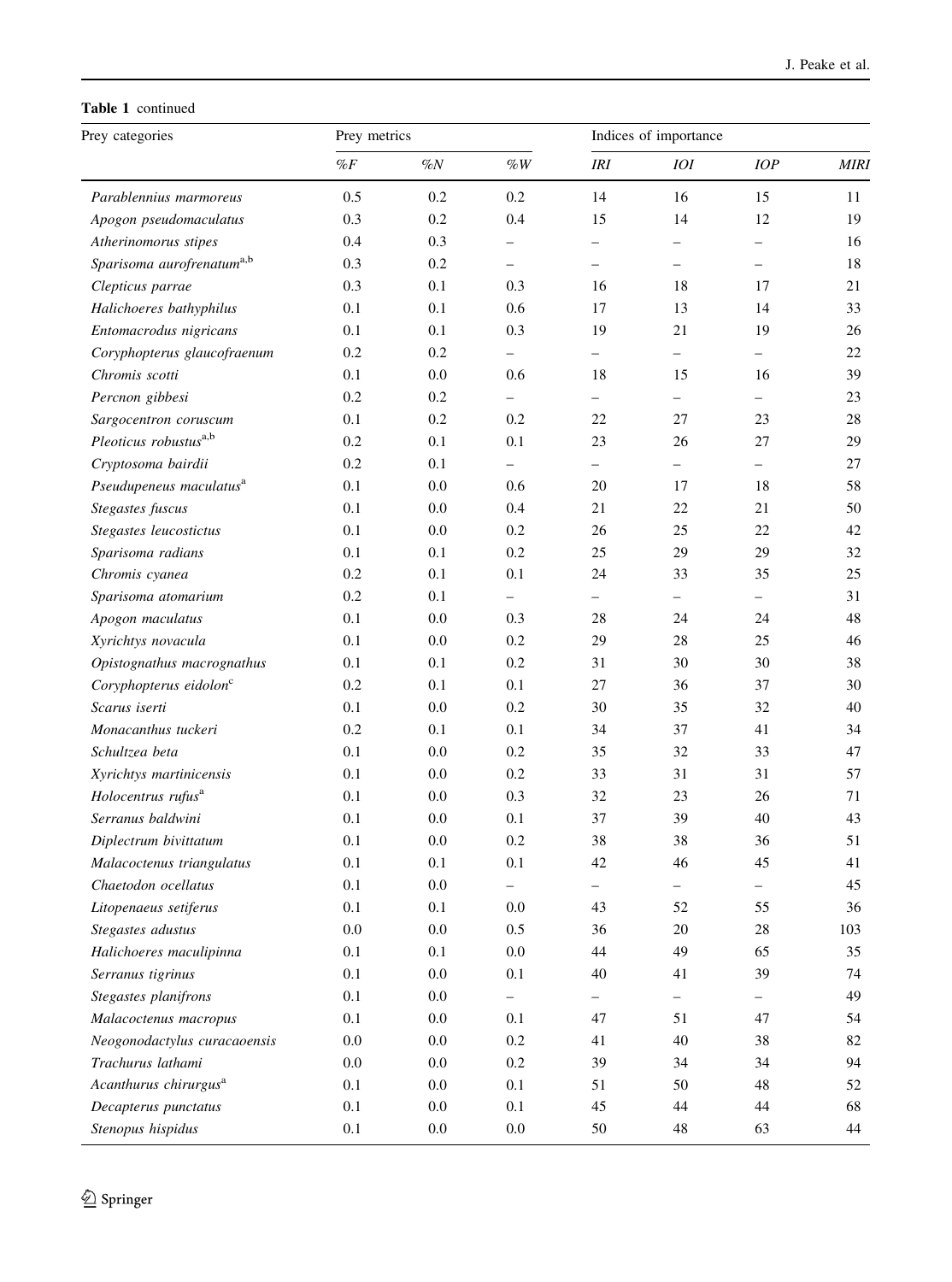| Prey categories                       | Prey metrics |         |                          |                          | Indices of importance    |                          |             |
|---------------------------------------|--------------|---------|--------------------------|--------------------------|--------------------------|--------------------------|-------------|
|                                       | $\%F$        | $\%N$   | $\%W$                    | IRI                      | <b>IOI</b>               | IOP                      | <b>MIRI</b> |
| Serranus subligarius                  | 0.1          | 0.0     | 0.1                      | 49                       | 47                       | 46                       | 64          |
| Abudefduf saxatilis                   | 0.1          | 0.0     | 0.1                      | 46                       | 43                       | 42                       | 76          |
| Stephanolepis hispidus                | 0.1          | 0.1     | 0.0                      | 48                       | 45                       | 81                       | 37          |
| Liopropoma carmabi                    | 0.1          | 0.0     | 0.0                      | 53                       | 53                       | 57                       | 53          |
| Pempheris schomburgkii                | 0.0          | 0.0     | $\overline{\phantom{0}}$ | $\overline{\phantom{0}}$ | $\overline{\phantom{0}}$ | $\overline{\phantom{0}}$ | 56          |
| Liopropoma rubre                      | 0.1          | 0.0     | 0.1                      | 54                       | 62                       | 49                       | 61          |
| Bodianus rufus <sup>a</sup>           | 0.1          | 0.0     | 0.0                      | 56                       | 63                       | 51                       | 59          |
| Achelous ordwayi                      | 0.1          | 0.0     | 0.0                      | 55                       | 55                       | 52                       | 69          |
| Achelous spinicarpus                  | 0.1          | 0.0     | 0.0                      | 57                       | 58                       | 58                       | 65          |
| Chromis enchrysurus                   | 0.1          | 0.0     | 0.0                      | 58                       | 64                       | 64                       | 60          |
| Acanthurus coeruleus <sup>a</sup>     | 0.1          | 0.0     | 0.0                      | 62                       | 57                       | 74                       | 55          |
| Portunis sayi                         | 0.1          | 0.0     | 0.0                      | 61                       | 59                       | 67                       | 62          |
| Aulostomus maculatus                  | 0.1          | 0.0     | 0.0                      | 59                       | 70                       | 60                       | 67          |
| Apogon binotatus                      | 0.0          | 0.0     | 0.0                      | 66                       | 67                       | 61                       | 79          |
| Synodus synodus                       | 0.0          | 0.0     | 0.1                      | 63                       | 65                       | 53                       | 93          |
| Serranus phoebe                       | 0.0          | 0.0     | 0.1                      | 67                       | 60                       | 59                       | 88          |
| Acanthurus bahianus <sup>a</sup>      | 0.1          | 0.0     | 0.0                      | 68                       | 66                       | 69                       | 72          |
| Nicholsina usta                       | 0.0          | 0.0     | 0.1                      | 64                       | 61                       | 56                       | 98          |
| Anisotremus surinamensis              | 0.0          | 0.0     | 0.1                      | 65                       | 54                       | 54                       | 106         |
| Phaeoptyx pigmentaria                 | 0.1          | 0.0     | $\overline{\phantom{0}}$ | $\overline{\phantom{0}}$ | $\overline{\phantom{0}}$ | $\overline{\phantom{0}}$ | 70          |
| Farfantepenaeus duorarum              | 0.1          | 0.0     | 0.0                      | 70                       | 68                       | 84                       | 66          |
| Scarus taeniopterus <sup>a,b</sup>    | 0.1          | 0.0     | $\overline{\phantom{0}}$ | -                        | -                        | -                        | 73          |
| Diplectrum formosum                   | 0.0          | 0.0     | 0.2                      | 52                       | 42                       | 43                       | 155         |
| Apogon townsendi                      | 0.1          | 0.0     | 0.0                      | 73                       | 81                       | 78                       | 63          |
| Mycteroperca venenosaa,b,c            | 0.0          | 0.0     | 0.1                      | 60                       | 56                       | 50                       | 129         |
| Hypleurochilus geminatus              | 0.0          | 0.0     | 0.0                      | 72                       | 72                       | 71                       | 81          |
| Chaetodon capistratus                 | 0.0          | 0.0     | $\overline{\phantom{0}}$ | $\overline{\phantom{0}}$ | $\overline{\phantom{0}}$ | $\overline{\phantom{0}}$ | 75          |
| Coryphopterus dicrus                  | 0.0          | 0.0     | 0.0                      | 74                       | 77                       | 72                       | 86          |
| Haemulon flavolineatum <sup>a</sup>   | 0.0          | 0.0     | $\overline{\phantom{0}}$ | $\overline{\phantom{0}}$ | $\overline{\phantom{0}}$ | $\overline{\phantom{0}}$ | 78          |
| Holocentrus adscensionis <sup>a</sup> | 0.0          | 0.0     | 0.1                      | 69                       | 69                       | 62                       | 113         |
| Squilla empusa                        | 0.0          | 0.0     | 0.0                      | 77                       | 75                       | 77                       | 92          |
| Menippe mercenaria                    | 0.1          | 0.0     | 0.0                      | 83                       | 74                       | 90                       | 80          |
| Halichoeres pictus                    | $0.0\,$      | $0.0\,$ | 0.1                      | 71                       | 71                       | 66                       | 121         |
| Amblycirrhitus pinos                  | 0.0          | 0.0     | 0.0                      | 82                       | 87                       | 79                       | 83          |
| Callinectes sapidus                   | 0.0          | $0.0\,$ | $0.0\,$                  | $81\,$                   | 85                       | 82                       | 85          |
| Synodus intermedius                   | $0.0\,$      | $0.0\,$ | $0.0\,$                  | 76                       | 76                       | 73                       | 108         |
| Malacoctenus boehlkei                 | 0.0          | $0.0\,$ | $0.0\,$                  | 78                       | 82                       | 75                       | 100         |
| Elacatinus oceanops                   | $0.0\,$      | $0.0\,$ | $\overline{\phantom{0}}$ | -                        | -                        | -                        | 84          |
| Lucayablennius zingaro                | 0.0          | $0.0\,$ | $0.0\,$                  | 84                       | 88                       | 91                       | 77          |
| Panulirus argus <sup>a</sup>          | 0.0          | 0.0     | $0.0\,$                  | 75                       | 73                       | 68                       | 125         |
| Lysmata grabhami                      | $0.0\,$      | $0.0\,$ | $\overline{\phantom{0}}$ | $\overline{\phantom{0}}$ | $\overline{\phantom{0}}$ | $\overline{\phantom{0}}$ | 87          |
| Neogonodactylus oerstedii             | $0.0\,$      | $0.0\,$ | $0.0\,$                  | 88                       | 79                       | 85                       | 102         |
| Chromis insolata                      | 0.0          | 0.0     | $\overline{\phantom{a}}$ | $\overline{\phantom{0}}$ | $\overline{\phantom{0}}$ | $\overline{\phantom{0}}$ | 89          |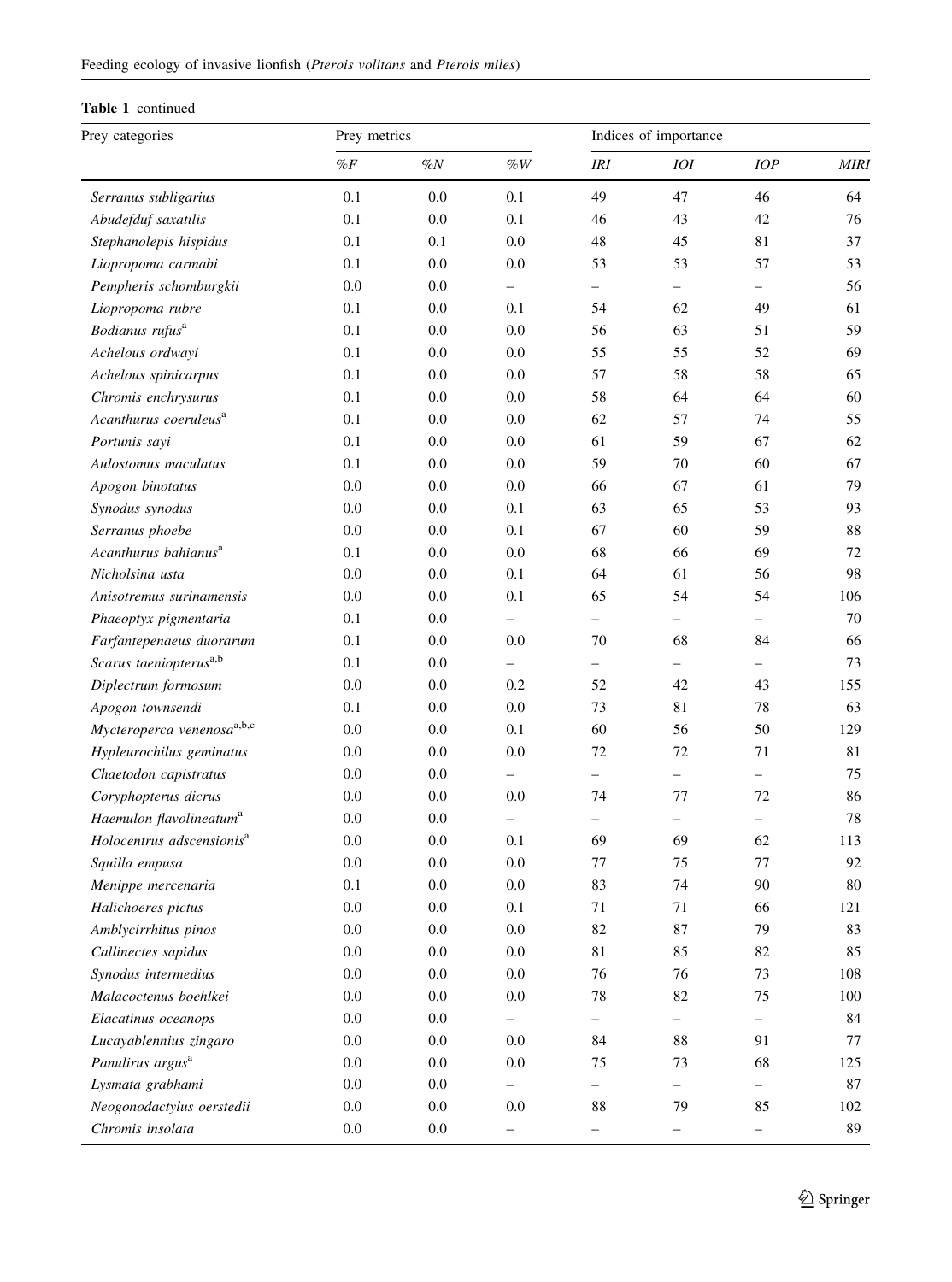Table 1 continued

| Prey categories                       | Prey metrics |         |                          |                          | Indices of importance    |                          |             |
|---------------------------------------|--------------|---------|--------------------------|--------------------------|--------------------------|--------------------------|-------------|
|                                       | $\%F$        | $\%N$   | $\%W$                    | <b>IRI</b>               | <b>IOI</b>               | IOP                      | <b>MIRI</b> |
| Haemulon plumieri <sup>a</sup>        | 0.0          | 0.0     | 0.0                      | 80                       | 80                       | 76                       | 122         |
| Lysiosquilla scabricauda              | 0.0          | 0.0     | $\overline{\phantom{0}}$ |                          | $\overline{\phantom{0}}$ | $\overline{\phantom{0}}$ | 90          |
| Gramma melacara                       | 0.0          | 0.0     | 0.0                      | 89                       | 90                       | 86                       | 101         |
| Paralichthys albigutta                | 0.0          | 0.0     | 0.0                      | 87                       | 95                       | 93                       | 91          |
| Canthigaster rostrata                 | 0.0          | 0.0     | 0.0                      | 86                       | 84                       | 83                       | 115         |
| Plagusia depressa                     | 0.0          | 0.0     | 0.0                      | 79                       | 78                       | 70                       | 145         |
| Haemulon chrysargyreum                | 0.0          | 0.0     | 0.0                      | 85                       | 83                       | 80                       | 130         |
| Sepioteuthis sepioidea                | 0.0          | 0.0     | $\overline{\phantom{0}}$ | $\overline{\phantom{0}}$ | $\overline{\phantom{0}}$ | -                        | 95          |
| Stenorhyncus seticornis               | 0.0          | 0.0     | 0.0                      | 90                       | 102                      | 94                       | 96          |
| Gobiosoma grosvenori                  | 0.0          | 0.0     | $0.0\,$                  | 93                       | 86                       | 97                       | 107         |
| Brachycarpus biunguiculatus           | 0.0          | 0.0     | $\overline{\phantom{0}}$ | $\overline{\phantom{0}}$ | $\overline{\phantom{0}}$ | $\overline{\phantom{0}}$ | 97          |
| Monacanthus ciliatus                  | 0.0          | 0.0     | 0.0                      | 92                       | 89                       | 88                       | 120         |
| Alpheus armatus                       | 0.0          | 0.0     | $\overline{\phantom{0}}$ | $\overline{\phantom{0}}$ | $\qquad \qquad -$        | -                        | 99          |
| Rimapenaeus similis                   | 0.0          | 0.0     | 0.0                      | 95                       | 93                       | 97                       | 117         |
| Ophiothrix purpurea                   | 0.0          | 0.0     | 0.0                      | 96                       | 91                       | 97                       | 119         |
| Sargocentron vexillarium              | 0.0          | 0.0     |                          | $\overline{\phantom{0}}$ | $\overline{\phantom{0}}$ | $\overline{\phantom{0}}$ | 104         |
| Canthidermis sufflamen <sup>a,b</sup> | 0.0          | 0.0     | 0.0                      | 91                       | 92                       | 87                       | 146         |
| Scorpaenodes caribbaeus               | 0.0          | 0.0     | $\overline{\phantom{0}}$ | $\overline{\phantom{0}}$ | ÷.                       |                          | 105         |
| Holacanthus tricolor                  | 0.0          | 0.0     | 0.0                      | 98                       | 96                       | 96                       | 131         |
| Ophioblennius atlanticus              | 0.0          | 0.0     | 0.0                      | 101                      | 97                       | 97                       | 126         |
| Pterois volitans                      | 0.0          | 0.0     | 0.0                      | 100                      | 98                       | 97                       | 128         |
| Gonodactylus smithii                  | $0.0\,$      | 0.0     | 0.0                      | 97                       | 100                      | 92                       | 136         |
| Cryptotomus roseus                    | 0.0          | 0.0     | 0.0                      | 99                       | 99                       | 97                       | 132         |
| Elacatinus prochilos <sup>c</sup>     | $0.0\,$      | 0.0     | 0.0                      | 102                      | 101                      | 97                       | 127         |
| Bellator brachychir                   | 0.0          | 0.0     | 0.0                      | 94                       | 94                       | 89                       | 152         |
| Coryphopterus thrix <sup>c</sup>      | $0.0\,$      | 0.0     | $\overline{\phantom{0}}$ | $\overline{\phantom{0}}$ |                          |                          | 109         |
| Planes minutus                        | 0.0          | 0.0     | $\overline{\phantom{0}}$ | $\overline{\phantom{0}}$ | $\overline{\phantom{0}}$ | $\overline{\phantom{0}}$ | 110         |
| Aluterus schoepfii                    | 0.0          | 0.0     | 0.0                      | 104                      | 103                      | 97                       | 138         |
| Calappa flammea                       | 0.0          | 0.0     | -                        | -                        | -                        | $\overline{\phantom{0}}$ | 111         |
| Hypoplectrus puella                   | 0.0          | 0.0     | ÷,                       |                          |                          |                          | 112         |
| Anasimus latus                        | 0.0          | 0.0     | 0.0                      | 105                      | 104                      | 97                       | 148         |
| Mithraculus forceps                   | 0.0          | 0.0     | $\overline{\phantom{0}}$ | $\overline{\phantom{0}}$ | $\overline{\phantom{0}}$ | $\overline{\phantom{0}}$ | 114         |
| Porcellana sigsbeiana                 | $0.0\,$      | 0.0     | $0.0\,$                  | 107                      | 105                      | 97                       | 154         |
| Chromis flavicauda                    | 0.0          | 0.0     | -                        | $\qquad \qquad -$        | $\overline{\phantom{0}}$ |                          | 116         |
| Priolepis hipoliti                    | $0.0\,$      | 0.0     | $0.0\,$                  | 106                      | 106                      | 97                       | 158         |
| Anarchopterus criniger                | $0.0\,$      | 0.0     | $0.0\,$                  | 108                      | 108                      | 97                       | 156         |
| Pareques acuminatus                   | $0.0\,$      | $0.0\,$ | -                        | $\qquad \qquad -$        | -                        | -                        | 118         |
| Sparisoma viride <sup>a,b</sup>       | $0.0\,$      | 0.0     | $0.0\,$                  | 103                      | 107                      | 95                       | 167         |
| Clibanarius tricolor                  | $0.0\,$      | 0.0     | $0.0\,$                  | 110                      | 109                      | 97                       | 162         |
| Halichoeres radiatus <sup>a</sup>     | $0.0\,$      | 0.0     | $0.0\,$                  | 109                      | 110                      | 97                       | 165         |
| Epinephelus striatus <sup>a</sup>     | 0.0          | 0.0     |                          |                          |                          |                          | 123         |
| Chaetodon aculeatus                   | $0.0\,$      | $0.0\,$ |                          |                          |                          |                          | 124         |
| Starksia occidentalis                 | $0.0\,$      | $0.0\,$ |                          |                          |                          |                          | 133         |
|                                       |              |         |                          |                          |                          |                          |             |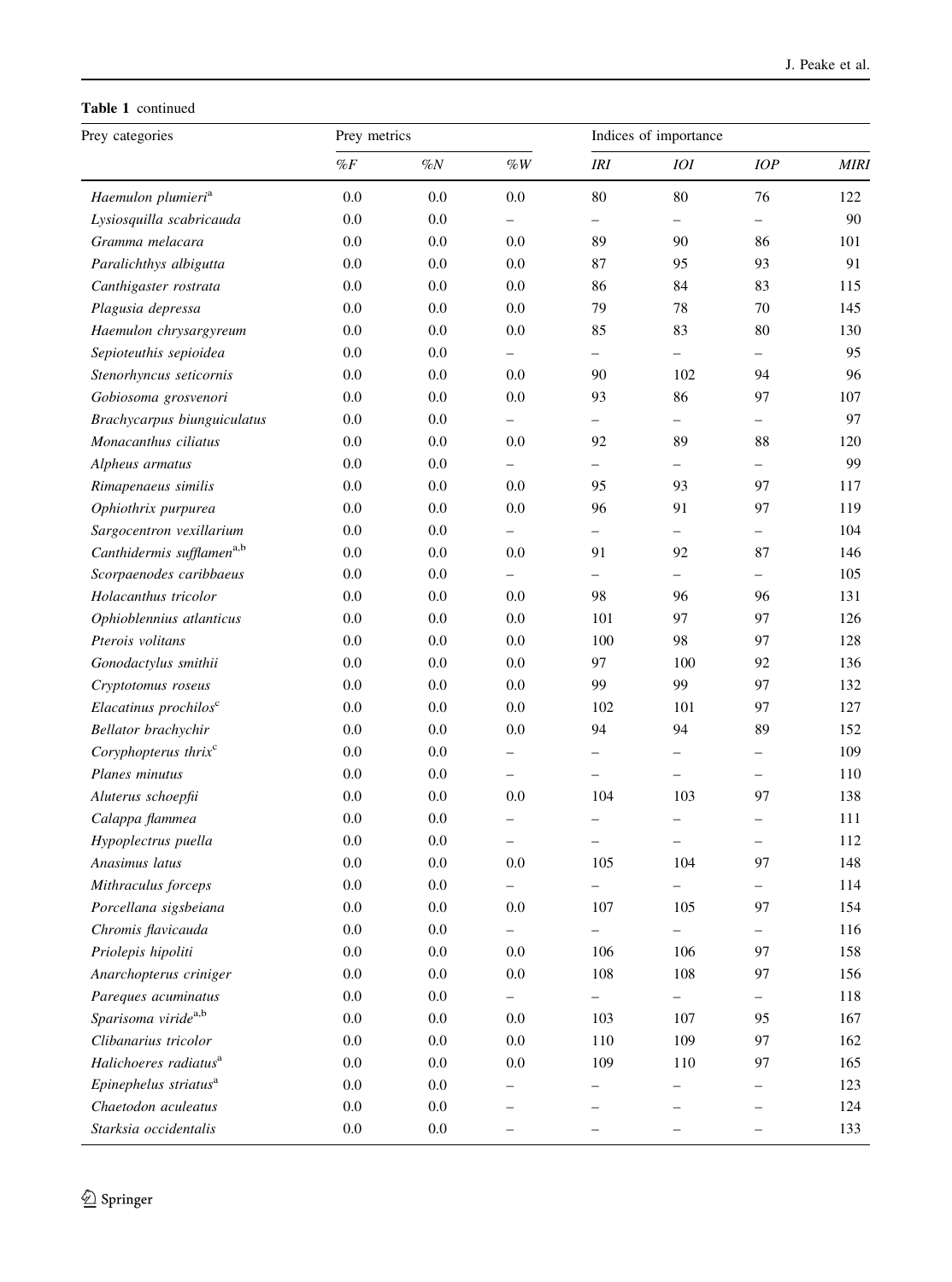| Prey categories                         | Prey metrics |       |       |            | Indices of importance |     |             |
|-----------------------------------------|--------------|-------|-------|------------|-----------------------|-----|-------------|
|                                         | %F           | $\%N$ | $\%W$ | <b>IRI</b> | <i>IOI</i>            | IOP | <b>MIRI</b> |
| Paraclinus fasciatus                    | 0.0          | 0.0   |       |            |                       |     | 134         |
| Ophioblennius macclurei                 | 0.0          | 0.0   |       |            |                       |     | 135         |
| Apogon affinis                          | 0.0          | 0.0   |       |            |                       |     | 137         |
| Scarus vetula <sup>a,b</sup>            | 0.0          | 0.0   |       |            |                       |     | 139         |
| Eurythenes gryllus                      | 0.0          | 0.0   |       |            |                       |     | 140         |
| Starksia ocellata                       | 0.0          | 0.0   |       |            |                       |     | 141         |
| Emblemaria pandionis                    | 0.0          | 0.0   |       |            |                       |     | 142         |
| Scyllarides nodifer                     | 0.0          | 0.0   |       |            |                       |     | 143         |
| Epinephelus adscensionis <sup>a,b</sup> | 0.0          | 0.0   |       |            |                       |     | 144         |
| Opistognathus aurifrons                 | 0.0          | 0.0   |       |            |                       |     | 147         |
| Mulloidichthys martinicus <sup>a</sup>  | 0.0          | 0.0   |       |            |                       |     | 149         |
| Volvarina albolineata                   | 0.0          | 0.0   |       |            |                       |     | 150         |
| Heteropriacanthus cruentatus            | 0.0          | 0.0   |       |            |                       |     | 151         |
| Calappa ocellata                        | 0.0          | 0.0   |       |            |                       |     | 153         |
| Cantherhines pullus                     | 0.0          | 0.0   |       |            |                       |     | 157         |
| Xyrichtys splendens                     | 0.0          | 0.0   |       |            |                       |     | 159         |
| Stephanolepis setifer                   | 0.0          | 0.0   |       |            |                       |     | 160         |
| Microspathodon chrysurus                | 0.0          | 0.0   |       |            |                       |     | 161         |
| Ocyurus chrysurus <sup>a,b</sup>        | 0.0          | 0.0   |       |            |                       |     | 163         |
| Lutjanus synagris <sup>a,b,c</sup>      | 0.0          | 0.0   |       |            |                       |     | 164         |
| Cephalopholis cruentatus                | 0.0          | 0.0   |       |            |                       |     | 166         |
|                                         |              |       |       |            |                       |     |             |

Prey metrics are given as the means across 1000 permutations rounded to the nearest tenth of a percent. All standard deviations of the prey metrics were  $\leq 1.8\%$  and are omitted to reduce table clutter. Prey sub-categories are listed in descending order of importance averaged across the four indices. Bars (–) indicate prey mass data were not available for the calculation

a Species managed by NMFS and the FMC

<sup>b</sup>Species included in NMFS' FSSI

c Species considered at least near threatened by the IUCN

Here, 150 stomachs were randomly sampled 1000 times with replacement from each locational dataset and pooled into a regional dataset. Since data were available for 10 locations, 1500 samples were used in each of the 1000 permutations. Prey metrics and indices of importance were calculated for each permutation and then averaged across the permutations to obtain means and standard deviations. This approach standardized the number of samples used from each location and, more importantly, provided a way to estimate the variation and, therefore, the relative accuracy of our prey metrics and indices of importance. The sample size of 150 stomachs was chosen because it was half the number of samples in the smallest locational dataset, which we deemed small enough to appropriately resample each dataset,

while large enough to produce an adequate sample size  $(n = 1500)$  for each permutation of the regional dataset.

## Assessing diet diversity

Cumulative prey curves were used to determine whether the families and species identified in this study represent all families and species consumed by lionfish in the western Atlantic. Linear regressions were fit to the mean number of cumulative prey from the last four stomachs on each prey curve and the slopes of the lines were compared to lines with slopes of zero using Student  $t$  tests (Bizzarro et al. [2007](#page-27-0)). Slopes that did not differ significantly from zero (i.e.,  $p > 0.05$ ) indicated that this study identified all of the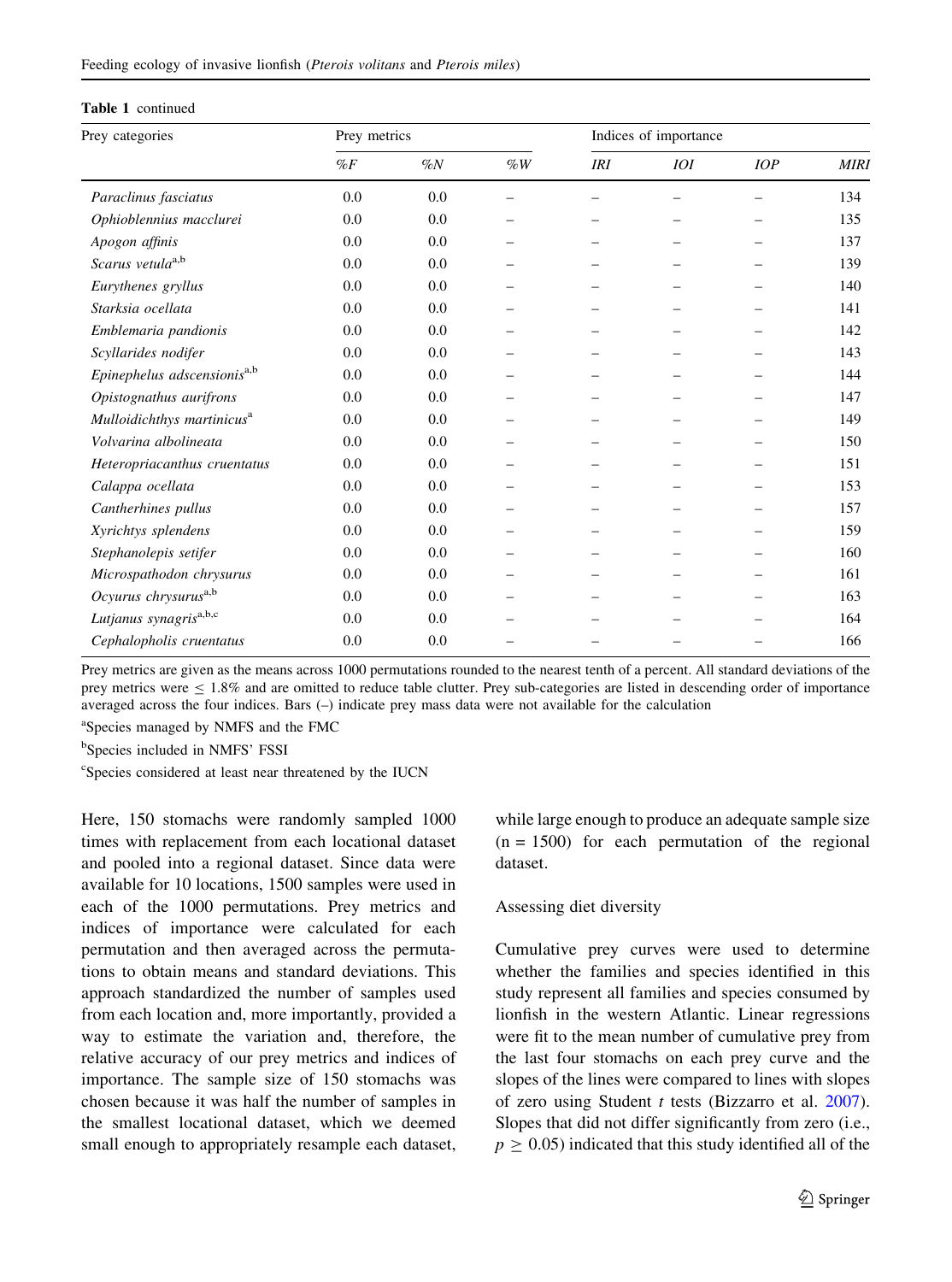<span id="page-11-0"></span>

Fig. 2 Cumulative prey curves. The curves appear solid black due to the large number of samples

families or species consumed by lionfish in the western Atlantic. Cumulative prey curves were constructed using the vegan package in R version 3.4.0 (R Core Team [2017\)](#page-30-0).

### Trends in diet composition

Correlations between lionfish TL and 26 diet metrics were examined using Pearson's correlation coefficient (see Table [2\)](#page-12-0). For each permutation produced from the bootstrapping  $(n = 1000)$ , all samples  $(n = 1500)$ were binned into nine size classes. Due to low sample sizes, the first bin included all samples  $\leq 120$  mm and the last bin included all samples  $> 400$  mm. The remaining bins were 40 mm size classes. The means and standard deviations of each metric were calculated across the permutations in each size class. Due to the random sampling from the regional dataset, the number of samples per size class differed among permutations. To correct for this, pooled means and pooled standard deviations were used (Cohen [1988](#page-28-0)). Correlations were calculated on the pooled data (mean  $\pm$  SD), which fit the assumptions of normality. The *p* values were adjusted using the Bonferroni post hoc correction and an a priori  $\alpha$ -level  $\leq 0.05$  was considered significant. To provide a general regionwide metric for estimating prey biomass consumption from lionfish length-frequency data, the relationship between lionfish TL and mean prey mass per stomach was described using a power function.

#### Comparisons among locations

Lionfish diet was compared among locations at the group, trophic guild, family, and species levels. Only %N, %F and MIRI were used due to the low and varying numbers of prey with available mass data in each location. Because lionfish size differed among locations (Fig. [1\)](#page-3-0) and because data were pooled to represent each general area, prey metrics and MIRI were calculated for each permutation of the bootstrapping and then averaged across the permutations to obtain means and standard deviations for each location. This approach helped balance and minimize size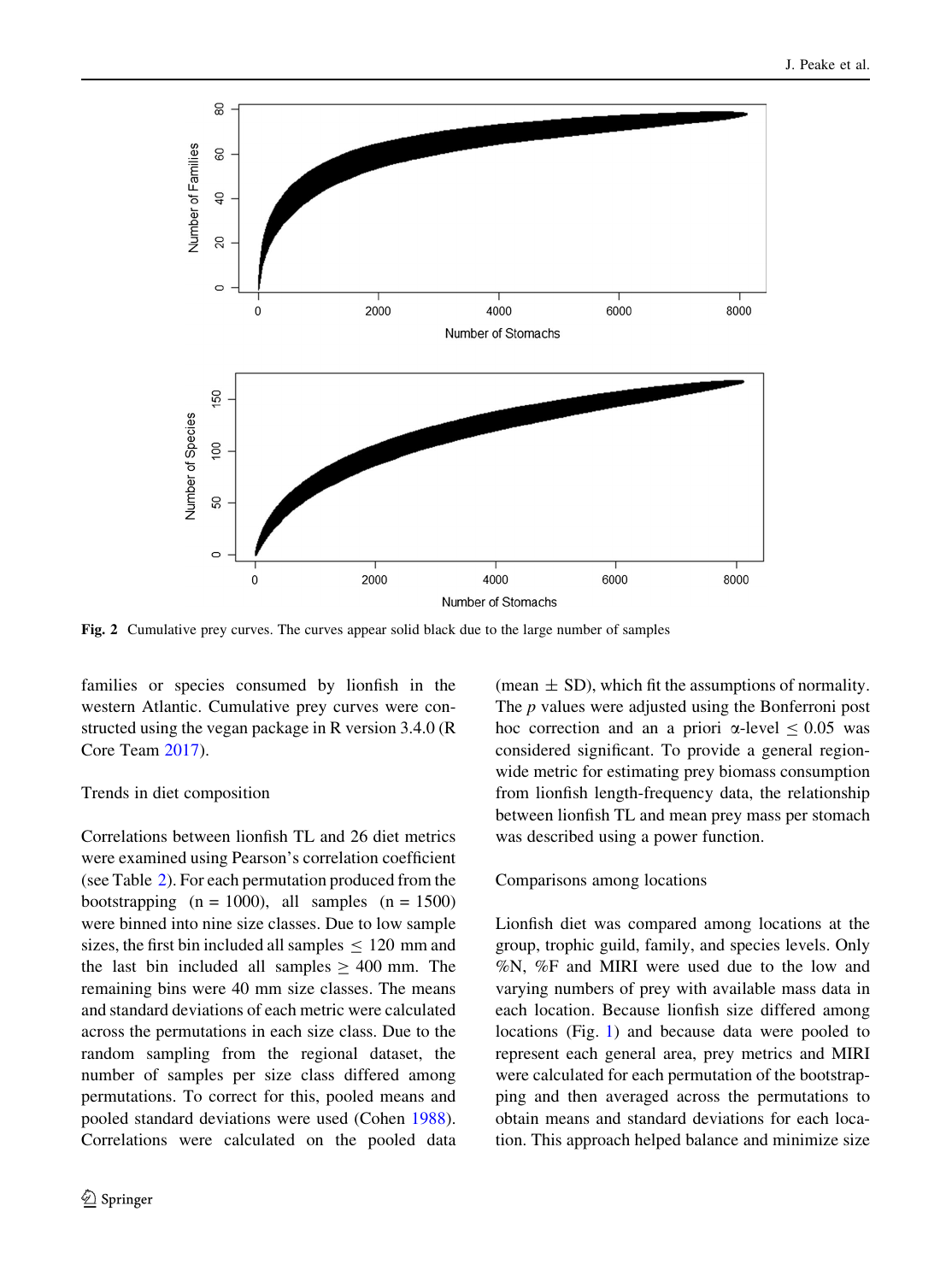<span id="page-12-0"></span>

| <b>Table 2</b> Correlations between lionfish total length (mm) and |  |  |  |
|--------------------------------------------------------------------|--|--|--|
| the contributions of their prey                                    |  |  |  |

| Prey metrics               | Pearson's correlation |         |         |
|----------------------------|-----------------------|---------|---------|
|                            | Value range           | r       | p value |
| <b>Carnivores</b>          |                       |         |         |
| $\%$ F                     | $15.1 - 39.6$         | 0.95    | 0.000   |
| $\%\rm{N}$                 | $7.5 - 26.6$          | 0.88    | 0.000   |
| %W                         | 17.3-44.2             | 0.86    | 0.000   |
| <b>Herbivores</b>          |                       |         |         |
| $\%$ F                     | $2.7 - 14.4$          | 0.97    | 0.000   |
| $\%N$                      | $1.2 - 7.2$           | 0.97    | 0.000   |
| $\%W$                      | $10.5 - 2.7$          | $-0.15$ | 0.027   |
| <b>Detritivores</b>        |                       |         |         |
| $\%$ F                     | $3.0 - 23.8$          | 0.86    | 0.000   |
| $\%N$                      | $2.4 - 17.3$          | 0.84    | 0.000   |
| $\%W$                      | $1.0 - 0.0$           | 0.13    | 0.030   |
| <b>Omnivores</b>           |                       |         |         |
| $\%$ F                     | $17.0 - 7.1$          | $-0.30$ | 0.017   |
| $\%N$                      | $17.3 - 4.3$          | $-0.33$ | 0.015   |
| $\%W$                      | $23.1 - 5.5$          | $-0.40$ | 0.011   |
| Fish                       |                       |         |         |
| %F                         | $46.7 - 75.5$         | 0.87    | 0.000   |
| $\%\rm{N}$                 | 25.7-69.4             | 0.87    | 0.000   |
| %W                         | 59.6–98.7             | 0.86    | 0.000   |
| Shrimp                     |                       |         |         |
| %F                         | $39.0 - 25.0$         | $-0.38$ | 0.012   |
| $\%\rm{N}$                 | $64.2 - 20.1$         | $-0.83$ | 0.000   |
| $\%W$                      | $32.3 - 0.7$          | $-0.87$ | 0.000   |
| Crab                       |                       |         |         |
| %F                         | $1.8 - 12.2$          | 0.81    | 0.000   |
| $\%\rm{N}$                 | $0.7 - 8.0$           | 0.79    | 0.000   |
| $\%W$                      | $0.4 - 7.9$           | 0.71    | 0.002   |
| <b>Per stomach metrics</b> |                       |         |         |
| Prey                       | $1.9 - 3.8$           | 0.72    | 0.001   |
| Families                   | $0.3 - 1.0$           | 0.90    | 0.000   |
| Species                    | $0.1 - 0.6$           | 0.97    | 0.000   |
| Prey mass (g)              | $0.4 - 5.9$           | 0.91    | 0.000   |
| Prey length (mm)           | $14.0 - 38.5$         | 0.61    | 0.003   |

 $|r|$  values  $\lt$  0.60 were not considered strong correlations

and environmental related effects in each location. Non-metric multidimensional scaling (NMDS) was used to illustrate diet composition dissimilarity at the family and species levels. NMDS was not needed to describe differences at the group and trophic guild levels due to the magnitude of the estimated prey metric values. NMDS was performed on a Bray– Curtis dissimilarity matrix of the mean MIRI values of the top 10 families and species in each location using the metaMDS function of the vegan package in R version 3.4.0 (R Core Team [2017\)](#page-30-0). Excluding families and species beyond the top 10 allowed for a more focused assessment on the most important prey and, therefore, key differences in diet composition. A total of 33 families and 67 species were compared among locations. Data were transformed with a Wisconsinsquare-root transformation prior to scaling following the procedures in the vegan package. Both prey categories converged after 20 tries, with stresses of 0.04 for species and 0.12 for families. Locations were plotted in 2-dimensional taxa-space where the distance between locations reflected the dissimilarity in diet composition.

#### Results

Regional diet characteristics

In total, 167 species belonging to 108 genera and 78 families were identified in the 5874 stomachs containing 17,365 identifiable prey (Table [1](#page-4-0)). Of the species identified, 128 were fish, 15 were shrimp, 17 were crab, and three were lobster. The largest prey consumed was 48% of the TL of the lionfish that consumed it, and as many as five families, six species, and 87 identifiable prey items were found within individual stomachs.

Our cumulative prey curve analysis indicated the families ( $p = 0.020$ ) and species ( $p = 0.004$ ) identified in this study do not represent the full diversity of lionfish diet composition in the western Atlantic (Fig. [2](#page-11-0)). Using the slopes of the linear regressions fit to each curve, we estimate an additional 417 and 102 stomachs would have been needed to identify one new family and species in their diet.

Our regional data indicated carnivorous fish and shrimp that are not managed fishery species and have the lowest risk of extinction disproportionately dominate lionfish diet in the western Atlantic (Table [1](#page-4-0)). All standard deviations of the estimated prey metrics were  $\leq 1.8\%$  indicating a high level of precision. The most important families to lionfish diet were, in order of decreasing importance, wrasses (Labridae), damselfishes (Pomacentridae), and sea basses (Serranidae), and the most important species were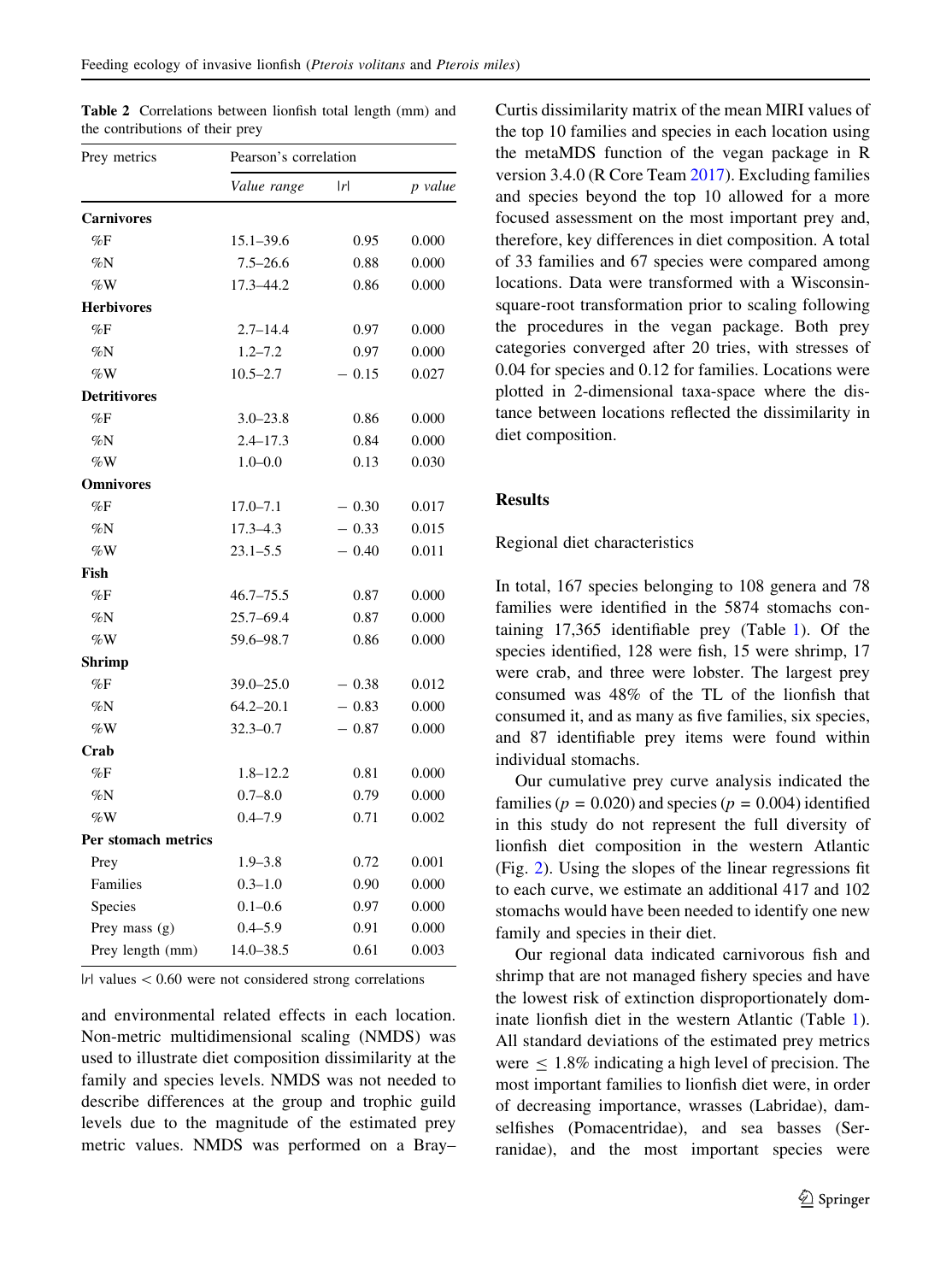<span id="page-13-0"></span>

| Table 3 Prey metrics and rankings by location | Bahamas       |                 |                   | Belize          |                  |              | Bermuda        |                          |                   | Costa Rica        |                          |                 | Florida        |               |                 |
|-----------------------------------------------|---------------|-----------------|-------------------|-----------------|------------------|--------------|----------------|--------------------------|-------------------|-------------------|--------------------------|-----------------|----------------|---------------|-----------------|
|                                               | $\mathbf{r}$  | z               | ĸ                 | $\mathbf{r}$    | z                | ĸ            | $\mathbf{r}$   | ≳                        | ĸ                 | $\mathbf{r}$      | $\geq$                   | ĸ               | $\mathbf{r}$   | $\geq$        | ĸ               |
| Group                                         |               |                 |                   |                 |                  |              |                |                          |                   |                   |                          |                 |                |               |                 |
| Fish                                          | ವ             | 67              |                   | 8               | 5                |              | 5              | 51                       |                   | 80                | 45                       |                 | 58             | 5             |                 |
| Shrimp                                        | ಸ             | $\mathcal{S}$   |                   | 47              | 57               |              | 39             | $\overline{\mathcal{E}}$ |                   | $\mathfrak{S}$    | 54                       | $\mathbf{\sim}$ | 18             | $^{18}$       | $\mathbf{\sim}$ |
| Crab                                          |               |                 |                   |                 |                  |              | $\bar{\omega}$ | $\infty$                 | $\sim$            | $\mathbf{\Omega}$ |                          | $\sim$          |                |               |                 |
| Other inverts                                 | $\mathbf{C}$  |                 | $\sim$            |                 | $\mathbf{C}$     | 4            |                | ∊                        | $\sqrt{ }$        |                   |                          |                 |                | $\mathbf{C}$  | $\sim$          |
| Lobster                                       |               |                 |                   | ○               | $\circ$          | $\infty$     |                |                          |                   |                   |                          |                 |                |               |                 |
| Squid                                         |               |                 |                   |                 | ⊂                | n            |                |                          |                   |                   |                          |                 |                |               |                 |
| Snail                                         | $\circ$       | $\circ$         | 5                 |                 |                  | ∽            |                |                          | $\infty$          |                   |                          |                 |                |               |                 |
| Octopus                                       | $\circ$       | $\circ$         | $\circ$           | ⊂               | ⊂                |              |                |                          | ∽                 |                   |                          |                 |                |               |                 |
| Trophic guild                                 |               |                 |                   |                 |                  |              |                |                          |                   |                   |                          |                 |                |               |                 |
| Carnivore                                     | 25            | $\overline{16}$ |                   | $\overline{16}$ | σ                |              | 29             | $\Omega$                 |                   | $\overline{16}$   | ${}^{\circ}$             | $\mathbf{\sim}$ | $\frac{6}{1}$  |               |                 |
| Omnivore                                      | $\circ$       | $\infty$        | $\mathbf{\Omega}$ |                 | $\sim$           | $\sim$       | ≌              | $\Xi$                    | $\sim$            | $\overline{17}$   | $\overline{ }$           |                 | $\mathfrak{g}$ |               | $\mathfrak{g}$  |
| Herbivore                                     | $\circ$       | $\epsilon$      | $\epsilon$        | $\infty$        | 4                | $\mathbf{C}$ |                | $\sqrt{2}$               | ᆉ                 | $\infty$          | $\sigma$                 | $\epsilon$      |                |               |                 |
| Detritivore                                   |               | $\circ$         | 4                 |                 | ○                | 4            | 22             | $^{18}$                  | $\mathbf{\Omega}$ |                   | $\overline{\phantom{a}}$ |                 | $\circ$        | 4             | $\mathbf{C}$    |
| Families                                      |               |                 |                   |                 |                  |              |                |                          |                   |                   |                          |                 |                |               |                 |
|                                               | Gobiidae      |                 |                   | Labridae        |                  |              |                | Rhynchocinetidae         |                   |                   | Acanthuridae             |                 | Palaemonidae   |               |                 |
| $\mathbf{c}$                                  | Labridae      |                 |                   |                 | Pomacentridae    |              | Labridae       |                          |                   |                   | Pomacentridae            |                 | Atherinidae    |               |                 |
| $\epsilon$                                    | Grammatidae   |                 |                   |                 | Monacanthidae    |              | Galatheidae    |                          |                   | Labridae          |                          |                 | Gobiidae       |               |                 |
| 4                                             | Scaridae      |                 |                   | Scaridae        |                  |              | Scaridae       |                          |                   | Gobiidae          |                          |                 | Hippolytidae   |               |                 |
| 5                                             | Apogonidae    |                 |                   | Gobiidae        |                  |              | Serranidae     |                          |                   | Blenniidae        |                          |                 | Haemulidae     |               |                 |
| $\circ$                                       | Pomacentridae |                 |                   | Synodontidae    |                  |              | Blennidae      |                          |                   |                   | Gonodactylidae           |                 | Lutjanidae     |               |                 |
|                                               | Labrisomidae  |                 |                   | Clupeidae       |                  |              | Portunidae     |                          |                   | Serranidae        |                          |                 | Labridae       |               |                 |
| $\infty$                                      |               | Monacanthidae   |                   | Serranidae      |                  |              | Holocentridae  |                          |                   |                   | Opistognathidae          |                 | Apogonidae     |               |                 |
|                                               | Serranidae    |                 |                   |                 | Rhynchocinetidae |              | Calappidae     |                          |                   | Sciaenidae        |                          |                 |                | Monacanthidae |                 |
| $\overline{10}$                               | Haemulidae    |                 |                   | Acanthuridae    |                  |              | Haemulidae     |                          |                   |                   | Holocentridae            |                 | Serranidae     |               |                 |
| Ξ                                             | Atherinidae   |                 |                   | Labrisomidae    |                  |              | Gobiidae       |                          |                   |                   | Priacanthidae            |                 | Stenopodidae   |               |                 |
| $\overline{c}$                                | Chaenopsidae  |                 |                   | Scorpaenidae    |                  |              |                | Paralichthyidae          |                   | Gerreidae         |                          |                 |                |               |                 |
| 13                                            | Holocentridae |                 |                   | Sparidae        |                  |              | Percnidae      |                          |                   |                   | Chaetodontidae           |                 |                |               |                 |
| $\overline{4}$                                | Stenopodidae  |                 |                   | Calappidae      |                  |              |                | Chaetodontidae           |                   | Apogonidae        |                          |                 |                |               |                 |
| 15                                            | Acanthuridae  |                 |                   | Cirrhitidae     |                  |              | Apogonidae     |                          |                   | Haemulidae        |                          |                 |                |               |                 |
| 16                                            | Penaeidae     |                 |                   | Blenniidae      |                  |              | Synodontidae   |                          |                   |                   |                          |                 |                |               |                 |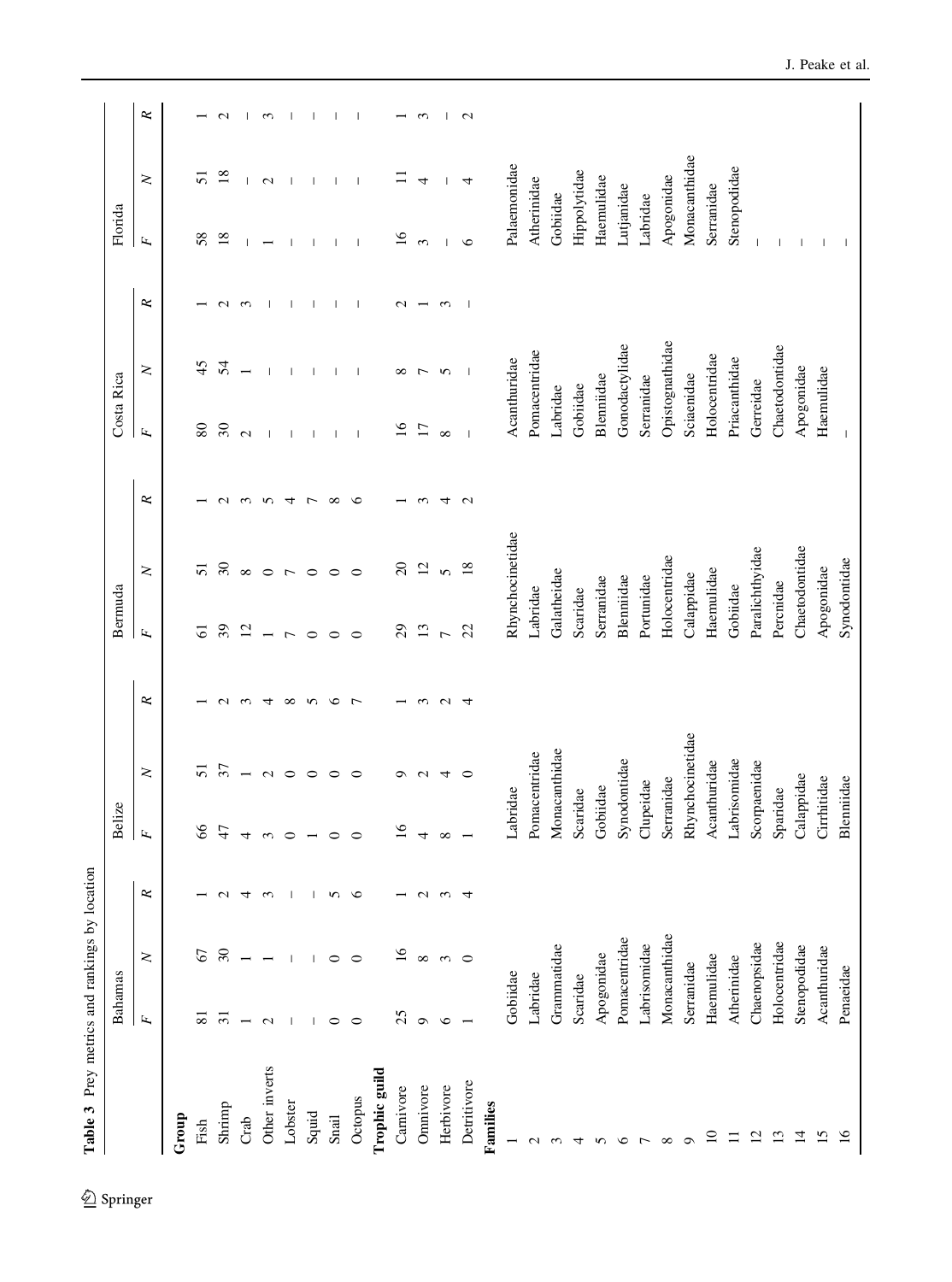| Table 3 continued |                             |                             |                             |                        |                           |                    |
|-------------------|-----------------------------|-----------------------------|-----------------------------|------------------------|---------------------------|--------------------|
|                   | Bahamas                     | ize<br>Bel                  | Bermuda                     | Costa Rica             | Florida                   |                    |
|                   | R<br>$\geq$<br>$\mathbf{k}$ | R<br>$\geq$<br>$\mathbf{k}$ | ĸ<br>$\geq$<br>$\mathbf{k}$ | $\geq$<br>$\mathbf{r}$ | $\mathbf{r}$<br>$\approx$ | ĸ<br>$\geq$        |
| Ξ                 | Rhynchocinetidae            | Balistidae                  | Acanthuridae                |                        |                           |                    |
| $^{18}$           | Portunidae                  | Lutjanidae                  | Monacanthidae               |                        |                           |                    |
| $\overline{0}$    | Opistognathidae             | Chaetodontidae              | Mullidae                    |                        |                           |                    |
| $\infty$          | Synodontidae                | Apogonidae                  | Pempheridae                 |                        |                           |                    |
| ಸ                 | Mithracidae                 | Octopodidae                 | Pomacentridae               |                        |                           |                    |
|                   | Gerreidae                   | Loliginidae                 | Aulostomidae                |                        |                           |                    |
|                   | Mullidae                    | Gonodactylidae              | Grapsidae                   |                        |                           |                    |
|                   | Lutjanidae                  | Pempheridae                 | Hippolytidae                |                        |                           |                    |
|                   | Syngnathidae                | Haemulidae                  | Lysiosquillidae             |                        |                           |                    |
| $\frac{26}{5}$    | Tripterygiidae              | <b>Bothidae</b>             | Octopodidae                 |                        |                           |                    |
| 27                | Aulostomidae                | Portunidae                  | Loliginidae                 |                        |                           |                    |
| 28                | Alpheidae                   | Grammatidae                 | Mithracidae                 |                        |                           |                    |
| $\mathcal{S}^2$   | Tetraodontidae              | Alpheidae                   | Penaeidae                   |                        |                           |                    |
| $\mathfrak{S}$    | Cirrhitidae                 |                             | Antennariidae               |                        |                           |                    |
| $\overline{31}$   | Octopodidae                 |                             | Clupeidae                   |                        |                           |                    |
| 32                | Panopeidae                  |                             | Xanthidae                   |                        |                           |                    |
| 33                | Carangidae                  |                             | Sparidae                    |                        |                           |                    |
| 34                | Diogenidae                  |                             | Carangidae                  |                        |                           |                    |
| 35                | Blenniidae                  |                             | Scyllaridae                 |                        |                           |                    |
|                   | $\mathbf{I}$                |                             | Palinuridae                 |                        |                           |                    |
|                   |                             |                             | Marginellidae               |                        |                           |                    |
| <b>Species</b>    |                             |                             |                             |                        |                           |                    |
|                   | C. personatus               | sartitus                    | C. rigens                   | T. bifasciatum         | A. stipes                 |                    |
|                   | G. loreto                   | bivitatus<br>H              | M. simplex                  | O. macrognathus        | H. aurolineatum           |                    |
|                   | H. bivittatus               | garnoti<br>H.               | T. bifasciatum              | H. rufus               | S. baldwini               |                    |
|                   | T. bifasciatum              | $T.$ bifasciatum            | P. anceps                   | A. coeruleus           | S. hispidus               |                    |
|                   | H. garnoti                  | $C.$ $C$ yane $a$           | P. furcifer                 | A. saxatilis           |                           | A. pseudomaculatus |
|                   | C. eidolon                  | C. manningi                 | H. garnoti                  | A. bahianus            |                           |                    |
|                   | C. cyanea                   | S. aurofrenatum             | P. gibbesi                  | G. grosvenori          |                           |                    |
|                   | S. leucostictus             | tuckeri<br>N.               | C. glaucofraenum            | S. adustus             |                           |                    |
|                   | M. macropus                 | C. personatus               | S. aurofrenatum             | A. maculatus           |                           |                    |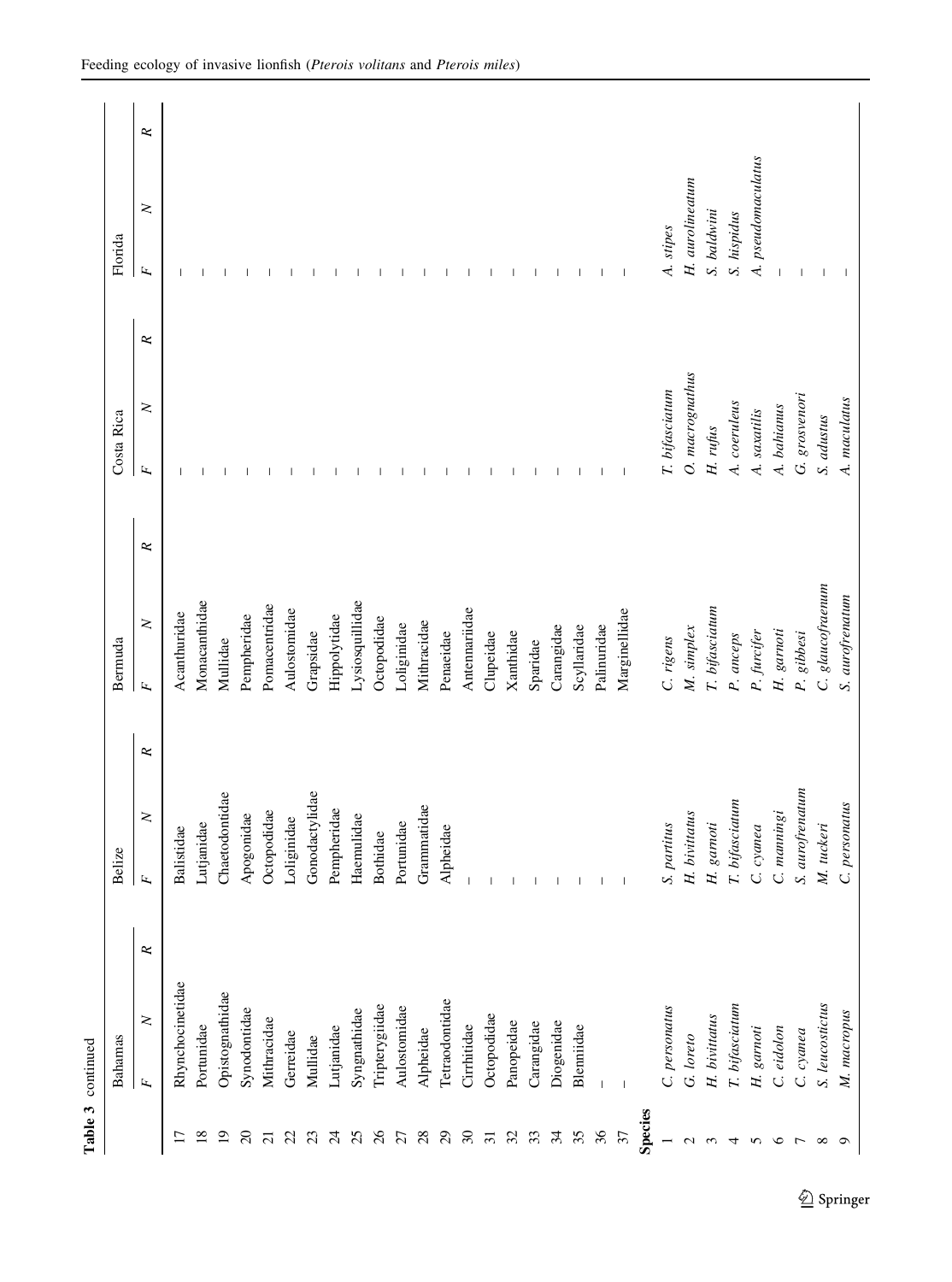|                          | Table 3 continued      |           |                                   |              |           |                |                    |           |              |                 |           |              |        |   |
|--------------------------|------------------------|-----------|-----------------------------------|--------------|-----------|----------------|--------------------|-----------|--------------|-----------------|-----------|--------------|--------|---|
|                          | <b>Bahamas</b>         |           | Belize                            |              |           | Bermuda        |                    |           | Costa Rica   |                 |           | Florida      |        |   |
|                          | $\geq$<br>$\mathbf{r}$ | $\approx$ | $\mathbf{r}$                      | $\geq$       | $\approx$ | $\mathbf{r}$   | $\geq$             | $\approx$ | $\mathbf{r}$ | $\geq$          | $\approx$ | $\mathbf{r}$ | $\geq$ | ĸ |
| $\Xi$                    | S. hispidus            |           | S.iserti                          |              |           | E. nigricans   |                    |           | N. oerstedii |                 |           |              |        |   |
|                          | C. parrae              |           | $C.$ parrae                       |              |           | C. bairdii     |                    |           |              | A. surinamensis |           |              |        |   |
|                          | S. iserti              |           | S. atomarium                      |              |           | S. coruscum    |                    |           |              |                 |           |              |        |   |
|                          | A. townsendi           |           | caribbaeus<br>$\mathcal{L}_{2}$   |              |           | H. bivittatus  |                    |           |              |                 |           |              |        |   |
| $\overline{4}$           | L. zingaro             |           | $C.$ flamme $a$                   |              |           |                | P. marmoreus       |           |              |                 |           |              |        |   |
|                          | A. binotatus           |           | A. pinos                          |              |           |                | H. aurolineatum    |           |              |                 |           |              |        |   |
|                          | S. hispidus            |           | M. triangulatus                   |              |           | C. ocellatus   |                    |           |              |                 |           |              |        |   |
|                          | M. triangulatus        |           | boehlkei<br>N.                    |              |           |                | P. schomburgkii    |           |              |                 |           |              |        |   |
| ≌                        | C. rigens              |           | coeruleus<br>$\prec$              |              |           | S. hispidus    |                    |           |              |                 |           |              |        |   |
| $\Xi$                    | S. tigrinus            |           | chirurgus<br>4.                   |              |           |                | C. capistratus     |           |              |                 |           |              |        |   |
| $\infty$                 | C. dicrus              |           | radians<br>$\mathcal{S}_{2}$      |              |           | A. maculatus   |                    |           |              |                 |           |              |        |   |
| $\overline{c}$           | A. bahianus            |           | aculeatus<br>$\circ$              |              |           |                | H. flavolineatum   |           |              |                 |           |              |        |   |
| $\mathfrak{L}$           | G. melacara            |           | pigmentaria<br>$\mathbf{r}_i$     |              |           |                | X. martinicensis   |           |              |                 |           |              |        |   |
| $\mathfrak{L}$           | M. tuckeri             |           | intermedius<br>$\mathcal{S}_{2}$  |              |           | P. maculatus   |                    |           |              |                 |           |              |        |   |
| $\overline{c}$           | S. partitus            |           | chrysurus<br>N.                   |              |           |                | S. taeniopterus    |           |              |                 |           |              |        |   |
| 25                       | H. adscensionis        |           | S. sepioidea                      |              |           | L. grabhami    |                    |           |              |                 |           |              |        |   |
| 26                       | E. striatus            |           | $\geq$                            | curacaoensis |           |                | L. scabricauda     |           |              |                 |           |              |        |   |
| 27                       | H. pictus              |           | P. schomburgkii                   |              |           |                | C. personatus      |           |              |                 |           |              |        |   |
| 28                       | $H.$ plumieri          |           | variabilis<br>$\mathcal{S}$       |              |           | S. sepioidea   |                    |           |              |                 |           |              |        |   |
| 29                       | C. multilineata        |           | rubre<br>$\overline{\phantom{a}}$ |              |           | P. minutus     |                    |           |              |                 |           |              |        |   |
| $\overline{\mathcal{E}}$ | B. rufus               |           | synodus<br>$\mathbf{z}$           |              |           | H. puella      |                    |           |              |                 |           |              |        |   |
| $\overline{31}$          | P. maculatus           |           | C. pullus                         |              |           | M. forceps     |                    |           |              |                 |           |              |        |   |
| 32                       | S. taeniopterus        |           | $c$ ruent $atus$<br>$\mathbf C$   |              |           | C. flavicauda  |                    |           |              |                 |           |              |        |   |
| 33                       | S. coruscum            |           | sapidus<br>$\circ$                |              |           | S. vexillarium |                    |           |              |                 |           |              |        |   |
| 34                       | L. rubre               |           | armatus<br>4.                     |              |           |                | A. pseudomaculatus |           |              |                 |           |              |        |   |
| 55                       | A. chirurgus           |           |                                   |              |           | L. rubre       |                    |           |              |                 |           |              |        |   |
| 36                       | A. maculatus           |           |                                   |              |           | A. schoepfii   |                    |           |              |                 |           |              |        |   |
| 57                       | S. variabilis          |           |                                   |              |           | A. maculatus   |                    |           |              |                 |           |              |        |   |
| 38                       | L. synagris            |           |                                   |              |           | S. synodus     |                    |           |              |                 |           |              |        |   |
| $\overline{39}$          | P. hipoliti            |           |                                   |              |           | C. insolata    |                    |           |              |                 |           |              |        |   |
| $\Theta$                 | C. insolata            |           |                                   |              |           | P. depressa    |                    |           |              |                 |           |              |        |   |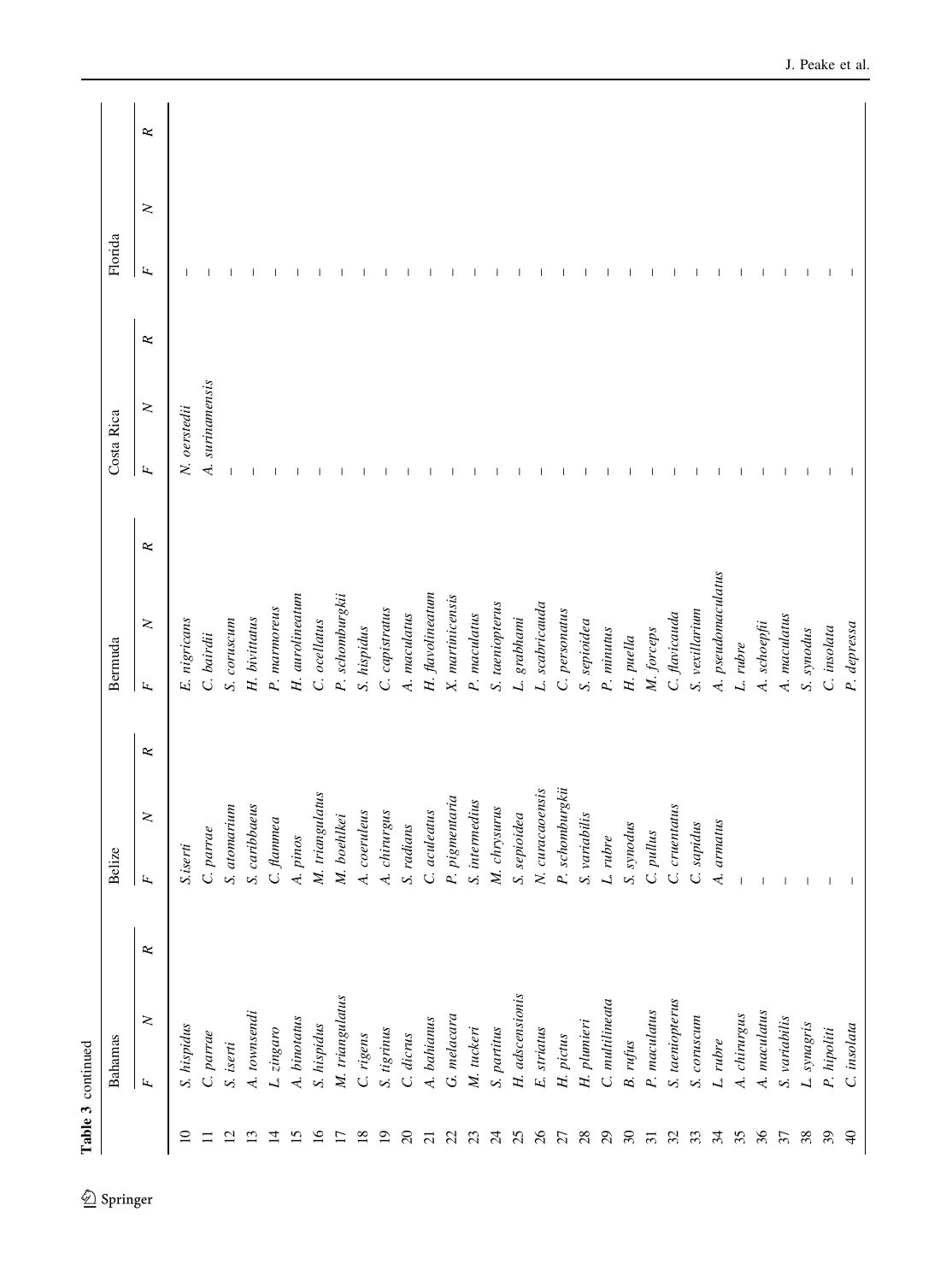| i<br>į |
|--------|
|        |
|        |

| Table 3 continued |                  |                          |                          |               |                          |                          |                          |                          |                          |              |                |                |           |                          |                          |                  |
|-------------------|------------------|--------------------------|--------------------------|---------------|--------------------------|--------------------------|--------------------------|--------------------------|--------------------------|--------------|----------------|----------------|-----------|--------------------------|--------------------------|------------------|
|                   | Bahamas          |                          |                          | Belize        |                          |                          |                          | Bermuda                  |                          |              | Costa Rica     |                |           | Florida                  |                          |                  |
|                   | $\mathbf{k}$     | $\geq$                   | $\approx$                | بتدا          | $\geq$                   | $\approx$                | $\mathbf{r}$             | $\geq$                   | $\approx$                | Ŀ,           | $\geq$         | $\approx$      |           | $\mathbf{k}$             | $\geq$                   | $\approx$        |
| $\overline{4}$    | C. rostrata      |                          |                          |               |                          |                          |                          | M. martinicus            |                          |              |                |                |           |                          |                          |                  |
| $\ddot{ }$        | A. saxatilis     |                          |                          | J.            |                          |                          |                          | A. townsendi             |                          |              |                |                |           |                          |                          |                  |
| 43                | A. pinos         |                          |                          | л.            |                          |                          |                          | C. ocellata              |                          |              |                |                |           |                          |                          |                  |
| 4                 | S. setifer       |                          |                          | Л.            |                          |                          |                          | S. nodifer               |                          |              |                |                |           |                          |                          |                  |
| 45                | H. radiatus      |                          |                          | $\mathbf{I}$  |                          |                          |                          | H. maculipinna           |                          |              |                |                |           |                          |                          |                  |
| $\frac{4}{6}$     | M. boehlkei      |                          |                          | $\mathbf{I}$  |                          |                          |                          | V. albolineata           |                          |              |                |                |           |                          |                          |                  |
| 47                | C. glaucofraenum |                          |                          | Л.            |                          |                          | I                        |                          |                          |              |                |                |           |                          |                          |                  |
| 48                | H. aurolineatum  |                          |                          | л.            |                          |                          |                          |                          |                          |              |                |                |           |                          |                          |                  |
| $\overline{4}$    | S. vexillarium   |                          |                          | Л.            |                          |                          |                          |                          |                          |              |                |                |           |                          |                          |                  |
| $50\,$            | H. maculipinna   |                          |                          | Л.            |                          |                          |                          |                          |                          |              |                |                |           |                          |                          |                  |
| $\overline{51}$   | X. splendens     |                          |                          | Л.            |                          |                          |                          |                          |                          |              |                |                |           |                          |                          |                  |
| 52                | C. tricolor      |                          |                          | -1            |                          |                          | $\overline{\phantom{a}}$ |                          |                          | -1           |                |                |           | $\mathbf{I}$             |                          |                  |
| 53                | O. chrysurus     |                          |                          |               |                          |                          | $\mathbf{I}$             |                          |                          | $\mathbf{I}$ |                |                |           | $\overline{\phantom{a}}$ |                          |                  |
| 54                | S. viride        |                          |                          |               |                          |                          | $\overline{\phantom{0}}$ |                          |                          | $\Box$       |                |                |           | $\overline{\phantom{a}}$ |                          |                  |
|                   |                  | nwGoM                    |                          |               | Mexico                   |                          |                          | North Carolina           |                          |              | neGoM          |                |           | <b>LASQ</b>              |                          |                  |
|                   |                  | $\mathbf{r}$             | $\geq$                   | $\approx$     | $\mathbf{k}$             | $\geq$                   | $\simeq$                 | $\mathbf{r}$             | $\geq$                   | $\approx$    | $\mathbf{k}$   | $\geq$         | $\approx$ | $\mathbf{r}$             | $\geq$                   | $\approx$        |
| Group             |                  |                          |                          |               |                          |                          |                          |                          |                          |              |                |                |           |                          |                          |                  |
| Fish              |                  | 58                       | $\frac{4}{6}$            |               | 78                       | $\overline{6}$           |                          | $\overline{5}$           | 능                        |              | $\rm 80$       | $\overline{6}$ |           | 52                       | 58                       |                  |
| Shrimp            |                  | 43                       | 46                       |               | 37                       | 23                       |                          | $\overline{10}$          | ७                        |              | 28             | 29             | $\sim$    | 〓                        | $\overline{10}$          | $\mathrel{\sim}$ |
| Crab              |                  |                          | $\circ$                  |               | $\overline{1}$           | $\Xi$                    |                          |                          |                          | 4            | 13             | 5              | $\sim$    |                          | $\overline{\phantom{a}}$ |                  |
| Other inverts     |                  | 0                        | $\circ$                  | 4             | 6                        | $\sim$                   |                          | 4                        |                          | $\omega$     |                |                | n         | $\circ$                  | $\circ$                  | 3                |
| Lobster           |                  |                          |                          |               | $\circ$                  | $\circ$                  |                          |                          |                          | 5            | $\mathbf{C}$   |                |           |                          |                          |                  |
| Squid             |                  | $\circ$                  | $\circ$                  | 5             |                          |                          |                          |                          |                          |              |                | ⊂              |           |                          |                          |                  |
| Snail             |                  |                          |                          |               |                          |                          |                          | $\overline{\phantom{a}}$ |                          |              | $\circ$        | ○              |           |                          |                          |                  |
| Octopus           |                  | $\overline{\phantom{a}}$ | $\overline{\phantom{a}}$ |               | $\overline{\phantom{a}}$ | $\overline{\phantom{a}}$ | $\overline{\phantom{a}}$ | $\overline{\phantom{a}}$ | $\overline{\phantom{a}}$ |              | $\circ$        | $\circ$        | $\propto$ |                          | H                        |                  |
| Trophic guild     |                  |                          |                          |               |                          |                          |                          |                          |                          |              |                |                |           |                          |                          |                  |
| Carnivore         |                  | $\overline{24}$          | 15                       | $\mathcal{L}$ | 27                       | $\mathbf{r}$             |                          | $\ddot{4}$               |                          |              | 34             | 22             |           |                          | ≏                        |                  |
| Omnivore          |                  | $12\,$                   |                          |               | $\overline{10}$          | 5                        |                          | 12                       | $\frac{2}{9}$            |              | $\overline{4}$ | 12             |           |                          |                          |                  |
| Herbivore         |                  | $\circ$                  | 3                        |               | Ξ                        | $\circ$                  | $\mathbf{\sim}$          | $\sigma$                 | 5                        |              | $\circ$        |                |           |                          |                          |                  |
| Detritivore       |                  | 35                       | 28                       |               |                          |                          |                          |                          | $\circ$                  |              | $\sim$         |                |           |                          |                          |                  |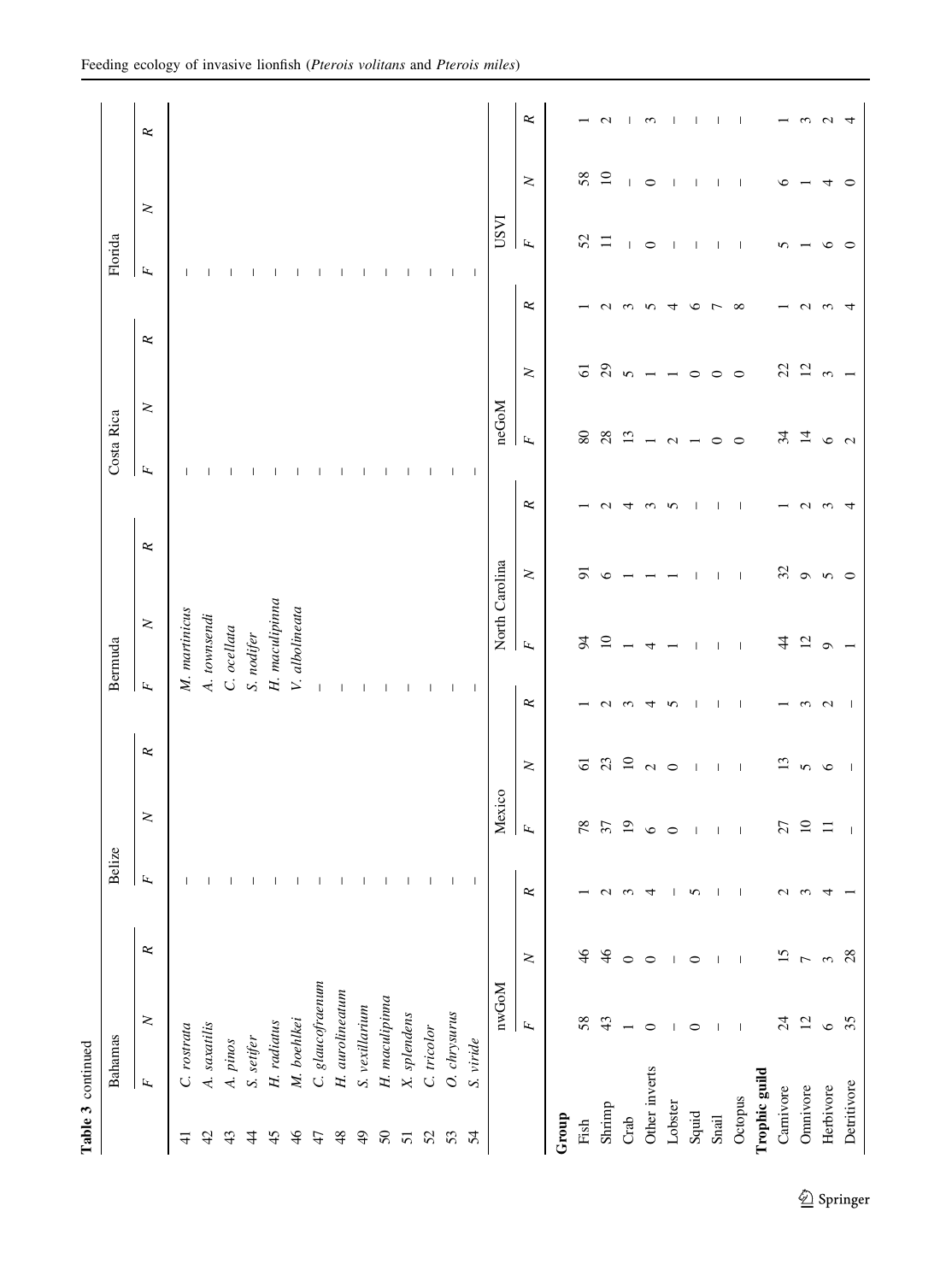| Table 3 continued |                        |   |                 |                |           |                 |                |           |                 |        |           |               |               |           |
|-------------------|------------------------|---|-----------------|----------------|-----------|-----------------|----------------|-----------|-----------------|--------|-----------|---------------|---------------|-----------|
|                   | nwGoM                  |   | Mexico          |                |           |                 | North Carolina |           | neGoM           |        |           | <b>LASA</b>   |               |           |
|                   | $\geq$<br>$\mathbf{r}$ | ĸ | $\mathbf{r}$    | $\geq$         | $\approx$ | $\mathbf{r}$    | $\geq$         | $\approx$ | $\mathbf{r}$    | $\geq$ | $\approx$ | $\mathbf{r}$  | $\geq$        | $\approx$ |
| Families          |                        |   |                 |                |           |                 |                |           |                 |        |           |               |               |           |
|                   | Rhynchocinetidae       |   | Labridae        |                |           | Haemulidae      |                |           | Penaeidae       |        |           |               | Pomacentridae |           |
| $\mathbf{\Omega}$ | Labridae               |   | Penaeidae       |                |           | Serranidae      |                |           | Pomacentridae   |        |           | Labridae      |               |           |
|                   | Pomacentridae          |   |                 | Monacanthidae  |           | Lutjanidae      |                |           | Blenniidae      |        |           | Holocentridae |               |           |
|                   | Blenniidae             |   | Portunidae      |                |           | Carangidae      |                |           | Serranidae      |        |           | Palaemonidae  |               |           |
|                   | Apogonidae             |   | Scaridae        |                |           | Scaridae        |                |           | Synodontidae    |        |           | Alpheidae     |               |           |
|                   | Scaridae               |   | Pomacentridae   |                |           | Labridae        |                |           | Labridae        |        |           |               | Pomacanthidae |           |
|                   | Serranidae             |   | Hippolytidae    |                |           | Blenniidae      |                |           | Gobiidae        |        |           |               |               |           |
|                   | Gobiidae               |   | Serranidae      |                |           |                 | Pomacentridae  |           | Portunidae      |        |           |               |               |           |
|                   | Acanthuridae           |   | Mysidae         |                |           | Gobiidae        |                |           | Solenoceridae   |        |           |               |               |           |
|                   | Lutjanidae             |   | Apogonidae      |                |           | <b>Bothidae</b> |                |           | Lutjanidae      |        |           |               |               |           |
|                   | Carangidae             |   | <b>Bothidae</b> |                |           | Scyllaridae     |                |           | Carangidae      |        |           |               |               |           |
|                   | Sciaenidae             |   | Calappidae      |                |           | Sicyoniidae     |                |           | Chriostylidae   |        |           |               |               |           |
|                   | Mysidae                |   | Scorpaenidae    |                |           | Triglidae       |                |           | Apogonidae      |        |           |               |               |           |
| 그                 | Labrisomidae           |   | Mullidae        |                |           | Xanthidae       |                |           | Scorpaenidae    |        |           |               |               |           |
| $\overline{15}$   | Opistognathidae        |   | Labrisomidae    |                |           | Apogonidae      |                |           | Mysidae         |        |           |               |               |           |
| $\frac{6}{2}$     | Grammatidae            |   | Sparidae        |                |           |                 | Monacanthidae  |           | Squillidae      |        |           |               |               |           |
| $\overline{17}$   | Priacanthidae          |   | Gobiidae        |                |           | Balistidae      |                |           | Alpheidae       |        |           |               |               |           |
| $\frac{8}{18}$    | Chaenopsidae           |   |                 | Gonodactylidae |           | Synodontidae    |                |           | Xanthidae       |        |           |               |               |           |
| $\mathbf{5}$      | Cirrhitidae            |   | Haemulidae      |                |           | Sparidae        |                |           | Paralichthyidae |        |           |               |               |           |
| $\infty$          | Lysianassidae          |   | Triglidae       |                |           | Syngnathidae    |                |           | Triglidae       |        |           |               |               |           |
| $\overline{c}$    | Chaetodontidae         |   | Carangidae      |                |           | Majidae         |                |           | Loliginidae     |        |           |               |               |           |
| 23 24             | Clinidae               |   | Syngnathidae    |                |           | Alpheidae       |                |           | Axiidae         |        |           |               |               |           |
|                   | Alpheidae              |   | Grammatidae     |                |           | Acanthuridae    |                |           | Calappidae      |        |           |               |               |           |
|                   |                        |   |                 | Pomacanthidae  |           | Amphiuridae     |                |           | Scyllaridae     |        |           |               |               |           |
| 25                |                        |   | Sicyoniidae     |                |           | Mullidae        |                |           | Majidae         |        |           |               |               |           |
| 26                |                        |   | Lutjanidae      |                |           | Scorpaenidae    |                |           | Menippidae      |        |           |               |               |           |
| 27                |                        |   | Tetraodontidae  |                |           | Portunidae      |                |           | Inachidae       |        |           |               |               |           |
| 28                |                        |   | Blenniidae      |                |           |                 |                |           | Balistidae      |        |           |               |               |           |
| $\mathfrak{S}$    |                        |   | Synodontidae    |                |           |                 |                |           | Inachoididae    |        |           |               |               |           |
| $\mathcal{S}$     |                        |   | Palinuridae     |                |           |                 |                |           | Haemulidae      |        |           |               |               |           |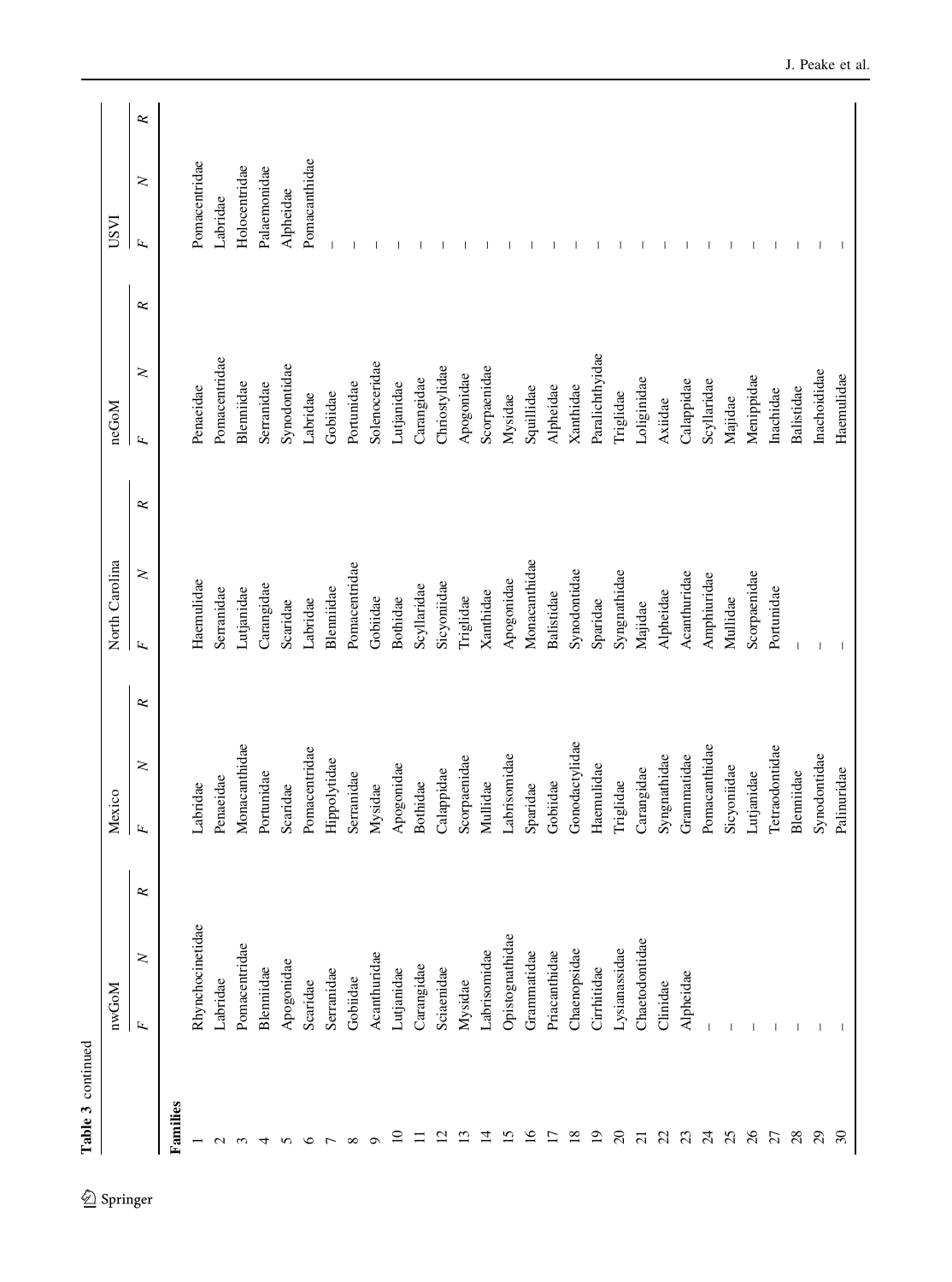|                          | nwGoM                  |   | Mexico         |                  |           | North Carolina  |                     |           | neGoM          |                    |           | <b>LASQ</b>  |                          |   |
|--------------------------|------------------------|---|----------------|------------------|-----------|-----------------|---------------------|-----------|----------------|--------------------|-----------|--------------|--------------------------|---|
|                          | $\geq$<br>$\mathbf{r}$ | ĸ | $\mathbf{r}$   | $\geq$           | $\approx$ | $\mathbf{r}$    | $\geq$              | $\approx$ | $\mathbf{r}$   | $\geq$             | $\approx$ | $\mathbf{k}$ | $\geq$                   | R |
|                          |                        |   | Stenopodidae   |                  |           |                 |                     |           | Pleuronectidae |                    |           |              |                          |   |
|                          |                        |   |                |                  |           |                 |                     |           | Parthenopidae  |                    |           |              |                          |   |
|                          |                        |   |                |                  |           |                 |                     |           |                | Monacanthidae      |           |              |                          |   |
|                          |                        |   |                |                  |           |                 |                     |           | Octopodidae    |                    |           |              |                          |   |
| 35                       |                        |   |                |                  |           |                 |                     |           | Syngnathidae   |                    |           |              |                          |   |
| 36                       |                        |   |                |                  |           |                 |                     |           | Porcellanidae  |                    |           |              |                          |   |
|                          |                        |   |                |                  |           |                 |                     |           | Gammaridae     |                    |           |              |                          |   |
| species                  |                        |   |                |                  |           |                 |                     |           |                |                    |           |              |                          |   |
|                          | C. manningi            |   | M. tuckeri     |                  |           | R. aurorubens   |                     |           | C. ocyurus     |                    |           | H. garnoti   |                          |   |
|                          | T. bifasciatum         |   | A. ordwayi     |                  |           | H. aurolineatum |                     |           | P. robustus    |                    |           |              | <b>B.</b> biunguiculatus |   |
|                          | P. marmoreus           |   | C. parrae      |                  |           |                 | S. crumenophthalmus |           | R. aurorubens  |                    |           | A. armatus   |                          |   |
|                          | S. variabilis          |   |                | M. triangulatus  |           | S. radians      |                     |           |                | A. pseudomaculatus |           | C. parrae    |                          |   |
|                          | C. multilineata        |   | S. partitus    |                  |           | S. beta         |                     |           | L. setiferus   |                    |           | S. partitus  |                          |   |
|                          | S. atomarium           |   | S. baldwini    |                  |           | D. bivitatum    |                     |           | H. bathyphilus |                    |           |              |                          |   |
|                          | C. parrae              |   | T. bifasciatum |                  |           | H. geminatus    |                     |           | $C.$ $scotti$  |                    |           |              |                          |   |
|                          | $H.$ maculipinna       |   |                | X. martinicensis |           | S. phoebe       |                     |           | X. novacula    |                    |           |              |                          |   |
|                          | S. planifrons          |   | L. carmabi     |                  |           | S. subligarius  |                     |           | S. fuscus      |                    |           |              |                          |   |
|                          | A. pseudomaculatus     |   | N. usta        |                  |           | M. ciliatus     |                     |           | D. punctatus   |                    |           |              |                          |   |
|                          | S. partitus            |   |                | N. curacaoensis  |           | A. chirurgus    |                     |           | A. spinicarpus |                    |           |              |                          |   |
| $\overline{\mathcal{C}}$ | L. carmabi             |   | C. sapidus     |                  |           | O. purpurea     |                     |           | P. sayi        |                    |           |              |                          |   |
| ≌                        | A. maculatus           |   | G. smithii     |                  |           | S. baldwini     |                     |           | H. bivittatus  |                    |           |              |                          |   |
| $\overline{1}$           | S. aurofrenatum        |   | P. maculatus   |                  |           |                 |                     |           |                | C. enchrysurus     |           |              |                          |   |
| $\overline{5}$           | B. rufus               |   |                | H. chrysargyreum |           |                 |                     |           | F. duorarum    |                    |           |              |                          |   |
| $\overline{16}$          | P. pigmentaria         |   | G. loreto      |                  |           |                 |                     |           | S. subligarius |                    |           |              |                          |   |
| $\overline{\phantom{0}}$ | G. oceanops            |   | S. tigrinus    |                  |           |                 |                     |           | M. mercenaria  |                    |           |              |                          |   |
| 18                       | H. bathyphilus         |   | H. tricolor    |                  |           |                 |                     |           | T. lathami     |                    |           |              |                          |   |
| $\overline{0}$           | S. radians             |   | C. rostrata    |                  |           |                 |                     |           | S. empusa      |                    |           |              |                          |   |
| $\Omega$                 | L. rubre               |   | H. garnoti     |                  |           |                 |                     |           | P. albigutta   |                    |           |              |                          |   |
| $\overline{c}$           | $C.$ thrix             |   | O. atlanticus  |                  |           |                 |                     |           | S. seticornis  |                    |           |              |                          |   |
| $\overline{c}$           | A. chirurgus           |   | C. cyanea      |                  |           |                 |                     |           | R. similis     |                    |           |              |                          |   |
|                          | P. acuminatus          |   | S. intermedius |                  |           |                 |                     |           | C. sufflamen   |                    |           |              |                          |   |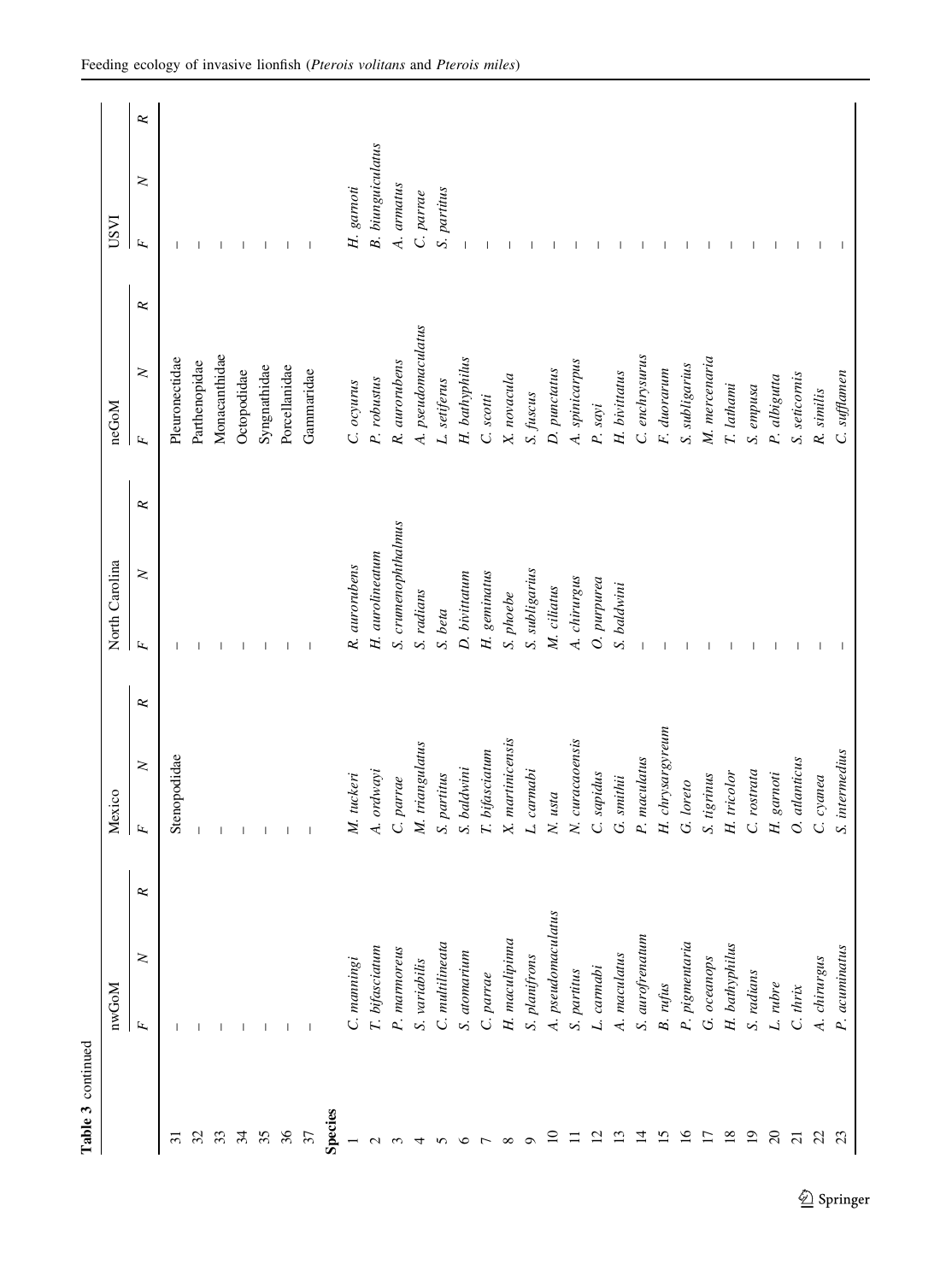Table 3 continued Table 3 continued

|                 | nwGoM                                                                                                    |           | Mexico                   |                         |           | North Carolina |        |           | $\rm n e G o M$      |                      |           | <b>LASQ</b>  |        |           |
|-----------------|----------------------------------------------------------------------------------------------------------|-----------|--------------------------|-------------------------|-----------|----------------|--------|-----------|----------------------|----------------------|-----------|--------------|--------|-----------|
|                 | $\geq$<br>$\mathbf{r}$                                                                                   | $\approx$ | $\overline{F}$           | $\overline{\mathbf{X}}$ | $\approx$ | $\mathbf{r}$   | $\geq$ | $\approx$ | $\mathbf{r}$         | $\geq$               | $\approx$ | $\mathbf{r}$ | $\geq$ | $\approx$ |
| $\overline{c}$  | C. eidolon                                                                                               |           | M. venenosa              |                         |           |                |        |           | D. formosum          |                      |           |              |        |           |
| 25              | O. aurifrons                                                                                             |           | P. argus                 |                         |           |                |        |           | A. latus             |                      |           |              |        |           |
| 26              | O. macclurei                                                                                             |           |                          | $C.$ $multilinear$      |           |                |        |           |                      | $H.$ $auro lineatum$ |           |              |        |           |
| $\mathcal{L}$   | C. insolata<br>G. loreto<br>P. furcifer<br>S. ocellata                                                   |           | A. saxatilis             |                         |           |                |        |           | S. synodus           |                      |           |              |        |           |
| $^{28}$         |                                                                                                          |           | $C.$ $roseus$            |                         |           |                |        |           | A. criniger          |                      |           |              |        |           |
| $\mathfrak{S}$  |                                                                                                          |           | G. prochilos             |                         |           |                |        |           | P. sigsbeiana        |                      |           |              |        |           |
| $\mathcal{S}$   |                                                                                                          |           | S. hispidus              |                         |           |                |        |           | <b>B.</b> brachychir |                      |           |              |        |           |
| ಸ               | $H.$ $c$ ruentatus                                                                                       |           | P. volitans              |                         |           |                |        |           |                      |                      |           |              |        |           |
| 32              | E. adscensionis                                                                                          |           | $D.$ bivitatum           |                         |           |                |        |           |                      |                      |           |              |        |           |
| 33              |                                                                                                          |           |                          |                         |           |                |        |           |                      |                      |           |              |        |           |
| 34              | C. scotti<br>E. pandionis<br>A. pinos<br>S. vetula<br>A. affinis<br>E. gryllus<br>H. gamoti<br>H. gamoti |           |                          |                         |           |                |        |           |                      |                      |           |              |        |           |
| 35              |                                                                                                          |           |                          |                         |           |                |        |           |                      |                      |           |              |        |           |
| 36              |                                                                                                          |           |                          |                         |           |                |        |           |                      |                      |           |              |        |           |
| $\overline{37}$ |                                                                                                          |           |                          |                         |           |                |        |           |                      |                      |           |              |        |           |
| 38              |                                                                                                          |           |                          |                         |           |                |        |           |                      |                      |           |              |        |           |
| 39              |                                                                                                          |           |                          |                         |           |                |        |           |                      |                      |           |              |        |           |
| $\overline{4}$  |                                                                                                          |           |                          |                         |           |                |        |           |                      |                      |           |              |        |           |
| $\ddot{+}$      | P. fasciatus                                                                                             |           |                          |                         |           |                |        |           |                      |                      |           |              |        |           |
| 42              |                                                                                                          |           |                          |                         |           |                |        |           |                      |                      |           |              |        |           |
| 43              |                                                                                                          |           |                          |                         |           |                |        |           |                      |                      |           |              |        |           |
| $\ddot{4}$      |                                                                                                          |           |                          |                         |           |                |        |           |                      |                      |           |              |        |           |
| 45              |                                                                                                          |           |                          |                         |           |                |        |           |                      |                      |           |              |        |           |
| $\frac{4}{6}$   |                                                                                                          |           |                          |                         |           |                |        |           |                      |                      |           |              |        |           |
| 47              |                                                                                                          |           |                          |                         |           |                |        |           |                      |                      |           |              |        |           |
| 48              |                                                                                                          |           |                          |                         |           |                |        |           |                      |                      |           |              |        |           |
| $\frac{6}{7}$   |                                                                                                          |           |                          |                         |           |                |        |           |                      |                      |           |              |        |           |
| $50\,$          |                                                                                                          |           |                          |                         |           |                |        |           |                      |                      |           |              |        |           |
| 51              |                                                                                                          |           |                          |                         |           |                |        |           |                      |                      |           |              |        |           |
| 52              |                                                                                                          |           | J.                       |                         |           |                |        |           |                      |                      |           |              |        |           |
| 53              |                                                                                                          |           | $\overline{\phantom{a}}$ |                         |           |                |        |           |                      |                      |           |              |        |           |
|                 |                                                                                                          |           |                          |                         |           |                |        |           |                      |                      |           |              |        |           |

 $\underline{\textcircled{\tiny 2}}$  Springer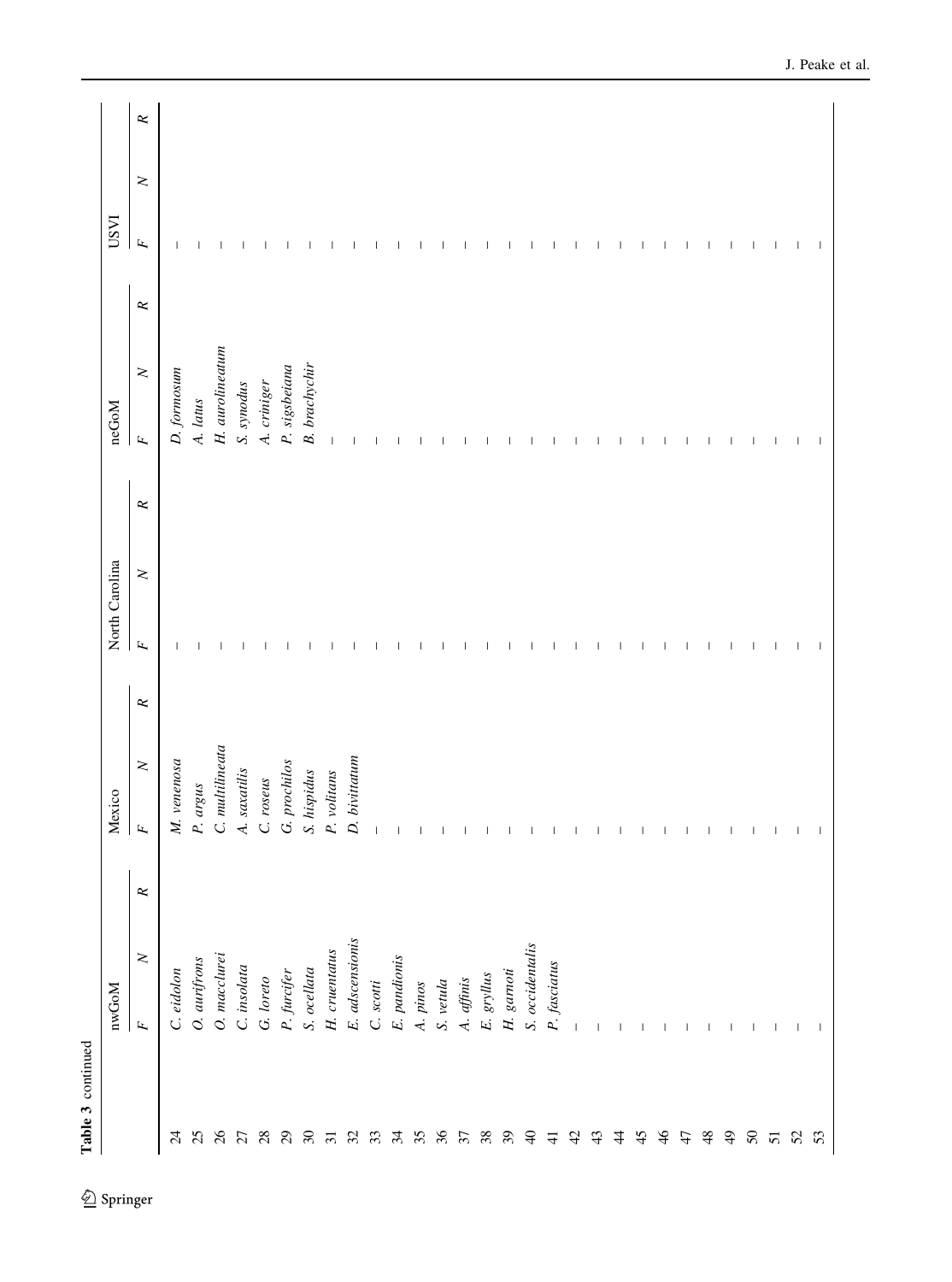ਚ

|   | nwGoM                                            |   | Aexico |  |   | North Carolina | neGoM |  | nsn |                                                                                                                                       |  |
|---|--------------------------------------------------|---|--------|--|---|----------------|-------|--|-----|---------------------------------------------------------------------------------------------------------------------------------------|--|
|   |                                                  | × |        |  |   |                |       |  |     |                                                                                                                                       |  |
| 4 | ı                                                |   | l      |  | l |                | l     |  | ı   |                                                                                                                                       |  |
|   | $F$ % frequency, $N$ % number, R MIRI rank. Pre- |   |        |  |   |                |       |  |     | y metrics are given as the means across 1000 permutations rounded to the nearest percent. Bars $(-)$ denote prev items not identified |  |

Families and species are listed in descending order of MIRI importance

Families and species are listed in descending order of MIRI importance

Manning hingebeak shrimp (Cinetorhynchus manningi), vermilion snapper (Rhomboplites aurorubens), and bluehead wrasse (Thalassoma bifasciatum) (Table [1](#page-4-0)). The most speciose families by group were Serranidae (16 spp.), Pomacentridae (15 spp.), and Labridae (12 spp.) (fish); Gonodactylidae (3 spp.) and Penaeidae (3 spp.) (shrimp); and Portunidae (5 spp.) and Calappidae (3 spp.) (crab).

Pearson's r indicated several strong (i.e.,  $|r| > 0.60$  and significant correlations with lionfish TL (Table [2\)](#page-12-0). Mean prey mass and length significantly increased with lionfish size, as did the number of prey, families, and species per stomach. Lionfish TL (mm) predicated mean prey mass per stomach (g) by the following equation: *mean* prey  $mass = 0.0002 * TL^{1.6391}, R^2 = 0.95$ . Our results also indicated a significant ontogenetic shift in lionfish diet where the number and mass of fish prey increased with lionfish size, while the number and mass of shrimp prey decreased (Table [2](#page-12-0)).

Diet variation among locations

Carnivorous fish and shrimp were the most important prey and their contributions were relatively consistent among locations (Table [3\)](#page-13-0). The contributions of lobster, herbivores, and omnivores were also relatively consistent, with a few exceptions (see Table [3\)](#page-13-0). In contrast, the presence and contributions of crab and detritivores was highly variable among locations (Table [3](#page-13-0)). Crab were consumed in all locations except Florida and the USVI, and were small contributors by frequency (i.e.,  $\leq 4.1\%$ ) and number (i.e.,  $\leq 1.4\%$ ) in The Bahamas, Belize, Costa Rica, North Carolina, and the nwGoM, but large contributors by frequency (i.e., 13.0–19.0%) and number (i.e., 4.9–9.9%) in Bermuda, Mexico, and the neGoM. Detritivores were present in all locations except Costa Rica and Mexico, and were nominal contributors by frequency (i.e., 0.2–1.7%) and number (i.e., 0.1–1.4%) in The Bahamas, Belize, North Carolina, neGoM, and the USVI, but very large contributors by frequency (i.e., 22.4–35.3%) and number (i.e., 18.3–28.1%) in Bermuda and the nwGoM.

The composition and rankings of the top 10 most important families and species were highly variable among locations, with a few exceptions. Serranids were present in 80% of the locations, Gobies and Scarids in 60%, and Blennies and Pomacentrids in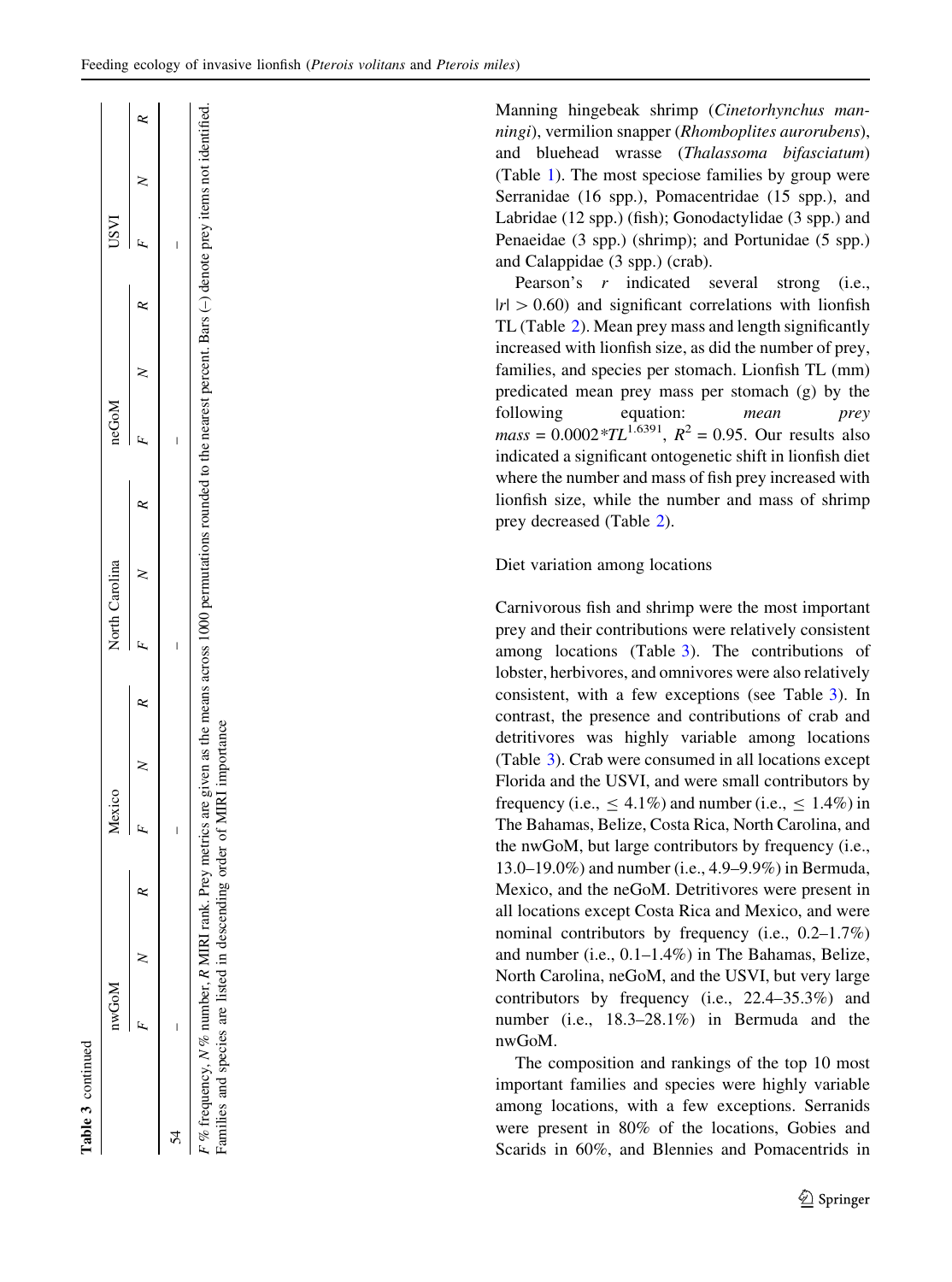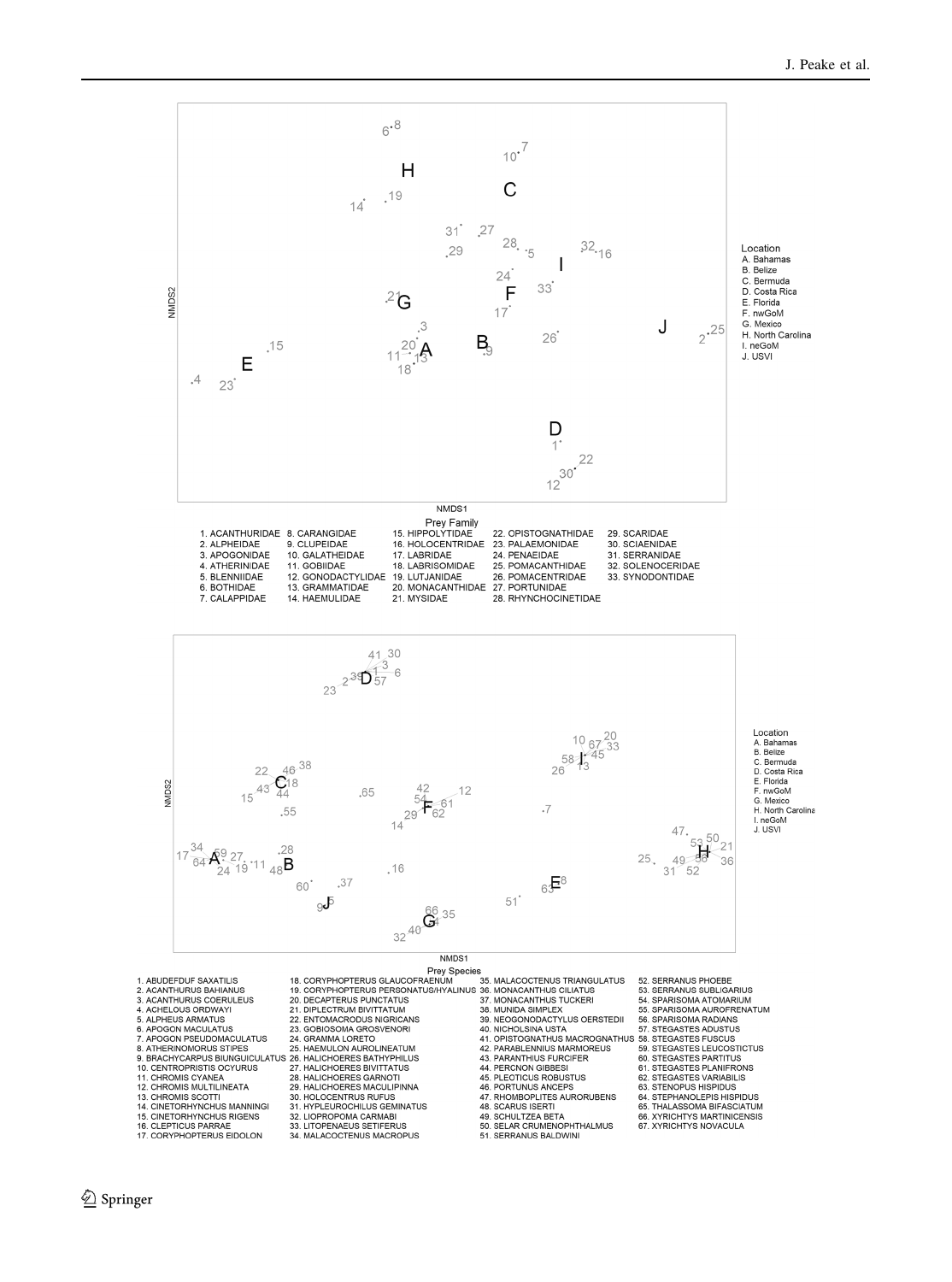#### **«Fig. 3** NMDS plots

50%. Bluehead wrasse were present in 60% of the locations, yellowhead wrasse (Halichoeres garnoti) in 40%, and twospot cardinalfish (Apogon pseudomaculatus), creole wrasse (Clepticus parrae), and bicolor damselfish (Stegastes partitus) in 30% of the locations (Table [3](#page-13-0)). Non-metric multidimensional scaling (NMDS) indicated several strong dissimilarities at the family and species levels (Fig. 3). The dissimilarity was more evident at the species level than at the family level. At both the family and species levels, diet in Florida, Costa Rica, and the USVI was considerably different from the other locations. Diet in the neGoM and North Carolina was also different from the other locations, but only at the species level. Diet in The Bahamas, Belize, Bermuda, Mexico, and the nwGoM was relatively similar at both the family and species levels.

#### **Discussion**

Numerous location-based studies have described different aspects of lionfish feeding ecology, yet there has been no regional synthesis of their diet to describe general trends or to compare their diet among locations. Through the analysis of 8125 stomachs, this study provides a comprehensive description of lionfish feeding ecology in the western Atlantic to inform research and monitoring. Our regional data indicate lionfish are generalist carnivores that consume at least 167 vertebrate and invertebrate prey species across multiple trophic guilds (Fig. [2,](#page-11-0) Table [1\)](#page-4-0). When combined with the broad geographic distributions and commonality of the top 10 most important prey, this general feeding behavior suggests lionfish are opportunistic predators at a regional scale, which is consistent with location-based reports (e.g., Muñoz et al. [2011;](#page-29-0) Layman and Allgeier [2012](#page-29-0); Eddy et al. [2016\)](#page-28-0). Our regional data also show lionfish transition from a shrimp-dominated diet to a fishdominated diet through ontogeny (Table [2](#page-12-0)). This ontogenetic shift in diet from crustacean to teleost prey has been reported at local scales (e.g., Morris and Akins [2009;](#page-29-0) Eddy et al. [2016\)](#page-28-0) and appears to be consistent with other scorpaenids (Harmelin-Vivien and Bouchon [1976\)](#page-29-0). Our locational comparisons indicate lionfish diet composition and the relative

contributions of prey varies considerably among locations, even at the group and trophic guild levels (Fig. 3, Table [3](#page-13-0)). This is a particularly interesting finding and further highlights the potential variability in lionfish diet among locations since it is less likely for prey assemblages and, therefore, the diets of opportunistic generalists to vary significantly among locations at higher taxonomic categories (i.e., assemblages less likely to vary considerably among locations at the group level compared to the species level).

The general opportunistic feeding behavior of lionfish is an important, but sometimes overlooked, characteristic when interpreting invasive predator diets and their potential direct effects on native prey populations. The importance of prey to an opportunistic generalist and the risk of them causing prey extirpations through consumption is strongly governed by prey availability. The risk of causing prey extirpations is considerably lower for opportunistic generalists than it is for specialized predators because opportunistic generalists consume the most abundant and readily available prey. Specialists on the other hand target specific prey and exert stronger direct effects on fewer species (Rilov [2009\)](#page-30-0). Since lionfish diet composition and prey importance are most likely a direct function of prey availability (Muñoz et al.  $2011$ ; Layman and Allgeier [2012;](#page-29-0) Eddy et al. [2016\)](#page-28-0), the overall risk of prey extirpations occurring due to lionfish predation is likely to be low at a regional scale. Our findings do not refute the hypothesis that individual lionfish and local populations can be dietary specialists (Layman and Allgeier [2012\)](#page-29-0). Specializations are more likely to be observed at local scales and may largely depend on local prey assemblages (Lay-man and Allgeier [2012](#page-29-0); Muñoz et al. [2011\)](#page-29-0). Robust large-scale studies comparing prey availability and lionfish diet composition are needed to better elucidate the potential for individual and population level specializations and whether specializations result in negative effects on native prey populations. Efforts could first focus in the nwGoM and Mexico given the disproportionately large contributions of detritivores and crabs in these locations (Table [3](#page-13-0)).

Our regional data show that, collectively and at the species level, species at risk of extinction (e.g., endangered species), economically important fishery species (e.g., FSSI species), and threatened fishery species (e.g., overfished species) contribute little to lionfish diet at a regional scale (Table [1](#page-4-0)). Since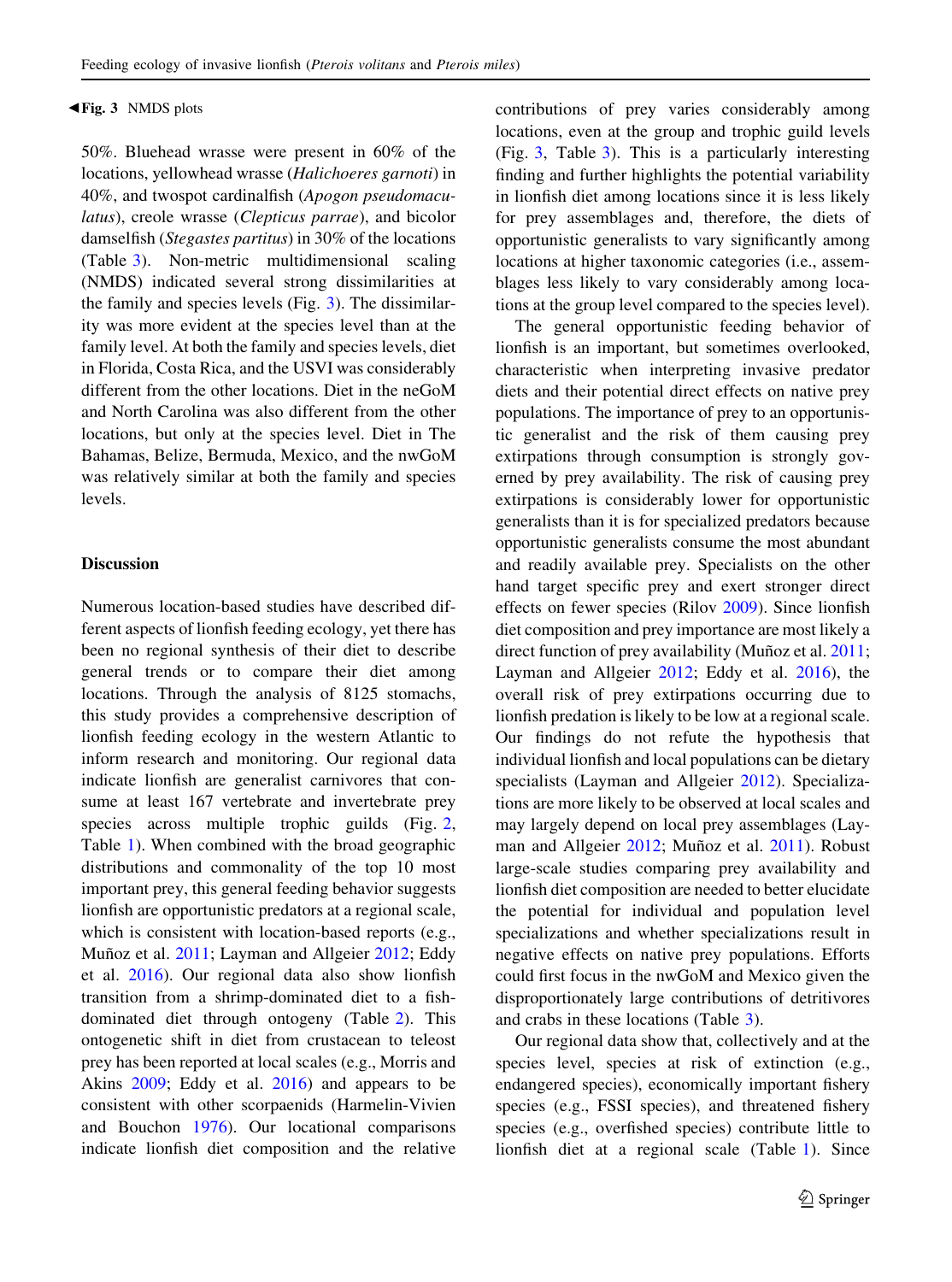lionfish are opportunistic generalists, the low contributions of these prey are likely due to their low population abundances. Depending on local predator communities, lionfish predation could increase predation mortality on these already stressed populations. Of the top 55 most important species to lionfish diet, which constitutes 33% of the species identified, seven are managed [i.e., vermillion snapper, tomtate (Haemulon aurolineatum), bank seabass (Centropristis ocyurus, managed as an ecosystem component species), redband parrotfish (Sparisoma aurofrenatum), royal red shrimp (Pleoticus robustus), spotted goatfish (Pseudupeneus maculatus), and longspine squirrelfish (*Holocentrus rufus*)] and three are considered vulnerable to extinction (i.e., vermillion snapper, masked goby (Coryphopterus personatus), and pallid goby (Coryphopterus eidolon). Three of the fishery species are FSSI (i.e., vermillion snapper, redband parrotfish, and royal red shrimp) and one is threatened [i.e., redband parrotfish, as part of the Caribbean Parrotfishes Complex, are approaching an overfished state (NMFS [2016\)](#page-29-0)]. While research and monitoring is warranted for all fishery species and species at risk of extinction, future studies should first consider focusing on the populations/complexes identified within the top 55 given their relatively large contribution to lionfish diet and their high economic importance and conservation status. Particular attention should be given to redband parrotfish (FSSI and approaching an overfished state), vermillion snapper (FSSI and considered vulnerable to extinction), and tomtate [managed species and evidence suggests lionfish have caused a decline in their abundance in the southeast U.S. (Ballew et al. [2016](#page-27-0))].

It is important to note that the primary justification by the IUCN for classifying two of the three (i.e., C. personatus and C. eidolon) vulnerable species in the top 55 as such is due to their susceptibility to predation by lionfish and the findings in Green et al. [\(2012](#page-28-0)). Green et al. ([2012](#page-28-0)) documented a 65% decline in total prey biomass on a single Bahamian reef tract over a 2-year study period. First, no known studies have indicated lionfish have a functional effect on these species at local or regional scales. Second, by this classification reasoning, a majority of the 167 species identified in this study would likely be considered as vulnerable to extinction by the IUCN, which is unfounded. It is unknown if these species would still be considered as vulnerable to extinction, which is one

classification level below endangered, if the potential effects of lionfish were not considered. Speciesspecific studies are needed to determine whether lionfish have a functional effect on populations at conservation and management scales prior to their risk assessment. This is especially true since a majority of the studies reporting a negative effect of lionfish have been based on short-term, small-scale, uncontrolled, and/or unreplicated data (e.g., Albins and Hixon [2008;](#page-27-0) Albins [2013,](#page-27-0) [2015](#page-27-0); Layman et al. [2014](#page-29-0); Green et al. [2012;](#page-28-0) Lesser and Slattery [2011](#page-29-0); Ingeman [2016](#page-29-0); Kindinger and Albins [2017\)](#page-29-0). In contrast, only one regional scale study has suggested an effect (e.g., Ballew et al. [2016\)](#page-27-0) while two other regional scale studies suggest lionfish do not have an effect (e.g., Elise et al. [2014;](#page-28-0) Hackerott et al. [2017\)](#page-29-0). The species identified as the top 10 most important provide a good starting point for research and monitoring to inform conservation status classifications (Table [1\)](#page-4-0).

Without major technological advances for largescale control, lionfish will continue to be a permanent component of marine food webs throughout the western Atlantic. While the direct effects of lionfish on native prey populations are uncertain at conservation and management scales (Ballew et al. [2016](#page-27-0); Elise et al. [2014](#page-28-0); Hackerott et al. [2017](#page-29-0)), lionfish are widely distributed and relatively abundant throughout the western Atlantic. When combined with their diverse diet and the potential to consume large quantities of prey (e.g., 87 identifiable prey were identified in a single stomach in this study), lionfish may cause substantial and long-term indirect effects on native food webs. Using Ecopath-with-Ecosim, Chagaris et al. ([2017\)](#page-28-0) suggest lionfish may indirectly affect, in both positive and negative ways, the west Florida shelf food web over the next 30 years through trophic cascades, competitive release, and predation release. Our diet compositions show lionfish consume a variety of prey that are also common prey for many native species (Table [1\)](#page-4-0). The data provided in this study can be used in similar modeling exercises that require lionfish diet data.

While based on small-scale and/or unreplicated data, Lesser and Slattery [\(2011](#page-29-0)) and Kindinger and Albins ([2017\)](#page-29-0) suggest lionfish may indirectly affect algal communities through predation on herbivores, which could have considerable consequences for overall reef health (e.g., Mumby [2006\)](#page-29-0). Our data show that herbivorous prey, at both the species and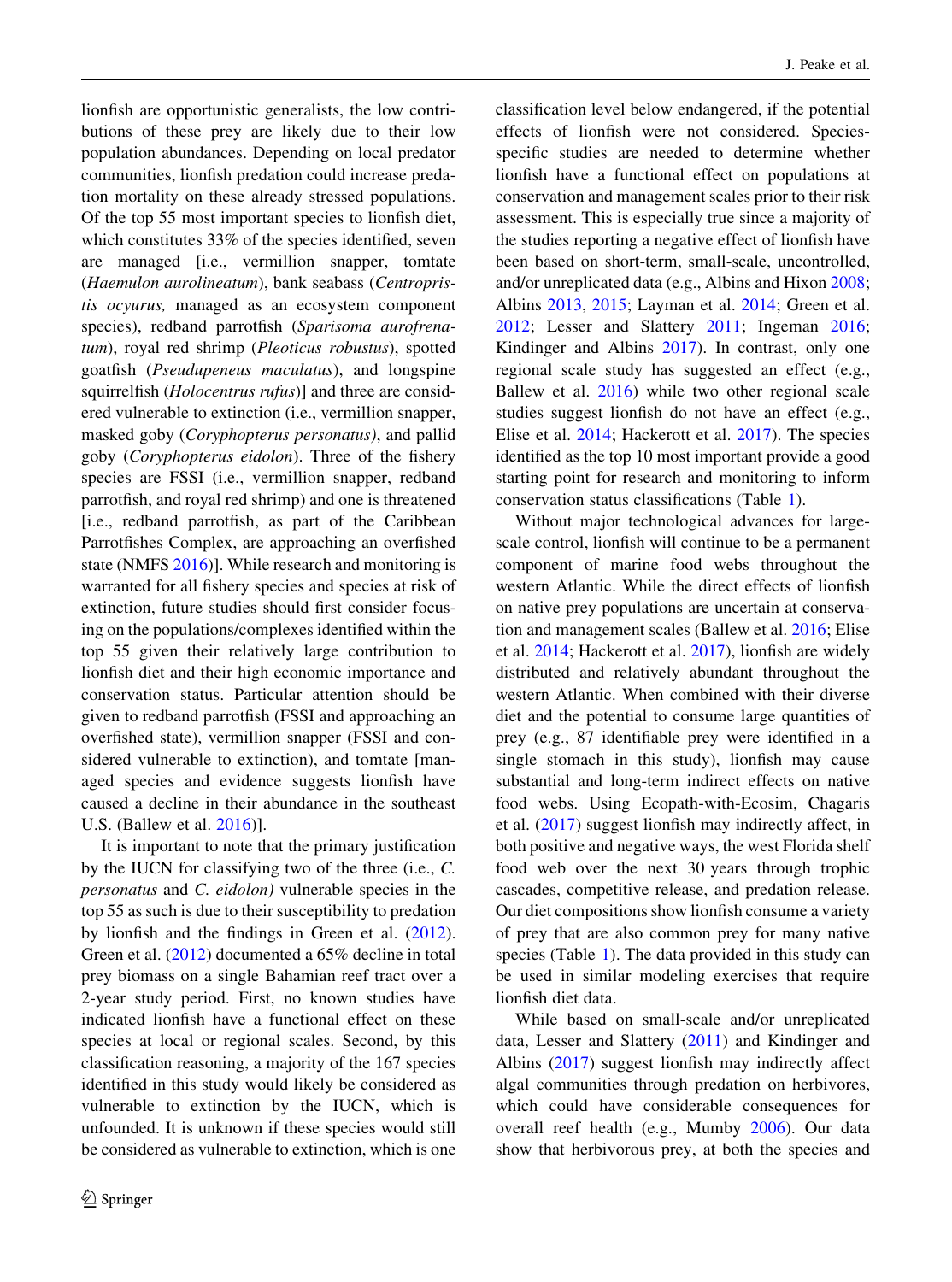trophic guild levels, contribute very little to lionfish diet at a regional scale (Table [1](#page-4-0)). Even when combined with omnivorous prey, the contributions of herbivores were still considerably lower than carnivorous prey alone. Regional scale declines in the herbivore community appear to be unlikely given the low contribution of these prey to lionfish diet. Our results do not preclude local or even regional effects on populations of herbivorous species especially since the contributions of herbivores was not uniform among locations (Table [3](#page-13-0)). Herbivorous fish have been historically overfished in the Caribbean (e.g., Hughes [1994](#page-29-0)), which could explain why these prey were not better represented in this study. Depending on local fishing pressures and predator communities, lionfish predation could increase total mortality on stressed populations. Robust studies at conservation and management scales are needed to determine whether lionfish are negatively affecting the herbivore community and their functional role as grazers on invaded reefs.

The sub-sampling and bootstrapping approach and the Modified Index of Relative Importance (MIRI) are two methods that may be applicable in other diet studies. The sub-sampling and bootstrapping prevented a single locational dataset from dominating the regional dataset, providing a more balanced depiction of lionfish diet in the western Atlantic. This approach also allowed us to calculate means and standard deviations of the prey metrics, which provided an indication of the accuracy of the regional analysis. This was particularly important in our study since lionfish diet varies considerably among locations. The low standard deviations for the estimated prey metrics (i.e., 0.0–1.8%) suggest the differences in diet compositions among locations had a nominal effect on the regional diet. This approach also helped balance and minimize the effects of different size distributions and environmental factors in our locational comparisons. A similar approach may be valuable in other studies that combine data across environmental gradients and/ or aim to statistically compare prey metrics between depths, habitats, years, or even species. The MIRI was developed so samples without prey mass data could be analyzed. The resulting MIRI values were naturally different from the standard IRI values, but the final prey rankings were highly correlated. The MIRI ranks were also very consistent with the IOI and IOP ranks at the group, trophic guild, conservation, and both fishery

levels (see Table [1](#page-4-0)). This suggests our MIRI may be a valid index for assessing prey importance when prey mass data are not available. Future diet studies should consider reporting MIRI and IRI ranks to determine its application across datasets.

The lack of mass data for half the prey items likely affected the final prey rankings. The effects appear to be stronger at the family and species levels due to the increased variability in the MIRI ranks compared to the other indices (Table [1\)](#page-4-0). However, the IRI, IOP, and IOI ranks were also more variable at these taxonomic levels. Given the overall consistencies in the rankings, the low standard deviations of the prey metrics, and since prey were ultimately ranked based on the average of the four indices, it is unlikely that the final prey ranks would change considerably, perhaps only a few places, had mass data been available for all prey.

A portion of the variability in lionfish diet among locations could have been due to potentially incomplete diet compositions in the USVI and Florida. At least ten families were identified and compared in all locations except the USVI  $(n = 6)$  and at least ten species were identified and compared in all locations except the USVI  $(n = 5)$  and Florida  $(n = 5)$ . NMDS in this study plotted each location in space based on differences in diet composition. By nature, it is not surprising that locations with fewer than 10 families or species were found to vary from the other locations. It is possible that the diet compositions described for Florida ( $n = 299$ ) and the USVI ( $n = 494$ ) are not comprehensive (i.e., not all families and species consumed were identified) due to the relatively low number of samples in each location. However, if they are comprehensive and the families and species compared in this study constitute the full breadth of their diet in each location, then the lower number of families and species did not negatively affect the NMDS results. More robust diet descriptions are needed for these locations to determine the relative accuracy of the diets compared in this study.

This study serves as the most comprehensive description of invasive lionfish feeding ecology in the western Atlantic to date. It is the first known study to describe their diet composition and feeding patterns at a regional scale and to compare their diet composition among locations. Researchers and managers can use the diet compositions, diet patterns, and methods described in this study to (1) make inference about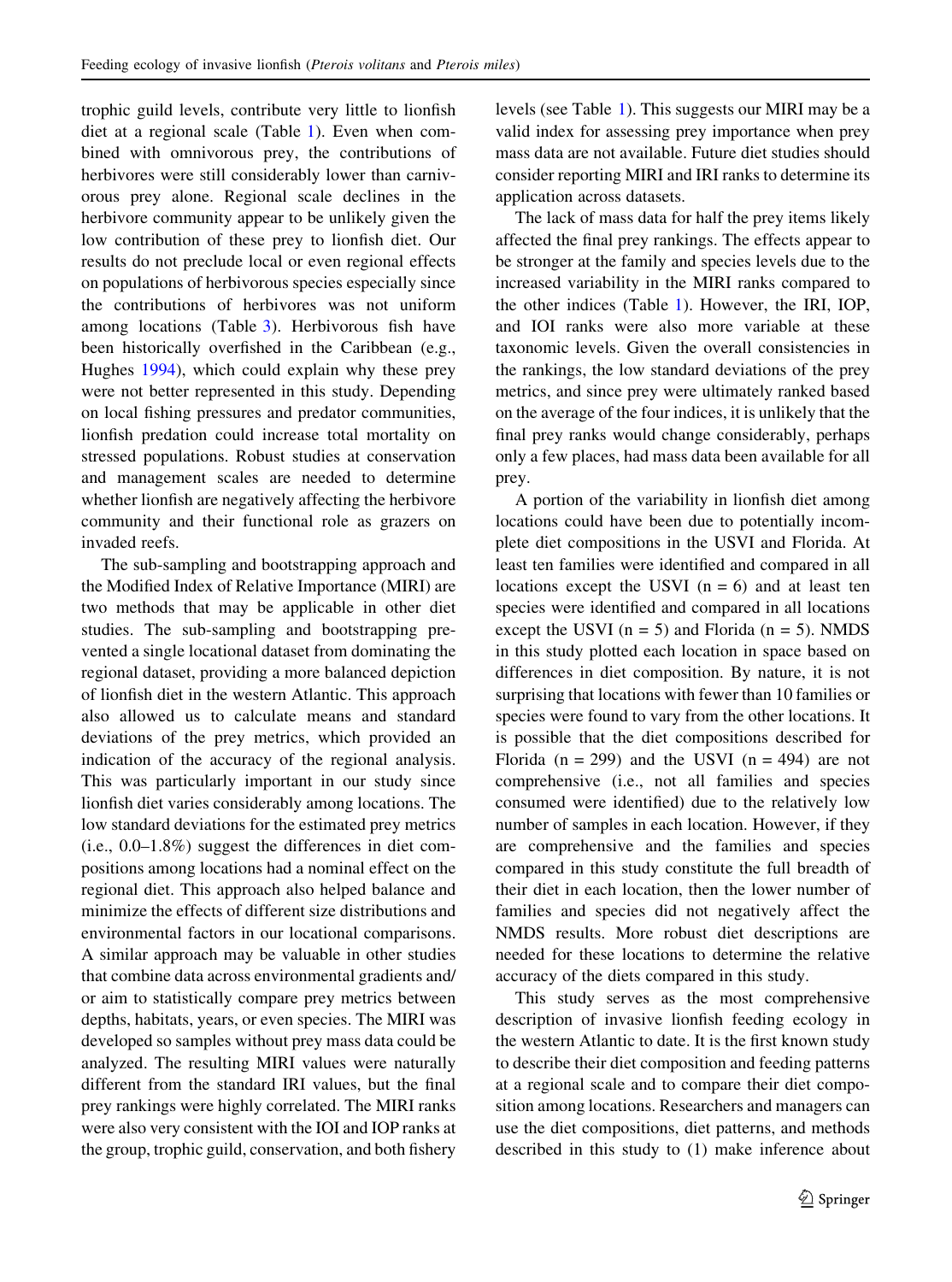lionfish diet in areas where lionfish diet has not been described, (2) inform and prioritize research and monitoring into the direct effects of lionfish at regional scales, particularly for management and conservation purposes, (3) estimate prey biomass consumption from lionfish length-frequency data, (4) investigate the potential indirect effects of lionfish on native communities through modeling simulations, (5) assess prey importance when prey mass data are unavailable, and (6) determine the relative accuracy of stomach content analyses for large datasets that combine data across environmental gradients. Given the variability in lionfish diet among locations, this study highlights the importance of continued location-based diet composition studies to better inform local management. Caution should be used when assuming these data in a location where lionfish diet has not been previously described. The regional diet composition, or the locational diet compositions from nearby areas, should only be used until location-based data become available.

Acknowledgements We appreciate the thoughtful comments provided by K. Shertzer, S. Gittings, T. Kellison, A. Hohn, A. Chester, and two anonymous reviewers. We thank NOAAs National Centers for Coastal Ocean Science, NOAAs Office of Education, and the Earnest F. Hollings Scholarship Program for providing support for this project. We are grateful to all who helped collect the data that were used in this study including N. Van Der Haar, M. Doodey, G. Lotz-Cador, the Caribbean Oceanic Restoration and Education Foundation (CORE), UVI CHE 495 students, New Wave Ltd. fishing co., the Bermuda Lionfish Culling Program, C. Buckel, C. Coy, B. Degan, W. Freshwater, J. Hoyt, D. Kesling, M. Lacroix P. Maddi, T. Potts, C. Shemanski, J. Styron, G. Taylor, L. Akins, NOAA Sanctuaries divers, divers from Texas A&M University Galveston, the MV FLING, the Fish Conservation Lab at Texas A&M University Corpus Christi, staff and volunteers of Blue Ventures Expeditions in Belize, D. Kennedy, C. Retherford, S. Bartel, B. Clark, A. Clark, J. Tarnecki, J. Mostowy, and S. Stockton-Teleske.

Author's contribution Statement of authorship: J.A.M. and A.K.B. conceived and designed the study; A.K.B. & J.P. conducted the study and wrote the manuscript; all authors contributed stomach content data and revised the manuscript. Authors after C.A.L are listed alphabetically by institution.

## Appendix 1: Metadata. References for data are available in the reference section of the main text

|               |      | ocation Samples Sampling<br>date(s) | $\begin{tabular}{l} \hline \texttt{Depths} \\ \texttt{(m)} \end{tabular}$ | Lionfish total Lionfish Empty<br>length (mm) | mass (g) stomachs | $(\%)$                   | Total prey Number Number<br>mass(g)                                                                                                                                                                                                                                                                                                                                              | of prey of | families        | of species    | Number Reference or data source                                            |
|---------------|------|-------------------------------------|---------------------------------------------------------------------------|----------------------------------------------|-------------------|--------------------------|----------------------------------------------------------------------------------------------------------------------------------------------------------------------------------------------------------------------------------------------------------------------------------------------------------------------------------------------------------------------------------|------------|-----------------|---------------|----------------------------------------------------------------------------|
| Bahamas 1481  |      | 2007-2015<br>2003                   |                                                                           | 40-424                                       | $0.3 - 1380$ 35   |                          | 1044                                                                                                                                                                                                                                                                                                                                                                             | 2426       | 35              | 54            | Layman and Allgeier (2012)<br>Morris and Akins (2009)<br>N. Higgs (unpub.) |
| Bermuda 1097  |      | $2007 - 2010$ $1 - 22$<br>2013-2015 |                                                                           | 124-461                                      | 10-1370 35        |                          | 485                                                                                                                                                                                                                                                                                                                                                                              | 2268       | 37              | $\frac{4}{6}$ | Eddy et al. (2016)                                                         |
| Tosta<br>Rica | 371  | 2011                                | $\sim$                                                                    | $59 - 300$                                   | $2 - 444$         | $\overline{c}$           | 378                                                                                                                                                                                                                                                                                                                                                                              | 841        | 15              |               | Sandel et al. (2015)                                                       |
| Belize        | 1336 | 2011-2015                           |                                                                           | $102 - 445$                                  | 20-999            | 32                       | $\overline{\phantom{a}}$                                                                                                                                                                                                                                                                                                                                                         | 2978       | $\overline{30}$ | 34            | Blue Ventures Belize (unpub.)                                              |
| Florida       | 299  | 2010-2013                           | $1 - 10$                                                                  | $75 - 330$                                   | 5-382             | $\overline{\mathcal{E}}$ | $\begin{array}{c} \rule{0pt}{2.5ex} \rule{0pt}{2.5ex} \rule{0pt}{2.5ex} \rule{0pt}{2.5ex} \rule{0pt}{2.5ex} \rule{0pt}{2.5ex} \rule{0pt}{2.5ex} \rule{0pt}{2.5ex} \rule{0pt}{2.5ex} \rule{0pt}{2.5ex} \rule{0pt}{2.5ex} \rule{0pt}{2.5ex} \rule{0pt}{2.5ex} \rule{0pt}{2.5ex} \rule{0pt}{2.5ex} \rule{0pt}{2.5ex} \rule{0pt}{2.5ex} \rule{0pt}{2.5ex} \rule{0pt}{2.5ex} \rule{0$ | 469        | Ξ               |               | Ellis and Faletti (2016)<br>J. Morris (unpub.)                             |
| 1wGoM         | 837  | 2011-2015                           | $18 - 40$                                                                 | $45 - 420$                                   | $1 - 1016$ 19     |                          |                                                                                                                                                                                                                                                                                                                                                                                  | 1923       | 23              | ╤             | M. Johnston (unpub.)                                                       |
| Mexico        | 785  | 2010<br>2013<br>2015                | $4-30$                                                                    | $15 - 393$                                   | $1 - 1000$ 28     |                          | 941                                                                                                                                                                                                                                                                                                                                                                              | 1860       | 51              | 32            | A. Bogdanoff (unpub.), Villaseñor-<br>Derbez and Herrera-Pérez (2014)      |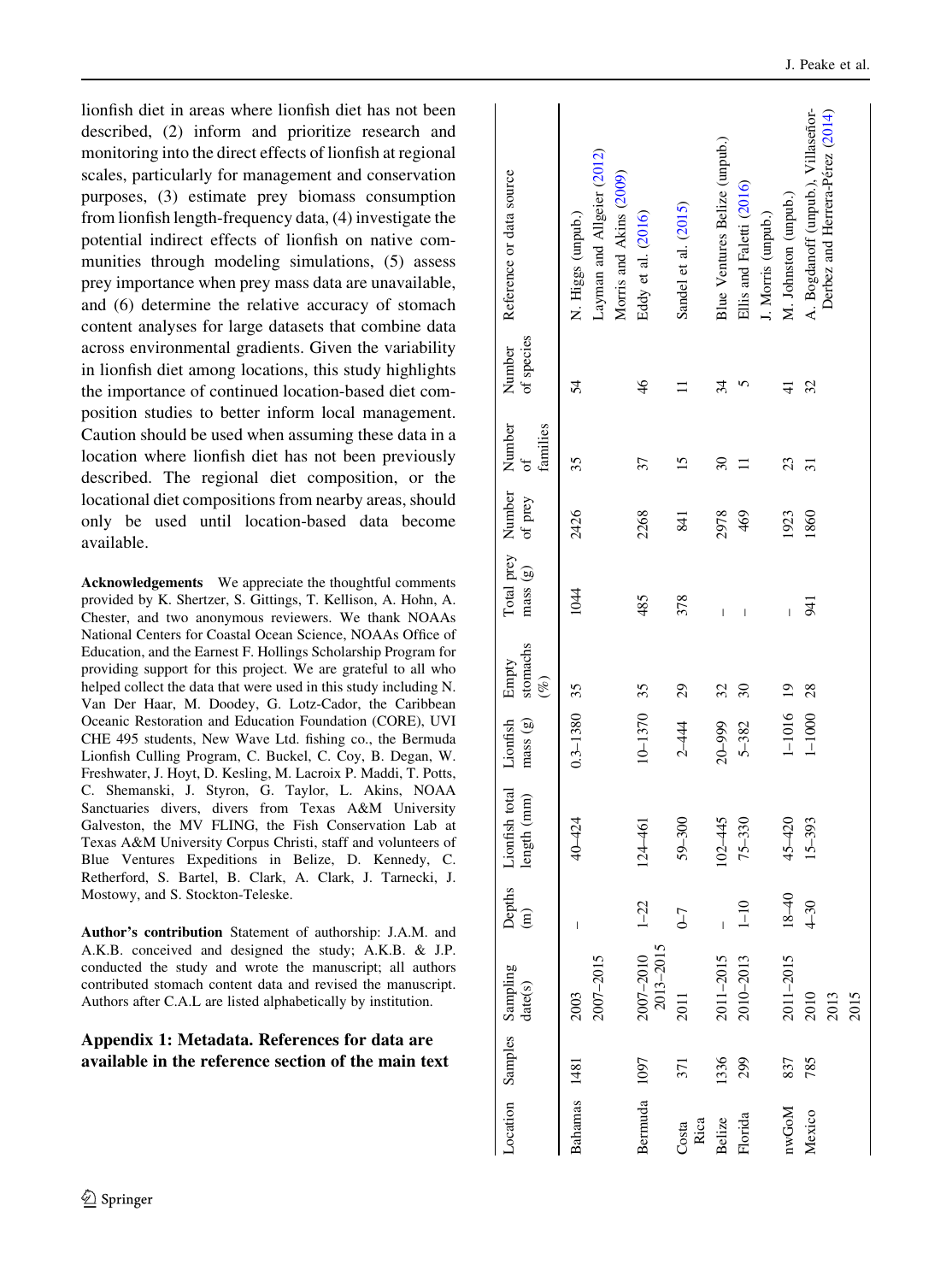|                      |     | ocation Samples Sampling Depths.<br>date(s) (m) | Lionfish total<br>length (mm) | Lionfish<br>mass(g) | Empty<br>stomachs<br>$(\%)$ | Total prey<br>mass(g) |      | families |                 | Number Number Number Reference or data source<br>of prey of or species |
|----------------------|-----|-------------------------------------------------|-------------------------------|---------------------|-----------------------------|-----------------------|------|----------|-----------------|------------------------------------------------------------------------|
| Carolina<br>North    | 495 | 2004-2006 30-45<br>008-2010                     | 110-450                       | $23 - 1380$         | 27                          | 1452                  | 1264 | 27       |                 | Muñoz et al. (2011)<br>Morris (unpub.)                                 |
| neGoM                | 930 | 2013-2014                                       | 67-377                        | $10 - 780$          | $\frac{8}{18}$              | 1234                  | 2604 | 37       | $\overline{30}$ | Dahl and Patterson (2014)                                              |
| JS Virgin<br>Islands | 494 | 2011<br>2014                                    | $63 - 380$                    | $2 - 624$           |                             |                       | 732  |          |                 | B. Castillo and K. Reale-<br>Munroe (unpub.)                           |
|                      |     |                                                 |                               |                     |                             |                       |      |          |                 |                                                                        |

# Appendix 2: Additional detail on prey categorization

Prey were categorized into family, species, group (e.g., fish, shrimp, crab, lobster, squid, snail, octopus, unidentifiable mass, and other invertebrate), trophic guild (e.g., carnivore, herbivore, omnivore, and detritivore), conservation status (e.g., not assessed, data deficient, least concern, near threatened, vulnerable, endangered, and critically endangered), fishery importance (e.g., non-managed, FSSI, and non-FSSI), and fishery status (e.g., non-managed, not subject to overfishing, subject to overfishing, and approaching an overfished state/overfished). The prey group 'unidentifiable mass' was included for relative purposes and was not considered a formal group in the analysis. The group 'other invertebrates' included unidentifiable invertebrate prey pieces and invertebrate groups with extremely low representation in the diet (e.g., amphipods). Trophic guilds and conservation statuses were determined at the species level to minimize generalizations at higher taxa. Conservation statuses were derived from the IUCN Red List of Threatened Species in December 2016 [\(http://www.](http://www.iucnredlist.org/) [iucnredlist.org/\)](http://www.iucnredlist.org/). Trophic guild categories were based on the best available information in the literature (e.g., Albertoni et al. [2003](#page-27-0); Bardach [1959](#page-27-0); Böhlke and Chaplin [1993](#page-27-0); Bullock and Smith [1991;](#page-27-0) Burgess [2002](#page-28-0); Carter [2002;](#page-28-0) Cartes [1993](#page-28-0); Cervigón 1993; Chande and Mgaya [2005](#page-28-0); Claro and Lindeman [2008;](#page-28-0) Corredor [1978;](#page-28-0) Darnell [1962](#page-28-0); Davenport [2009;](#page-28-0) de Boer [1980](#page-28-0); Doncel and Paramo [2010;](#page-28-0) Emery [1978](#page-28-0); Floeter et al. [2004;](#page-28-0) Franks and VanderKooy [2000;](#page-28-0) Frick et al. [2004](#page-28-0); Gibran [2007;](#page-28-0) Gladfelter and Johnson [1983;](#page-28-0) Gloeckner and Luczkovich [2008](#page-28-0); Gomon [1978](#page-28-0); Halpern and Floeter [2008](#page-29-0); Hazlett [1981](#page-29-0); Heemstra and Randall [1993;](#page-29-0) Heemstra et al. [2002;](#page-29-0) Hughes and Elner [1989](#page-29-0); Humann and Deloach [2004;](#page-29-0) Iversen et al. [1986](#page-29-0); Johnson and Ruben [1988](#page-29-0); Katsuragawa and Ekau [2003;](#page-29-0) Lavalli et al. [2007;](#page-29-0) Lieske and Myers [1994](#page-29-0); Link [1980;](#page-29-0) Matsuura [2002;](#page-29-0) McEachran [2009](#page-29-0); McEachran and Fechhelm [2005;](#page-29-0) Medeiros et al. [2011](#page-29-0); Puccio et al. [2006;](#page-30-0) Randall [1967,](#page-30-0) [1996](#page-30-0), [2002](#page-30-0); Randall et al. [1964](#page-30-0); Reed [1954;](#page-30-0) Robertson [1981;](#page-30-0) Romero et al. [2004;](#page-30-0) Roux and Conand [2000](#page-30-0); Ryan [1956;](#page-30-0) Samson et al. [2007](#page-30-0); Sedberry and Cuellar [1993](#page-30-0); Sharp et al. [2007;](#page-30-0) Snyderman and Wiseman [1996;](#page-30-0) Squatriglia [2001;](#page-30-0) Starck et al. [1978](#page-30-0); Sterrer [1992;](#page-30-0) Sterrer and Schoepfer-Sterrer [1986;](#page-30-0) Whiteman and Côté [2004](#page-30-0);

 $\bigcirc$  Springer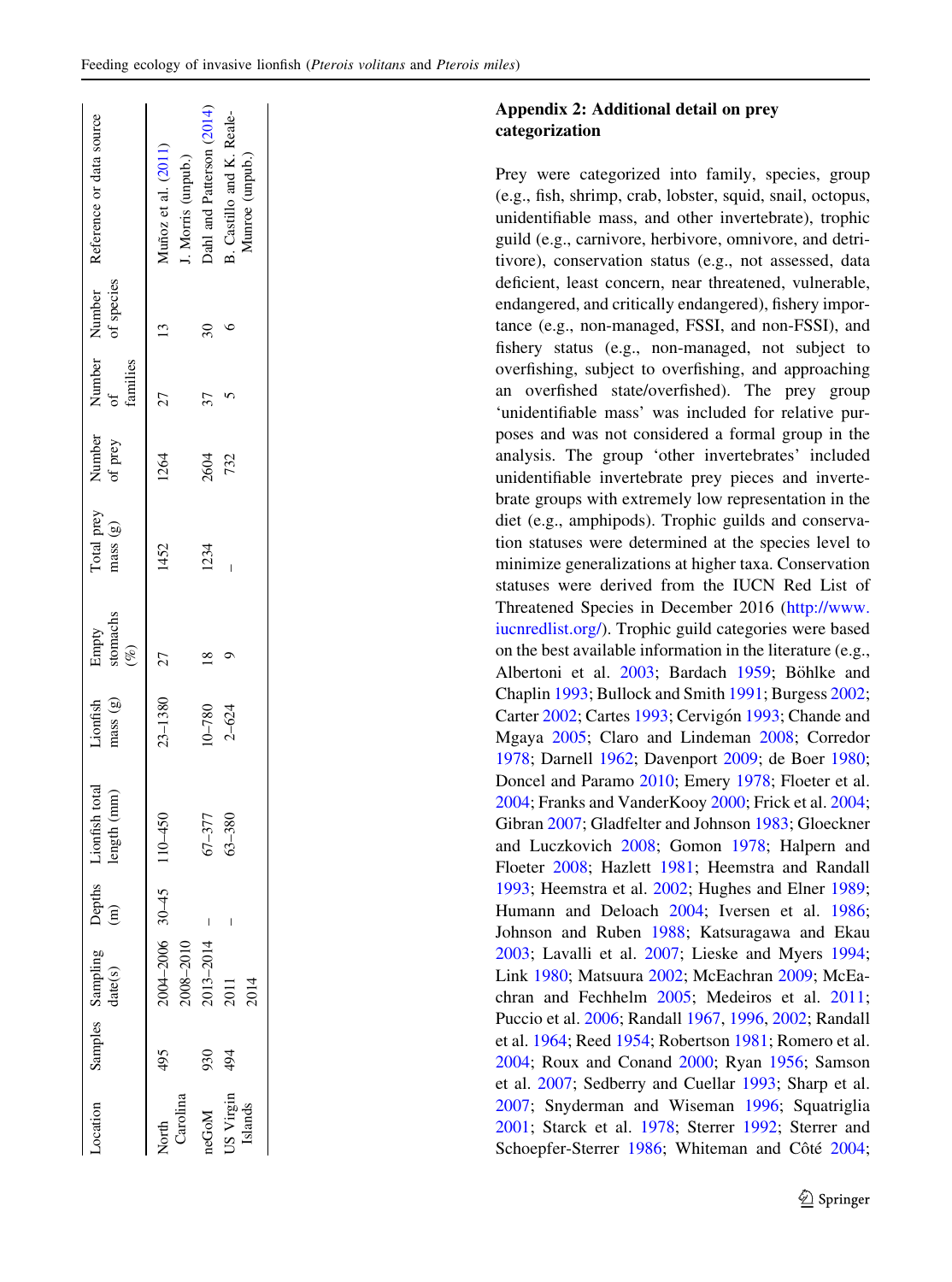<span id="page-27-0"></span>Whiteman et al. [2007;](#page-30-0) Woods and Greenfield [1978](#page-30-0); Zhang et al. [1998](#page-30-0)). Full references for these citations are available in the main document. Only species managed by the National Marine Fisheries Service (NMFS) and the South Atlantic, Gulf, and Caribbean Fishery Management Councils (FMCs) were considered in our assessment of fishery species. We understand that certain species not managed by NMFS and the FMCs are managed in other locations inhabited by lionfish, and that lionfish also consume species managed at state and/or local levels. However, this approach provided a standardized way to categorize each species using the fishery importance and fishery status designations used by NMFS. The fishery categories used in this study were derived from the fishery importance and status designations issued in the December 2016 NMFS Stock Status Update (NMFS [2016\)](#page-29-0).The fishery importance and fishery status category ''non-managed'' includes species not managed by NMFS and the FMCs. The fishery importance category 'FSSI' includes species incorporated into NMFS Fishery Stock Sustainability Index (FSSI), which is an indexing metric used by NMFS to assess overall performance of U.S. fish stocks. FSSI species are selected because of their ''high importance and value'' to commercial and recreational fisheries. Specific criteria used by NMFS for including species in the FSSI can be found at [\(www.nmfs.noaa.gov/sfa/](http://www.nmfs.noaa.gov/sfa/fisheries_eco/status_of_fisheries/archive/2013/methodology.pdf) [fisheries\\_eco/status\\_of\\_fisheries/archive/2013/](http://www.nmfs.noaa.gov/sfa/fisheries_eco/status_of_fisheries/archive/2013/methodology.pdf)

[methodology.pdf](http://www.nmfs.noaa.gov/sfa/fisheries_eco/status_of_fisheries/archive/2013/methodology.pdf)). The category ''non-FSSI'' includes species not included in the FSSI. The fishery status category ''not subject to overfishing'' includes species whose stock mortality rates are not above threshold levels. The category ''subject to overfishing'' includes species whose stock mortality rates are above threshold levels. The category ''approaching/overfished'' includes species whose stocks are expected to become overfished within the next 2 years or whose stock biomass levels are already below threshold levels. Each species in this study was categorized based on the fishery status designations given to the stock(s) or complex(es) to which they belong. Several species are part of multiple stocks, and some stock statuses are known while others are not. For example, the overfishing status of tomtate (Haemulon aurolineatum) as part of the Puerto Rico, St. Croix, and St. Thomas/St. John Grunt Complexes is known, whereas their status as part of the South Atlantic Grunt Complex is unknown. In these cases, which also included

yellowfin grouper (Mycteroperca venenosa), lane snapper (Lutjanus synagris), long spine squirrelfish (Holocentrus rufus), squirrelfish (Holocentrus adscensionis), rock hind (Epinephelus adscensionis), and white grunt (Haemulon plumierii), each species was categorized based on the known designation (see NMFS [2016](#page-29-0)). Similarly, more severe designations were chosen when the statuses differed (e.g., one stock is subject to overfishing while the other(s) is/are not). This was applicable to ocean triggerfish (Canthidermis sufflamen), Caribbean spiny lobster (Panulirus argus) and Nassau grouper (Epinephelus striatus), which were herein categorized as subject to overfishing, subject to overfishing, and approaching/overfished, respectively. The designations given to the remaining fishery species by NMFS were consistent between stocks and did not require generalizations for this study.

## References

- Albertoni EF, Palma-Silva C, Esteves FDA (2003) Natural diet of three species of shrimp in a tropical coastal lagoon. Braz Arch Biol Technol 46:395–403
- Albins MA (2013) Effects of invasive Pacific red lionfish Pterois volitans versus a native predator on Bahamian coral-reef fish communities. Biol Invasions 15:29–43
- Albins MA (2015) Invasive Pacific lionfish Pterois volitans reduce abundance and species richness of native Bahamian coral-reef fishes. Mar Ecol Prog Ser 522:231–243
- Albins MA, Hixon MA (2008) Invasive Indo-Pacific lionfish Pterois volitans reduce recruitment of Atlantic coral-reef fishes. Mar Ecol Prog Ser 367:233–238
- Ballew NG, Bacheler NM, Kellison GT, Schueller AM (2016) Invasive lionfish reduce native fish abundance on a regional scale. Sci Rep 6:32169. [https://doi.org/10.1038/](https://doi.org/10.1038/srep32169) [srep32169](https://doi.org/10.1038/srep32169)
- Bardach JE (1959) The summer standing crop of fish on a shallow Bermuda reef. Limnol Oceanogr 4(1):77–85
- Bizzarro JJ, Robinson HJ, Rinewalt CS, Ebert DA (2007) Comparative feeding ecology of four sympatric skate species off central California, USA. In: Ebert DA, Sulikowski JA (eds) Biology of skates. Springer, Dordrecht, pp 91–114
- Böhlke JE, Chaplin CCG (1993) Fishes of the Bahamas and adjacent tropical waters, 2nd edn. University of Texas Press, Austin
- Bowen SH (1996) Quantitative description of the diet. In: Murphy BR, Willis DW (eds) Fisheries techniques, 2nd edn. American Fisheries Society, Bethesda, pp 513–532
- Bullock LH, Smith GB (1991) Seabasses: (Pisces:Serranidae), vol 8. Florida Marine Research Institute, St. Petersburg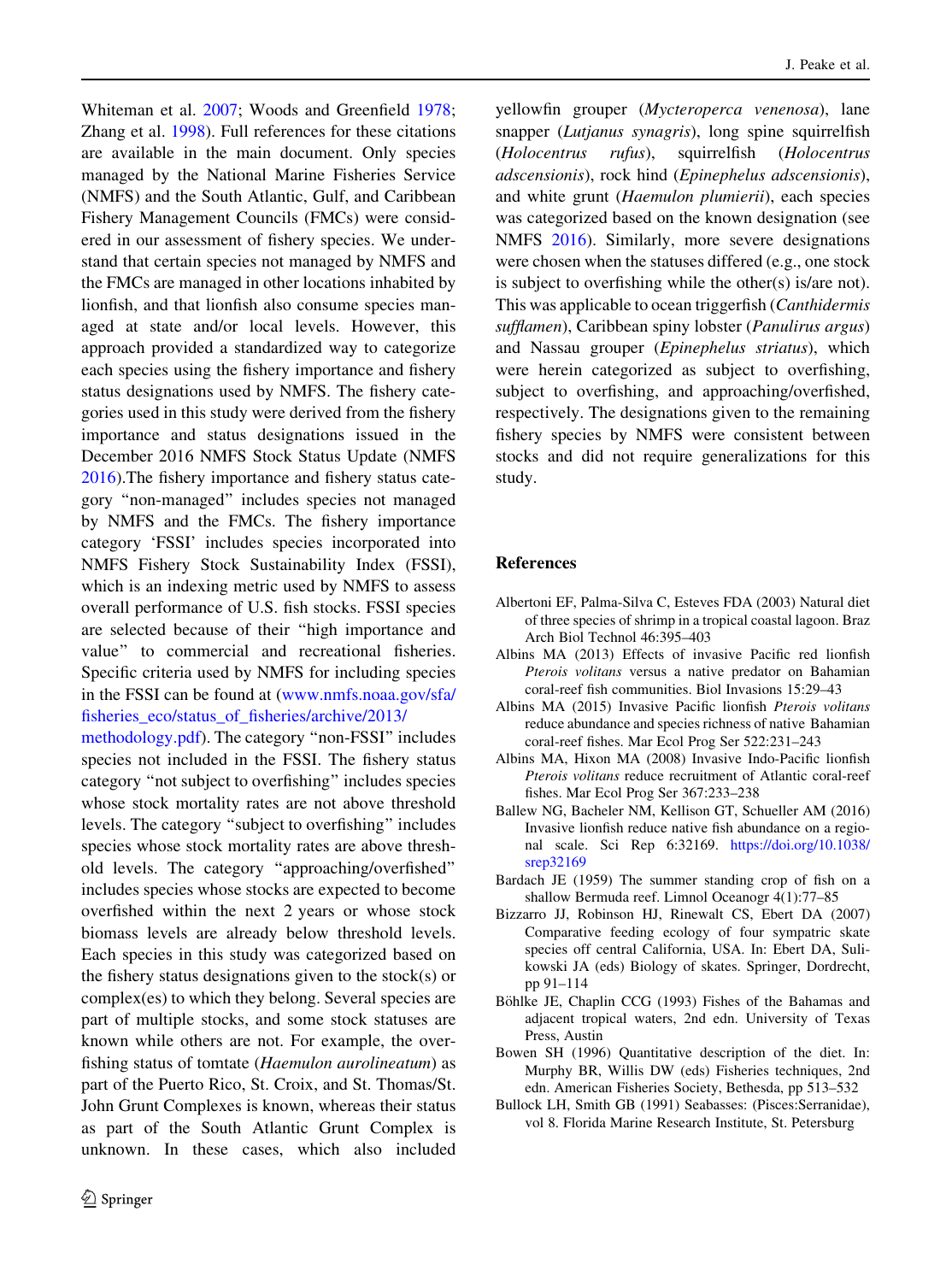- <span id="page-28-0"></span>Burgess WE (2002) Pomacanthidae. Angelfishes. In: Carpenter KE (ed) FAO species identification guide for fishery purposes. The living marine resources of the Western Central Atlantic, vol 3: Bony fishes part 2 (Opistognathidae to Molidae), sea turtles and marine mammals., Rome, pp 1673–1683
- Carter J (2002) Pomacentridae: damselfishes. In: Carpenter K (ed) The living marine resources of the Western Central Atlantic, vol 2. FAO, Rome
- Cartes JE (1993) Diets of two deep-sea decapods: Nematocarcinus exilis (Caridea: Nematocarcinidae) and Munida tenuimana (Anomura: Galatheidae) on the Western Mediterranean slope. Ophelia 37(3):213–229. [https://doi.](https://doi.org/10.1080/00785326.1993.10429919) [org/10.1080/00785326.1993.10429919](https://doi.org/10.1080/00785326.1993.10429919)
- Cervigón F (1993) Los peces marinos de Venezuela, vol 2, 2 edn. Fundación Científica Los Roques
- Chagaris D, Binion-Rock S, Bogdanoff A, Dahl K, Granneman J, Harris H, Mohan J, Rudd MB, Swenarton MK, Ahrens R, Patterson WF, Morris JA, Allen M (2017) An ecosystembased approach to evaluating impacts and management of invasive lionfish. Fisheries 42(8):421–431
- Chande A, Mgaya Y (2005) Food habits of the blue swimming crab Portunus pelagicus along the coast of Dar es Salaam, Tanzania. West Indian Ocean J Mar Sci 3(1):37–42. [https://](https://doi.org/10.1186/s41200-016-0073-y) [doi.org/10.1186/s41200-016-0073-y](https://doi.org/10.1186/s41200-016-0073-y)
- Claro R, Lindeman KC (2008) Biología y manejo de los pargos (Lutjanidae) en el Atlántico occidental. Instituto de Oceanología, La Habana
- Cohen J (1988) Statistical power analysis for the behavioral sciences, 2nd edn. Lawrence Erlbaum, Hillsdale
- Corredor L (1978) Notes on the behavior and ecology of the new fish cleaner shrimp Brachycarpus biunguiculatus (Lucas) (Decapoda Natantia, Palaemonidae). Crustaceana 35(1):35–40. <https://doi.org/10.1163/156854078X00187>
- Côté IM, Green SJ, Hixon MA (2013) Predatory fish invaders: insights from Indo-Pacific lionfish in the western Atlantic and Caribbean. Biol Cons 164:50–61
- Dahl KA, Patterson WF III (2014) Habitat-specific density and diet of rapidly expanding invasive red lionfish, Pterois volitans populations in the northern Gulf of Mexico. PLoS ONE 9(8):e105852. [https://doi.org/10.1371/journal.pone.](https://doi.org/10.1371/journal.pone.0105852) [0105852](https://doi.org/10.1371/journal.pone.0105852)
- Darnell RM (1962) Fishes of the Rio Tamesi and related coastal lagoons in east-central Mexico. Institute of Marine Science
- Davenport J (2009) A cleaning association between the oceanic crab Planes minutus and the loggerhead sea turtle Caretta caretta. J Mar Biol Assoc UK 74(3):735–737. [https://doi.](https://doi.org/10.1017/S0025315400047780) [org/10.1017/S0025315400047780](https://doi.org/10.1017/S0025315400047780)
- de Boer BA (1980) A causal analysis of the territorial and courtship behaviour of Chromis cyanea (Pomacentridae, Pisces). Behaviour 73(1/2):1–50
- Doncel O, Paramo J (2010) Food habits of the lane snapper, Lutjanus synagris (Perciformes: Lutjanidae), in the north zone of the Colombian Caribbean. Lat Am J Aquat Res 38(3):413–426
- Eddy C, Pitt J, Morris JA Jr, Smith S, Goodbody-Gringley G, Bernal D (2016) Diet of invasive lionfish (Pterois volitans and P. miles) in Bermuda. Mar Ecol Prog Ser 558:193–206
- Efron B (1979) Bootstrap methods: another look at the jackknife. Ann Stat 7:1–26
- Elise S, Urbina-Barreto I, Boadas-Gil H, Galindo-Vivas M, Kulbicki M (2014) No detectable effect of lionfish (Pterois volitans and P. miles) invasion on a healthy reef fish assemblage in Archipelago Los Roques National Park, Venezuela. Mar Biol 162:319–330
- Ellis RD, Faletti ME (2016) Native grouper indirectly ameliorates the negative effects of invasive lionfish. Mar Ecol Prog Ser 558:267–279
- Emery AR (1978) Pomacentridae. In: Fischer W (ed) FAO species identification sheets for fishery purposes. West Central Atlantic (Fishing Area 31), vol 4. FAO, Rome
- Floeter SR, Ferreira C, Dominici-Arosemena A, Zalmon I (2004) Latitudinal gradients in Atlantic reef fish communities: trophic structure and spatial use patterns. J Fish Biol 64(6):1680–1699
- Fogg AQ, Hoffmayer ER, Driggers WB, Campbell MD, Pellegrin GJ, Stein W (2013) Distribution and length frequency of invasive lionfish (Pterois sp.) in the northern Gulf of Mexico. Gulf Caribb Res 25:111–115
- Franks JS, VanderKooy KE (2000) Feeding habits of juvenile lane snapper Lutjanus synagris from Mississippi coastal waters, with comments on the diet of gray snapper Lutjanus griseus. Gulf Caribb Res 12(1):11–17
- Frick MG, Williams KL, Bolten AB, Bjorndal KA, Martins HR (2004) Diet and fecundity of Columbus crabs, Planes minutus, associated with oceanic-stage loggerhead sea turtles, Caretta caretta, and inanimate flotsam. J Crustac Biol 24(2):350–355. <https://doi.org/10.1651/C-2440>
- Gibran FZ (2007) Activity, habitat use, feeding behavior, and diet of four sympatric species of Serranidae (Actinopterygii: Perciformes) in southeastern Brazil. Neotrop Ichthyol 5:387–398
- Gladfelter WB, Johnson WS (1983) Feeding niche separation in a guild of tropical reef fishes (Holocentridae). Ecology 64(3):552–563. <https://doi.org/10.2307/1939975>
- Gloeckner DR, Luczkovich JJ (2008) Experimental assessment of trophic impacts from a network model of a seagrass ecosystem: direct and indirect effects of gulf flounder, spot and pinfish on benthic polychaetes. J Exp Mar Biol Ecol 357(2):109–120. [https://doi.org/10.1016/j.jembe.2007.12.](https://doi.org/10.1016/j.jembe.2007.12.031) [031](https://doi.org/10.1016/j.jembe.2007.12.031)
- Gomon MF (1978) Labridae. In: Fischer W (ed) FAO species identification sheets for fishery purposes. West Central Atlantic (Fishing Area 31), vol 4. FAO, Rome
- Gray AE, Mulligan TJ, Hannah RW (1997) Food habits, occurrence, and population structure of the bat ray, Myliobatis californica, in Humboldt Bay, California. Environ Biol Fishes 49(2):227–238. [https://doi.org/10.](https://doi.org/10.1023/a:1007379606233) [1023/a:1007379606233](https://doi.org/10.1023/a:1007379606233)
- Green SJ, Côté IM (2014) Trait-based diet selection: prey behaviour and morphology predict vulnerability to predation in reef fish communities. J Anim Ecol 83(6):1451–1460. [https://doi.org/10.1111/1365-2656.](https://doi.org/10.1111/1365-2656.12250) [12250](https://doi.org/10.1111/1365-2656.12250)
- Green SJ, Akins JL, Cote IM (2011) Foraging behaviour and prey consumption in the Indo-Pacific lionfish on Bahamian coral reefs. Mar Ecol Prog Ser 433:159–167
- Green SJ, Akins JL, Maljkovi A, Côté IM (2012) Invasive lionfish drive Atlantic coral reef fish declines. PLoS ONE 7(3):e32596. [https://doi.org/10.1371/journal.pone.](https://doi.org/10.1371/journal.pone.0032596) [0032596](https://doi.org/10.1371/journal.pone.0032596)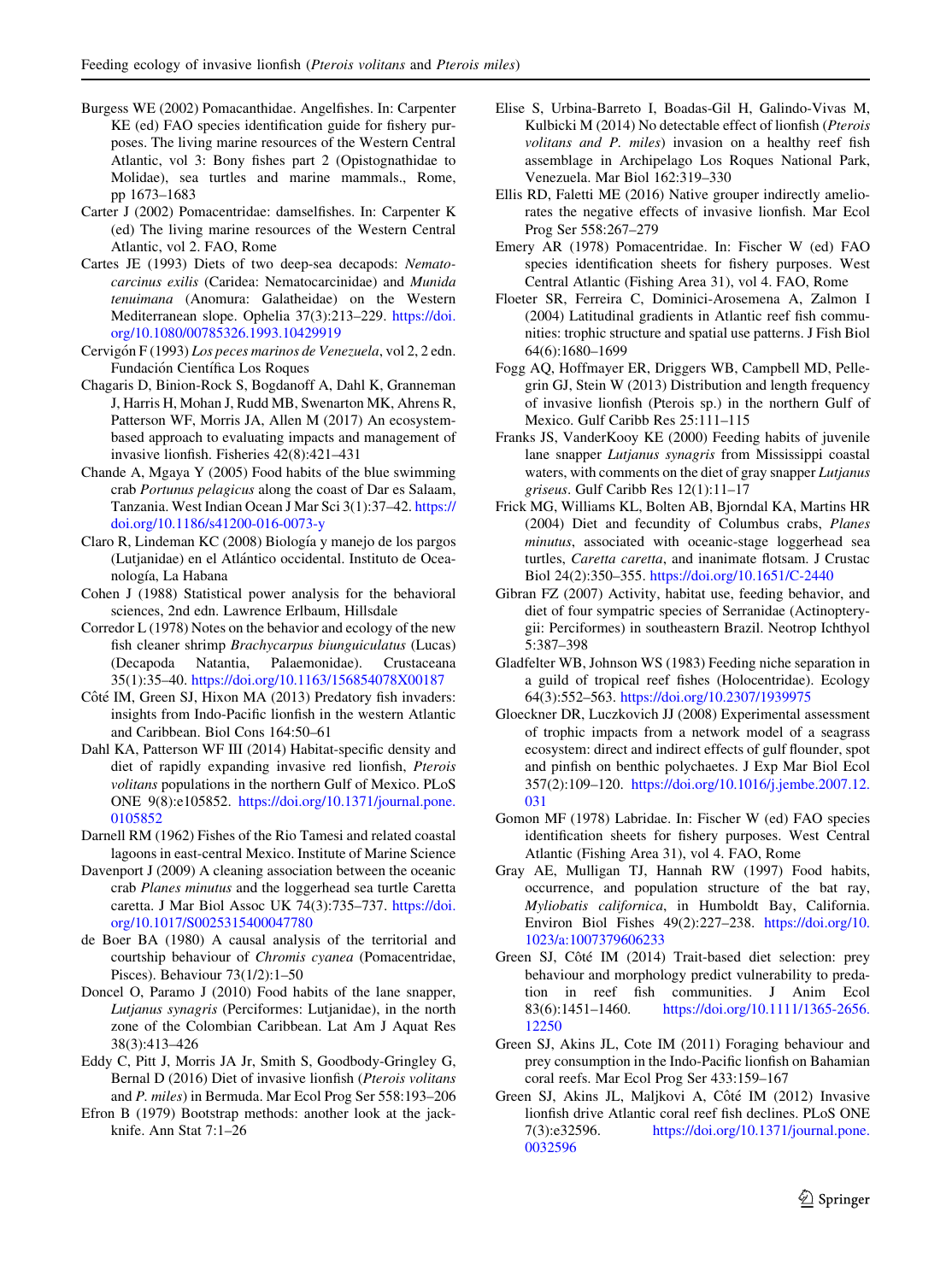- <span id="page-29-0"></span>Hackerott S, Valdivia A, Cox CE, Silbiger NJ, Bruno JF (2017) Invasive lionfish had no measurable effect on prey fish community structure across the Belizean Barrier Reef. PeerJ 5:e3270. <https://doi.org/10.7717/peerj.3270>
- Halpern BS, Floeter SR (2008) Functional diversity responses to changing species richness in reef fish communities. Mar Ecol Prog Ser 364:147–156
- Harmelin-Vivien ML, Bouchon C (1976) Feeding behaviour of some carnivorous fishes (Serranidae and Scorpaenidae) from Tuléar (Madagascar). Mar Biol 37:329-340
- Hazlett BA (1981) The behavioral ecology of hermit crabs. Annu Rev Ecol Syst 12(1):1–22. [https://doi.org/10.1146/](https://doi.org/10.1146/annurev.es.12.110181.000245) [annurev.es.12.110181.000245](https://doi.org/10.1146/annurev.es.12.110181.000245)
- Heemstra P, Randall J (1993) An annotated and illustrated catalogue of the grouper, rockcod, hind coarl grouper and lyretail species known to date, FAO species catalogue, vol 16. Groupers of the world (Family Serranidae, Subfamily Epinephelinae), p 382
- Heemstra P, Anderson W Jr, Lobel P (2002) Serranidae. In: Carpenter K (ed) The living marine resources of the Western Central Atlantic, vol 2. FAO, Rome
- Hughes TP (1994) Catastrophes, phase shifts, and large-scale degradation of a Caribbean reef. Sciecne 265:1547–1551
- Hughes RN, Elner RW (1989) Foraging behaviour of a tropical crab: Calappa ocellata Holthuis feeding upon the mussel Brachidontes domingensis (Lamarck). J Exp Mar Biol Ecol 133(1):93–101. [https://doi.org/10.1016/0022-](https://doi.org/10.1016/0022-0981(89)90160-3) [0981\(89\)90160-3](https://doi.org/10.1016/0022-0981(89)90160-3)
- Humann P, Deloach N (2004) Reef fish identification: Florida. New World Publications Jacksonville, Caribbean
- Hunt SL, Mulligan TJ, Komori K (1999) Oceanic feeding habits of Chinook salmon, Oncorhynchus tshawytscha, off northern California. Fish Bull Natl Ocean Atmos Adm 97:717–721
- Hyslop EJ (1980) Stomach contents analysis—a review of methods and their application. J Fish Biol 17(4):411–429. <https://doi.org/10.1111/j.1095-8649.1980.tb02775.x>
- Ingeman KE (2016) Lionfish cause increased mortality rates and drive local extirpation of native prey. Mar Ecol Prog Ser 558:235–245. <https://doi.org/10.3354/meps11821>
- Iversen ES, Jory DE, Bannerot SP (1986) Predation on queen conchs, Strombus gigas, in the Bahamas. Bull Mar Sci 39(1):61–75
- Jiang W, Jorgensen T (1996) The diet of haddock (Melanogrammus auglefinus L.) in the Barents Sea in the period 1984 to 1991. ICES J Mar Sci 53:11–21
- Johnson WS, Ruben P (1988) Cleaning behavior of Bodianus rufus, Thalassoma bifasciatum, Gobiosoma evelynae, and Periclimenes pedersoni along a depth gradient at Salt River Submarine Canyon, St. Croix. Environ Biol Fishes 23(3):225–232. <https://doi.org/10.1007/bf00004913>
- Katsuragawa M, Ekau W (2003) Distribution, growth and mortality of young rough scad, Trachurus lathami, in the south-eastern Brazilian Bight. J Appl Ichthyol 19(1):21–28. [https://doi.org/10.1046/j.1439-0426.2003.](https://doi.org/10.1046/j.1439-0426.2003.00335.x) [00335.x](https://doi.org/10.1046/j.1439-0426.2003.00335.x)
- Kindinger TL, Albins MA (2017) Consumptive and non-consumptive effects of an invasive marine predator on native coral-reef herbivores. Biol Invasions 19(1):131–146
- Lavalli KL, Spanier E, Grasso F (2007) Behavior and sensory biology of slipper lobsters. In: Lavalli K, Spanier E (ed)

The biology and fisheries of the slipper lobster, vol 7. CRC, Boca Raton, pp 133–181

- Layman CA, Allgeier JE (2012) Characterizing trophic ecology of generalist consumers: a case study of the invasive lionfish in The Bahamas. Mar Ecol Prog Ser 448:131–141. <https://doi.org/10.3354/meps09511>
- Layman CA, Jud ZR, Nichols P (2014) Lionfish alter benthic invertebrate assemblages in patch habitats of a subtropical estuary. Mar Biol 161:2179–2182
- Lesser MP, Slattery M (2011) Phase shift to algal dominated communities at mesophotic depths associated with lionfish (Pterois volitans) invasion on a Bahamian coral reef. Biol Invasions 13:1855–1868
- Lieske E, Myers R (1994) Collins pocket guide. In: Coral reef fishes. Indo-Pacific & Caribbean including the Red Sea. Haper Collins Publishers, p 400
- Link G (1980) Age, growth, reproduction, feeding, and ecological observations on the three species of Centropristis (Pisces: Serranidae) in north Carolina waters. University of North Carolina, Chapel Hill
- Matsuura K (2002) Monacanthidae. In: Carpenter K (ed) The living marine resources of the Western Central Atlantic, vol 2. FAO, Rome
- McEachran JD (2009) Fishes (Vertebrata: Pisces) of the Gulf of Mexico. In: Felder DL, Camp DK (eds) Gulf of Mexico origins, waters, and biota. Biodiversity. Texas A&M Press, College Station, pp 1223–1316
- McEachran JD, Fechhelm JD (2005) Fishes of the Gulf of Mexico, volume 2: Scorpaeniformes to Tetraodontiformes, vol 2. University of Texas Press, Austin
- Medeiros DV, de Anchieta CC, Nunes J, Reis-Filho JA, Sampaio CLS (2011) Yellowline arrow crab Stenorhynchus seticornis (Brachyura: Majidae) acting as a cleaner of reef fish, eastern Brazil. Mar Biodivers Rec. [https://doi.org/10.](https://doi.org/10.1017/S1755267211000637) [1017/S1755267211000637](https://doi.org/10.1017/S1755267211000637)
- Meister HS, Wyanski DM, Loefer JK, Ross SW, Quattrini AM, Sulak KJ (2005) Further evidence for the invasion and establishment of Pterois volitans(Teleostei: Scorpaenidae) along the Atlantic Coast of the United States. Southeast Nat 4(2):193–206
- Morris JA, Akins JL (2009) Feeding ecology of invasive lionfish (Pterois volitans) in the Bahamian archipelago. Environ Biol Fishes 86(3):389–398. [https://doi.org/10.1007/](https://doi.org/10.1007/s10641-009-9538-8) [s10641-009-9538-8](https://doi.org/10.1007/s10641-009-9538-8)
- Morris JA Jr (ed) (2012) Invasive lionfish: a guide to control and management. Gulf and Caribbean Fisheries Institute Special Publication Series Number 1, Marathon, Florida, USA, 113 pp
- Mumby PJ (2006) The impact of exploiting grazers (Scaridae) on the dynamics of Caribbean coral reefs. Ecol Appl 16:747–769
- Muñoz RC, Currin CA, Whitfield PE (2011) Diet of invasive lionfish on hard bottom reefs of the Southeast USA: insights from stomach contents and stable isotopes. Mar Ecol Prog Ser 432:181–193
- Natarajan A, Jhingran V (1961) Index of preponderance: a method of grading food elements in the stomach analysis of fishes. Indian J Fish 8(1):54–59
- NMFS (2016) Status of U.S. Fisheries. Retrieved from [http://](http://www.nmfs.noaa.gov/sfa/fisheries_eco/status_of_fisheries/archive/2016/fourth/q4-2016-stock-status-tables.pdf) [www.nmfs.noaa.gov/sfa/fisheries\\_eco/status\\_of\\_fisheries/](http://www.nmfs.noaa.gov/sfa/fisheries_eco/status_of_fisheries/archive/2016/fourth/q4-2016-stock-status-tables.pdf)